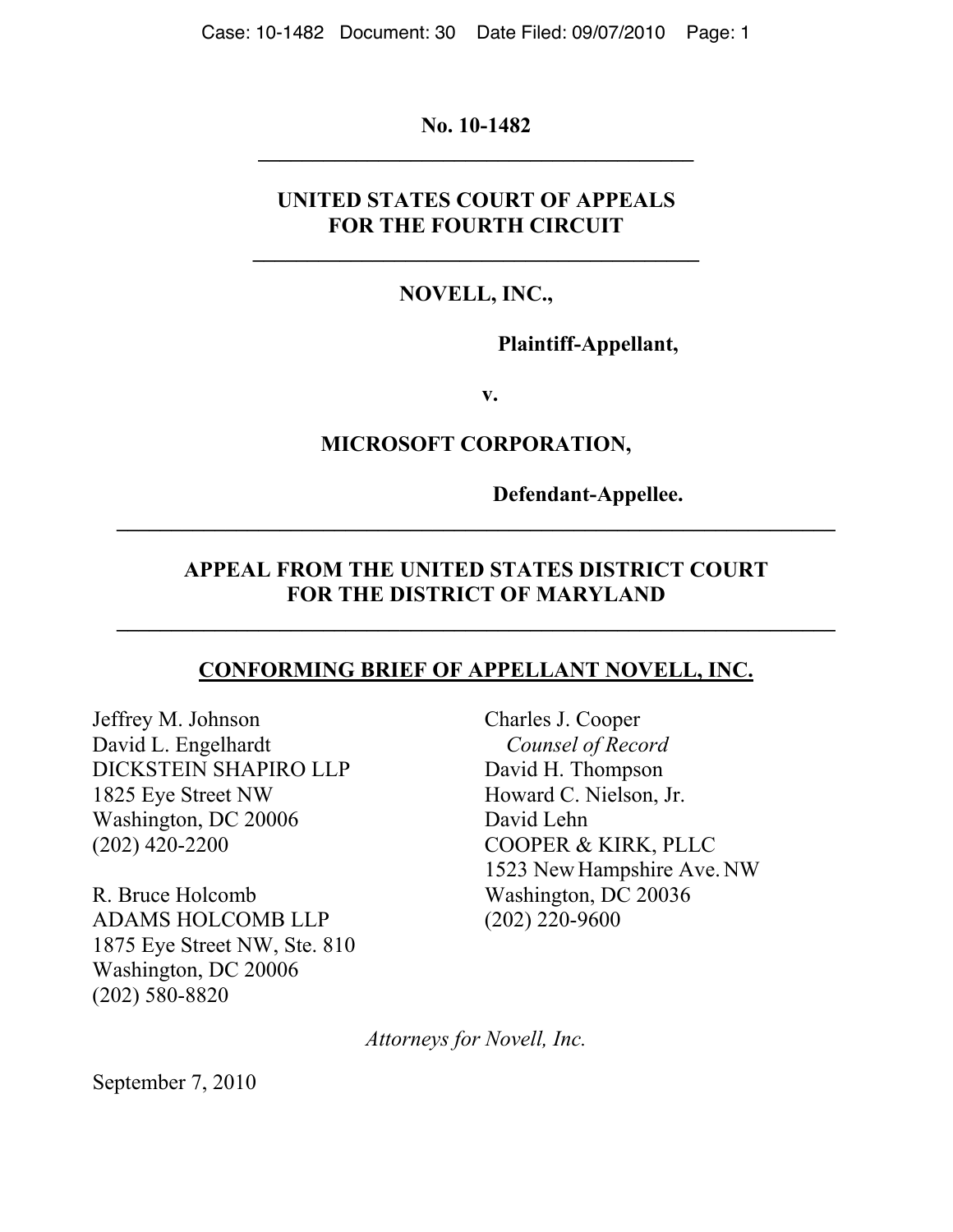#### UNITED STATES COURT OF APPEALS FOR THE FOURTH CIRCUIT DISCLOSURE OF CORPORATE AFFILIATIONS AND OTHER INTERESTS

Only one form needs to be completed for a party even if the party is represented by more than one attorney. Disclosures must be filed on behalf of all parties to a civil, agency, bankruptcy or mandamus case. Corporate defendants in a criminal or post-conviction case and corporate amici curiae are required to file disclosure statements. Counsel has a continuing duty to update this information.

No. 10-1482 Caption: Novell, Inc. v. Microsoft Corp.

Pursuant to FRAP 26.1 and Local Rule 26.1,

Novell, Inc.  $\Box$  who is  $\Box$  Appellant  $\Box$ , makes the following disclosure: (name of party/amicus) (appellant/appellee/amicus) who is

- 1. Is party/amicus a publicly held corporation or other publicly held entity?  $\triangledown$  YES NO
- 2. Does party/amicus have any parent corporations? If yes, identify all parent corporations, including grandparent and great-grandparent corporations: YES<sub>V</sub><sub>NO</sub>
- 3. Is 10% or more of the stock of a party/amicus owned by a publicly held corporation or other publicly held entity? If yes, identify all such owners:  $T$  YES  $\overline{V}$  NO
- 4. Is there any other publicly held corporation or other publicly held entity that has a direct financial interest in the outcome of the litigation (Local Rule  $26.1(b)$ )? If yes, identify entity and nature of interest:  $\Box$ YES $\nabla$ NO
- 5. Is party a trade association? (amici curiae do not complete this question)  $\Box$  YES  $\neg$  NO If yes, identify any publicly held member whose stock or equity value could be affected substantially by the outcome of the proceeding or whose claims the trade association is pursuing in a representative capacity, or state that there is no such member:
- 6. Does this case arise out of a bankruptcy proceeding? If yes, identify any trustee and the members of any creditors' committee:  $T<sub>YES</sub>  $\overline{V}$  <sub>NO</sub>$

# CERTIFICATE OF SERVICE \*\*\*\*\*\*\*\*\*\*\*\*\*\*\*\*\*\*\*\*\*\*\*\*\*\*

I certify that on September 7, 2010 the foregoing document was served on all parties or their counsel of record through the CM/ECF system if they are registered users or, if they are not, by serving a true and correct copy at the addresses listed below: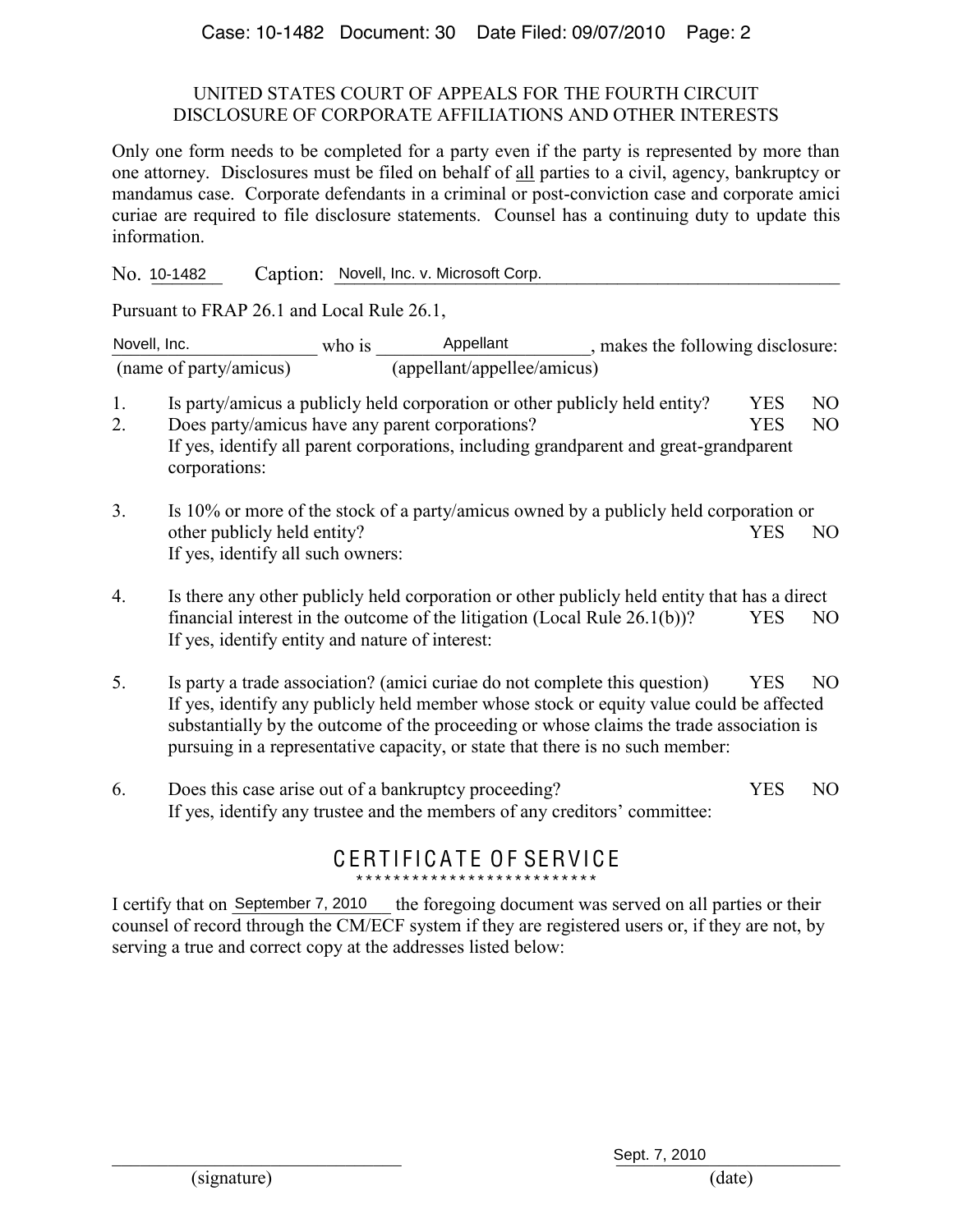# **TABLE OF CONTENTS**

| $\mathbf{A}$ . |    |    | <b>Microsoft's Destruction Of Novell's DR-DOS</b>                                                             |  |  |
|----------------|----|----|---------------------------------------------------------------------------------------------------------------|--|--|
| <b>B.</b>      |    |    | <b>Novell's Sale Of The DOS Products And The Ensuing</b>                                                      |  |  |
| $\mathbf{C}$ . |    |    | <b>Microsoft's Destruction Of Novell's Business Applications14</b>                                            |  |  |
|                | 1. |    | <b>Microsoft Needed Independent Software Vendors to</b><br><b>Develop Compatible Business Applications 14</b> |  |  |
|                | 2. |    | <b>Novell Threatened the Applications Barrier to Entry 16</b>                                                 |  |  |
|                | 3. |    | <b>Microsoft Launches an Anticompetitive Scheme</b>                                                           |  |  |
|                |    | a. | <b>Microsoft Promoted, Then Withdrew,</b>                                                                     |  |  |
|                |    | b. | <b>Microsoft Promoted, Then Manipulated,</b>                                                                  |  |  |
|                |    | c. | <b>Microsoft Promoted but Refused to Deliver</b><br>.23                                                       |  |  |
|                |    | d. | <b>Microsoft Promoted the Windows 95 Logo</b><br>but Made One Impossible for Novell's<br>24                   |  |  |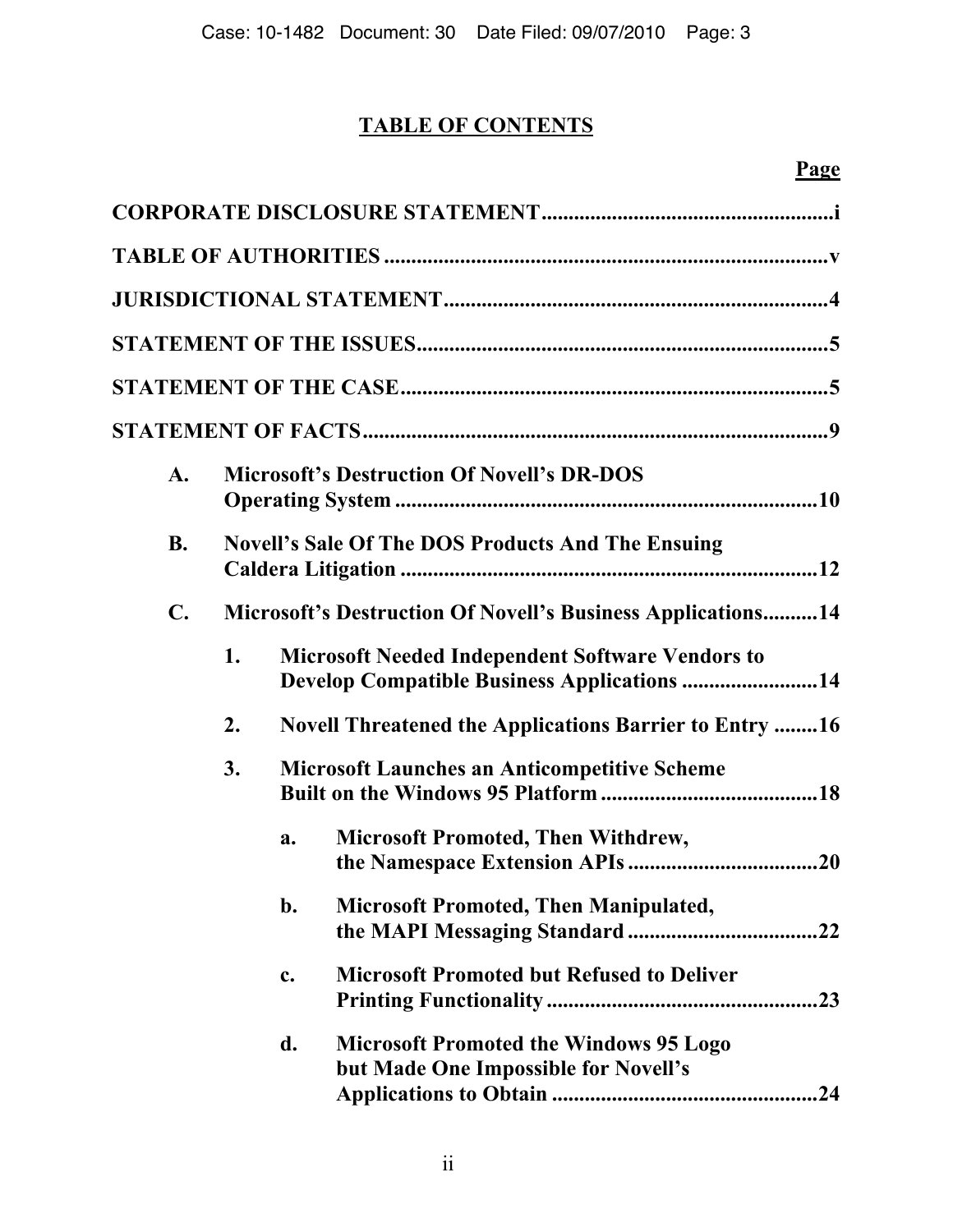|    |                |    | e.                                                                                                           |     |
|----|----------------|----|--------------------------------------------------------------------------------------------------------------|-----|
|    |                | 4. | The Results of Microsoft's Anticompetitive Conduct25                                                         |     |
|    |                |    |                                                                                                              |     |
|    |                |    |                                                                                                              |     |
| I. |                |    |                                                                                                              |     |
| Η. |                |    | THE APA DID NOT ASSIGN THE CLAIMS ASSERTED IN COUNTS                                                         |     |
|    | A.             |    | <b>Principles Governing The Interpretation Of The APA28</b>                                                  |     |
|    | <b>B.</b>      |    | The APA Unambiguously Did Not Assign The Claims                                                              |     |
|    |                | 1. | By Its Plain Terms, the APA Did Not Assign Claims for                                                        |     |
|    |                | 2. | The District Court's Interpretation Is Untenable34                                                           |     |
|    |                |    | The District Court's Interpretation Attributes<br>a.<br>to the Parties Intentions They Did Not Have35        |     |
|    |                |    | The District Court's Supposed "Associations"<br>$b$ .                                                        |     |
|    |                | 3. | <b>Novell's Interpretation Does Not Render</b>                                                               | 43  |
|    |                | 4. | <b>Conclusion: Novell's Interpretation Is the Only</b>                                                       |     |
|    | $\mathbf{C}$ . |    | <b>Under Federal Law, The Absence Of Express Language</b><br><b>Assigning Counts I And VI Precludes Such</b> |     |
|    | D.             |    | <b>Extrinsic Evidence Confirms That Novell Did Not</b>                                                       | .45 |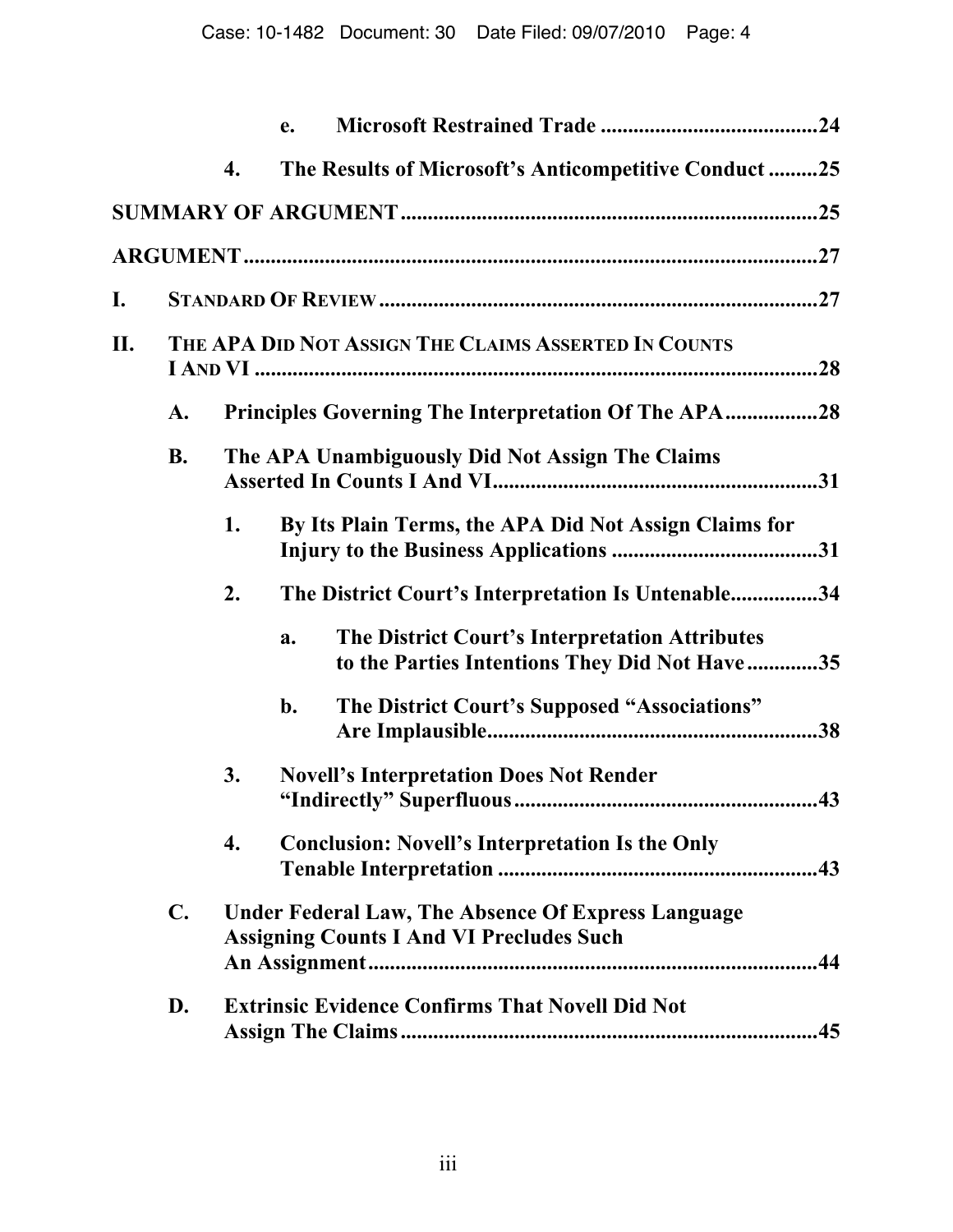|     |                | 1. | The Harmonious Testimony of the Contracting Parties<br><b>Shows Conclusively They Did Not Assign the Claims</b>             | .45 |
|-----|----------------|----|-----------------------------------------------------------------------------------------------------------------------------|-----|
|     |                | 2. | The District Court Erred in Dismissing the Testimony                                                                        |     |
|     |                | 3. | The Parties' Course of Conduct Demonstrates They Did<br><b>Not Intend to Transfer the Claims Asserted</b>                   |     |
| Ш.  |                |    | AT MOST, THE APA IS FACIALLY AMBIGUOUS AND THE EXTRINSIC<br><b>EVIDENCE CREATES A GENUINE ISSUE OF FACT FOR THE JURY 53</b> |     |
| IV. |                |    | <b>COUNT I SUFFICIENTLY PLEADED HARM TO GROUPWISE 54</b>                                                                    |     |
|     | $\mathbf{A}$ . |    | <b>Novell's Complaint Gave Notice Of Harm To All Of</b><br>Its Business Applications, Including GroupWise55                 |     |
|     | <b>B.</b>      |    | <b>Microsoft Understood That Novell's Claims Included</b><br>Harm To All Of Its Business Applications,                      |     |
|     |                |    |                                                                                                                             |     |
|     |                |    |                                                                                                                             |     |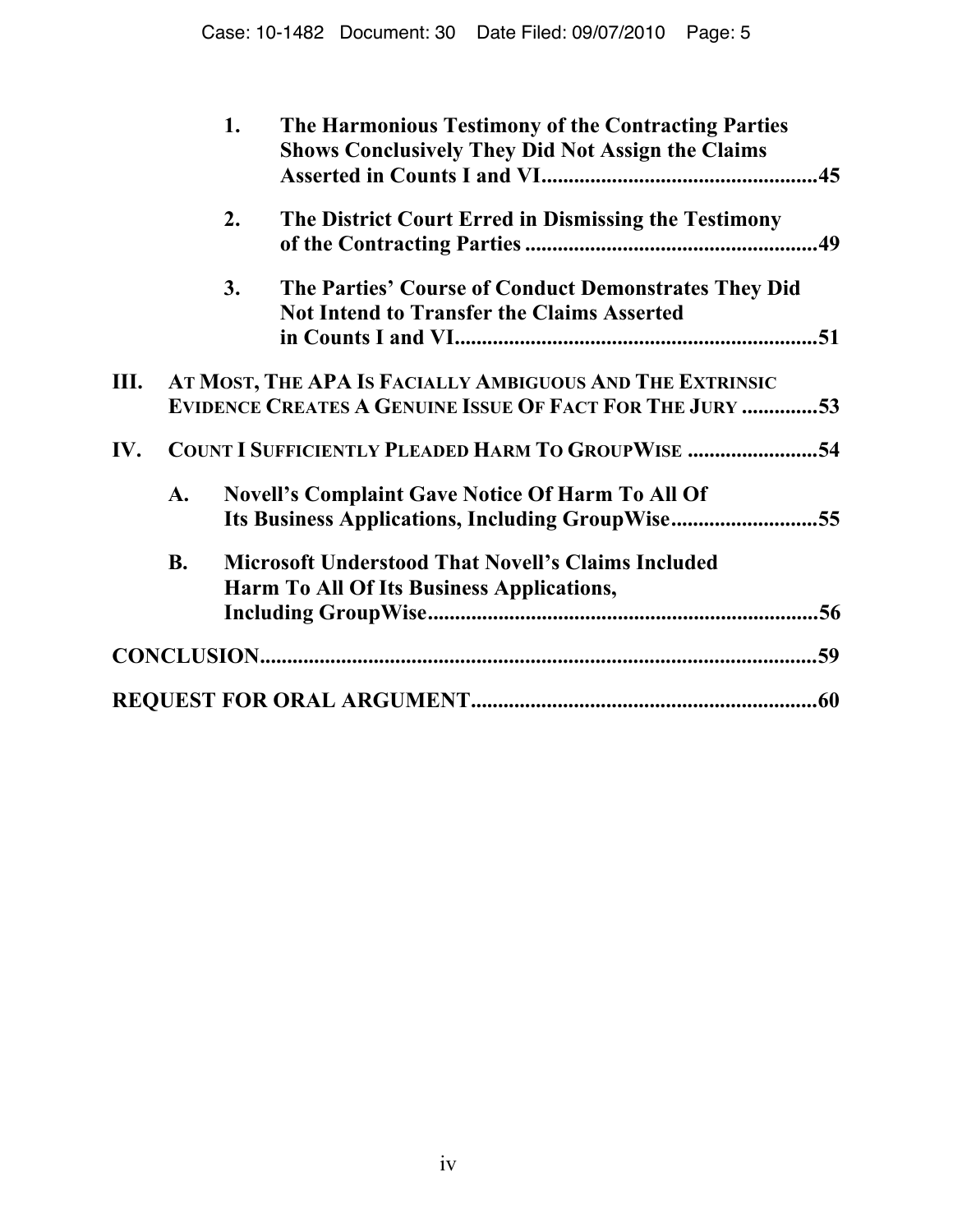# **TABLE OF AUTHORITIES**

| Cases                                                                             | Page |
|-----------------------------------------------------------------------------------|------|
|                                                                                   |      |
| Alvin, Ltd. v. United States Postal Service,                                      |      |
| Am. Cas. Co. v. Baker,                                                            |      |
| Associated Gen. Contractors of Cal., Inc. v. Cal. State Council<br>of Carpenters, |      |
| Atalla v. Abdul-Baki,                                                             |      |
| Baladevon, Inc. v. Abbott Labs., Inc.,                                            |      |
| Bell Atl. Corp. v. Twombly,                                                       |      |
| Cafe Rio, Inc. v. Larkin-Gifford-Overton, LLC,                                    |      |
| Caldera, Inc. v. Microsoft Corp.,                                                 |      |
| Daines v. Vincent,                                                                |      |
| Deasy v. Hill,                                                                    |      |
| Erickson v. Pardus,                                                               | .55  |
| Gardner v. Easley,                                                                |      |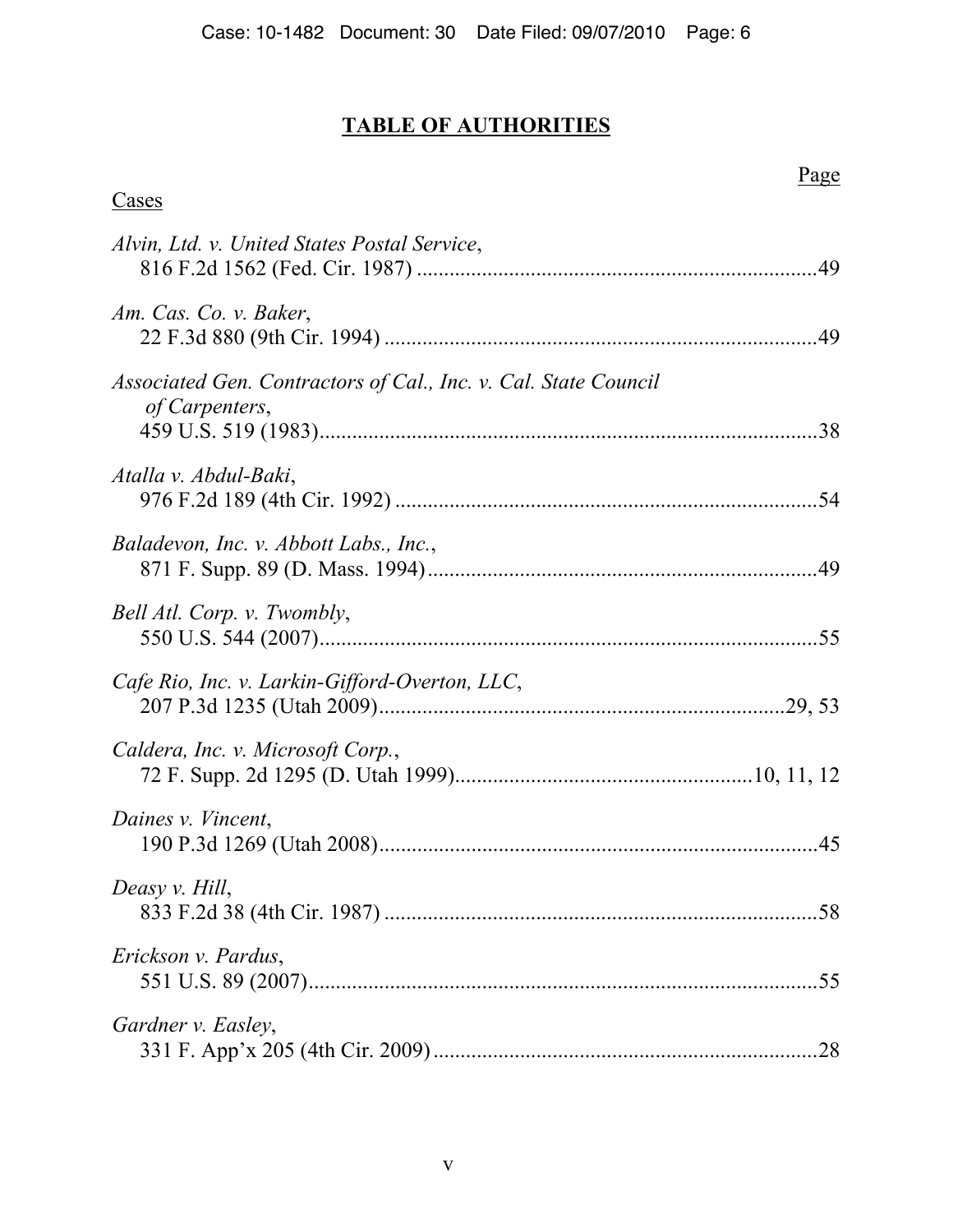| Gulfstream III Assocs., Inc. v. Gulfstream Aerospace Corp.,                                                           |  |
|-----------------------------------------------------------------------------------------------------------------------|--|
| Lerman v. Joyce Int'l, Inc.,                                                                                          |  |
| Novell, Inc. v. Canopy Group, Inc.,                                                                                   |  |
| Novell, Inc. v. Microsoft Corp.,<br>505 F.3d 302 (4th Cir. 2007),                                                     |  |
| Pennzoil Co. v. Fed. Energy Regulatory Comm'n,                                                                        |  |
| R & R Energies v. Mother Earth Indus., Inc.,                                                                          |  |
| Rossignol v. Voorhaar,                                                                                                |  |
| Spencer v. Earley,                                                                                                    |  |
| Sullivan v. NFL,                                                                                                      |  |
| Sunbury Textile Mills, Inc. v. Commissioner,                                                                          |  |
| Trans-Western Petroleum, Inc. v. U.S. Gypsum Co.,                                                                     |  |
| United States v. Bergbauer,<br>602 F.3d 569 (4th Cir. 2010),<br>petition for cert. filed, No. 10-100, 2010 WL 2810459 |  |
| United States v. Microsoft Corp.,                                                                                     |  |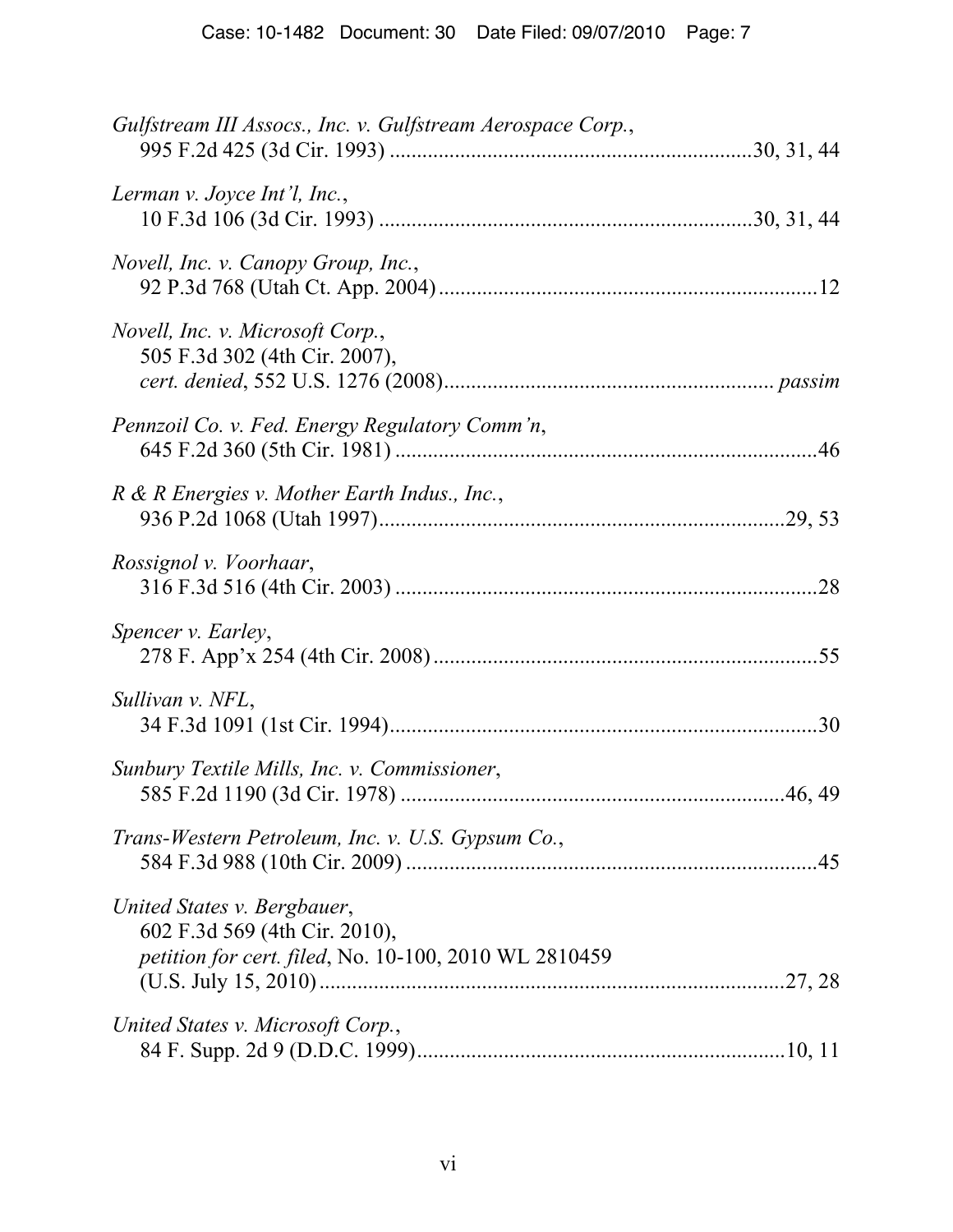| United States v. Microsoft Corp.,<br>159 F.R.D. 318 (D.D.C. 1995), |  |
|--------------------------------------------------------------------|--|
| United States Football League v. NFL,                              |  |
| Wash. Metro. Area Transit Auth. v. Potomac Inv. Props., Inc.,      |  |
| Winegar v. Froerer Corp.,                                          |  |
| Zeese v. Estate of Siegel,                                         |  |
| <b>Statutes</b>                                                    |  |
|                                                                    |  |
|                                                                    |  |
|                                                                    |  |
|                                                                    |  |
| Rules                                                              |  |
|                                                                    |  |
|                                                                    |  |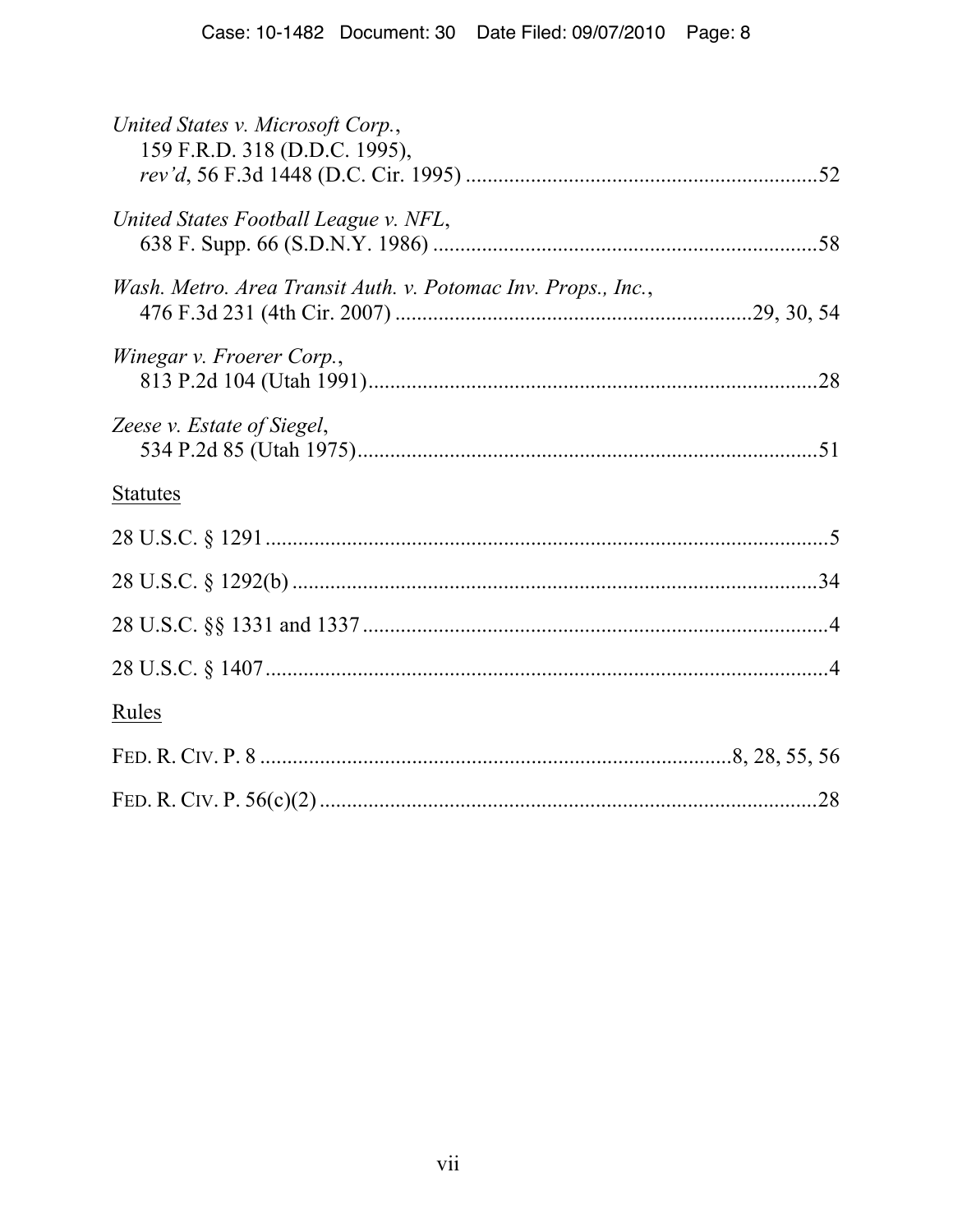This case has been here before. In *Novell, Inc. v. Microsoft Corp.*, 505 F.3d 302 (4th Cir. 2007), *cert. denied*, 552 U.S. 1276 (2008), this Court held that Novell had "antitrust standing" to sue Microsoft for destroying Novell's once-pervasive WordPerfect word processor and other Novell business applications ("Business Applications") to protect Microsoft's undisputed Windows monopoly in the market for personal computer ("PC") operating systems.

This Court granted Microsoft an interlocutory appeal from the ruling on antitrust standing, but not from the ruling on another issue: whether Novell assigned the present antitrust claims for injury to its Business Applications to another company, Caldera, in connection with the 1996 sale of Novell's DR-DOS operating system and companion products ("DOS Products").

The district court had held that, as a matter of law, the plain language of the Asset Purchase Agreement ("APA") between Novell and Caldera unambiguously provided for the transfer only of Novell's DOS Products and claims for injury to those products, not of claims for injury to products, such as WordPerfect or the other Business Applications, that were not themselves transferred to Caldera. Indeed, the district court dismissed Microsoft's contrary interpretation of the APA as "a far stretch." It is thus not surprising that this Court declined interlocutory review of this issue, for it was not close.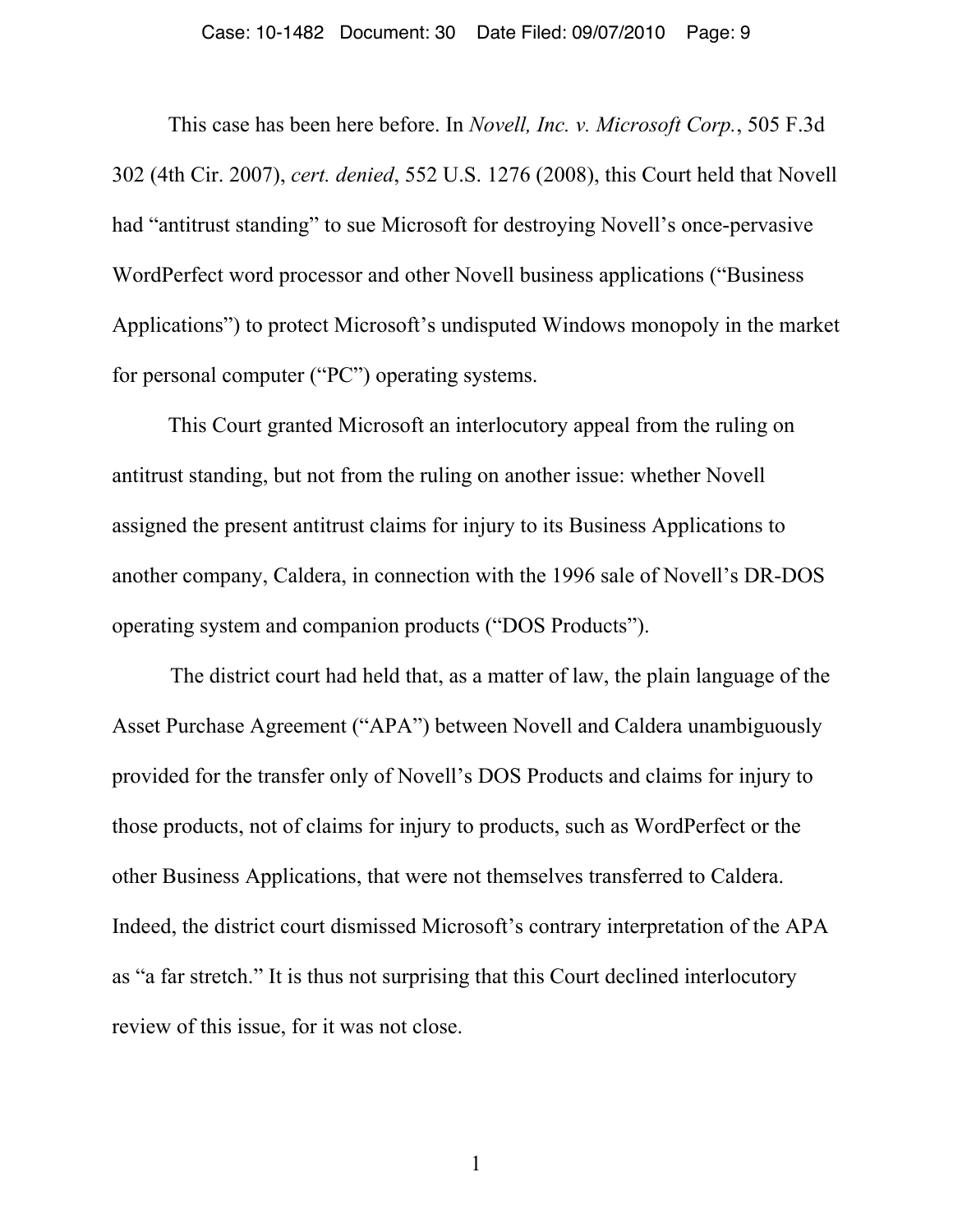On remand, however, the district court did a complete about-face,

concluding that its "earlier ruling was wrong." JA-371-72. The same district court that once found as a matter of law that the APA's plain language cannot reasonably be interpreted, as Microsoft maintains, to assign claims for injury to the Business Applications, now held that the very same language cannot reasonably be interpreted any other way.

The district court had it right the first time, and the issue is still not a close one. The APA simply transferred to Caldera all of Novell's products "associated with the DOS Business," which the APA expressly defined as seven versions of DR-DOS and six specifically named companion DOS-based applications. Along with these "DOS Products," the APA "assign[ed] to Caldera" intellectual property rights to, and "all revenues associated with," the DOS Products. Likewise, the APA "assign[ed] to Caldera all … claims or causes of action … associated directly or indirectly with any of the DOS Products." There was nothing complicated about the transaction: Novell sold its "DOS Business" to Caldera – the DOS Products, the intellectual property rights to those products, and the revenues and claims "associated" with those products.

The language of the APA is thus clear and straightforward, and it means precisely what it says. But the meaning of the APA is equally clear from what it does not say. The APA nowhere mentions WordPerfect or any other Business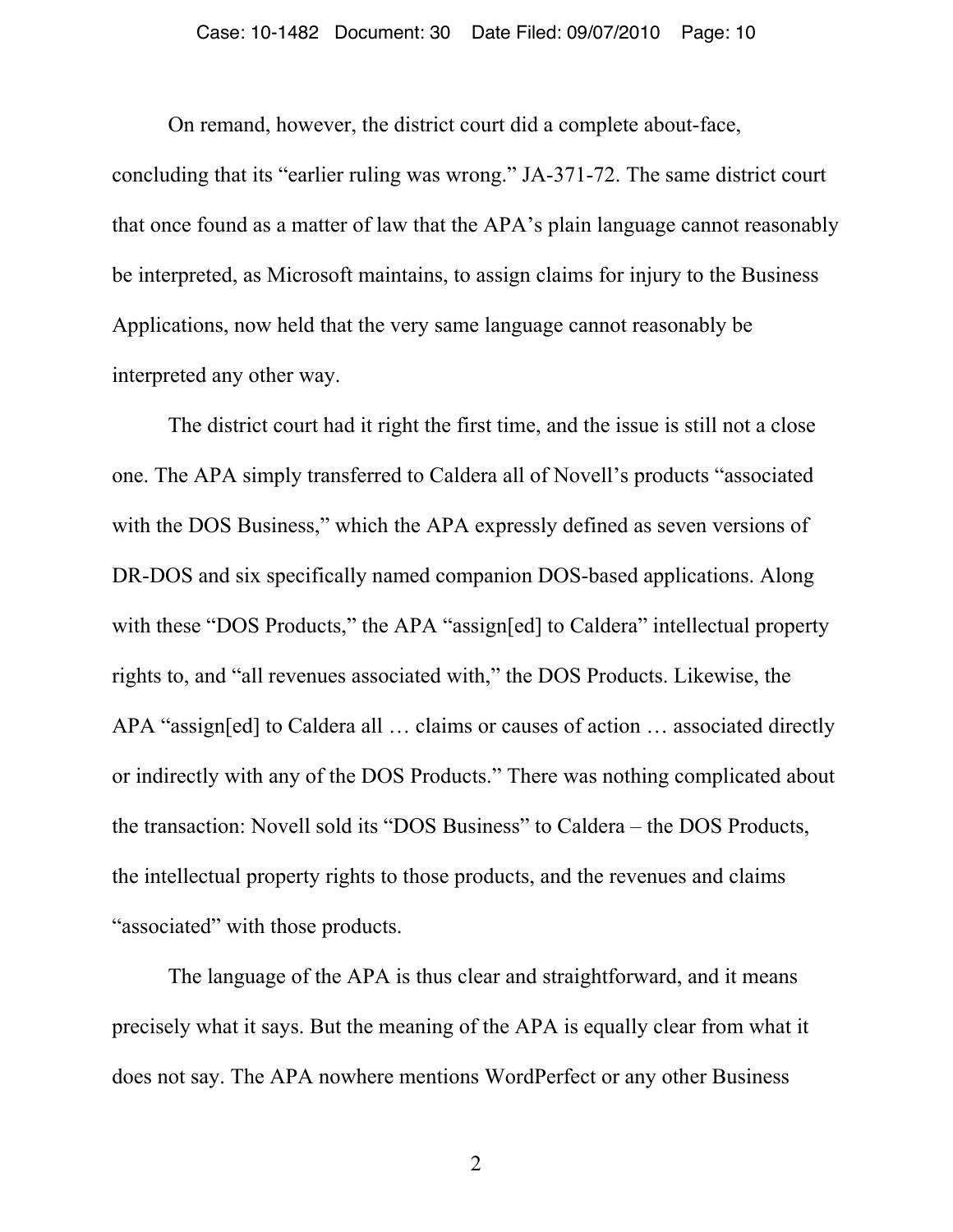Application, let alone any intellectual property in or revenues or claims "associated" with those products. They were not part of the deal.

The district court interpreted language assigning to Caldera all claims "associated directly or indirectly with any of the DOS Products" to include all antitrust claims alleging injury to *any* products Novell ever owned, caused by *any* of Microsoft's anticompetitive conduct in *any* aspect of the operating system market. According to the district court, because Novell's antitrust claims here allege that Microsoft targeted the Business Applications to preserve its monopoly in the operating system market, and because DR-DOS had once competed in the operating system market, the claims here are "associated" with the DOS Products and therefore were assigned to Caldera.

This strained interpretation, with all due respect, goes beyond a "far stretch," for the plain language of the APA is not reasonably amenable to it. But even if the APA were so amenable, then the language would be ambiguous, because the district court's construction is not *compelled* by the APA's language. Consequently, the meaning of the APA would have to be resolved through extrinsic evidence.

And the extrinsic evidence – *all* of it – leaves no doubt that the district court's initial reading of the APA was correct. Both parties to the APA unequivocally attested that it was intended to assign claims for injury *only* to the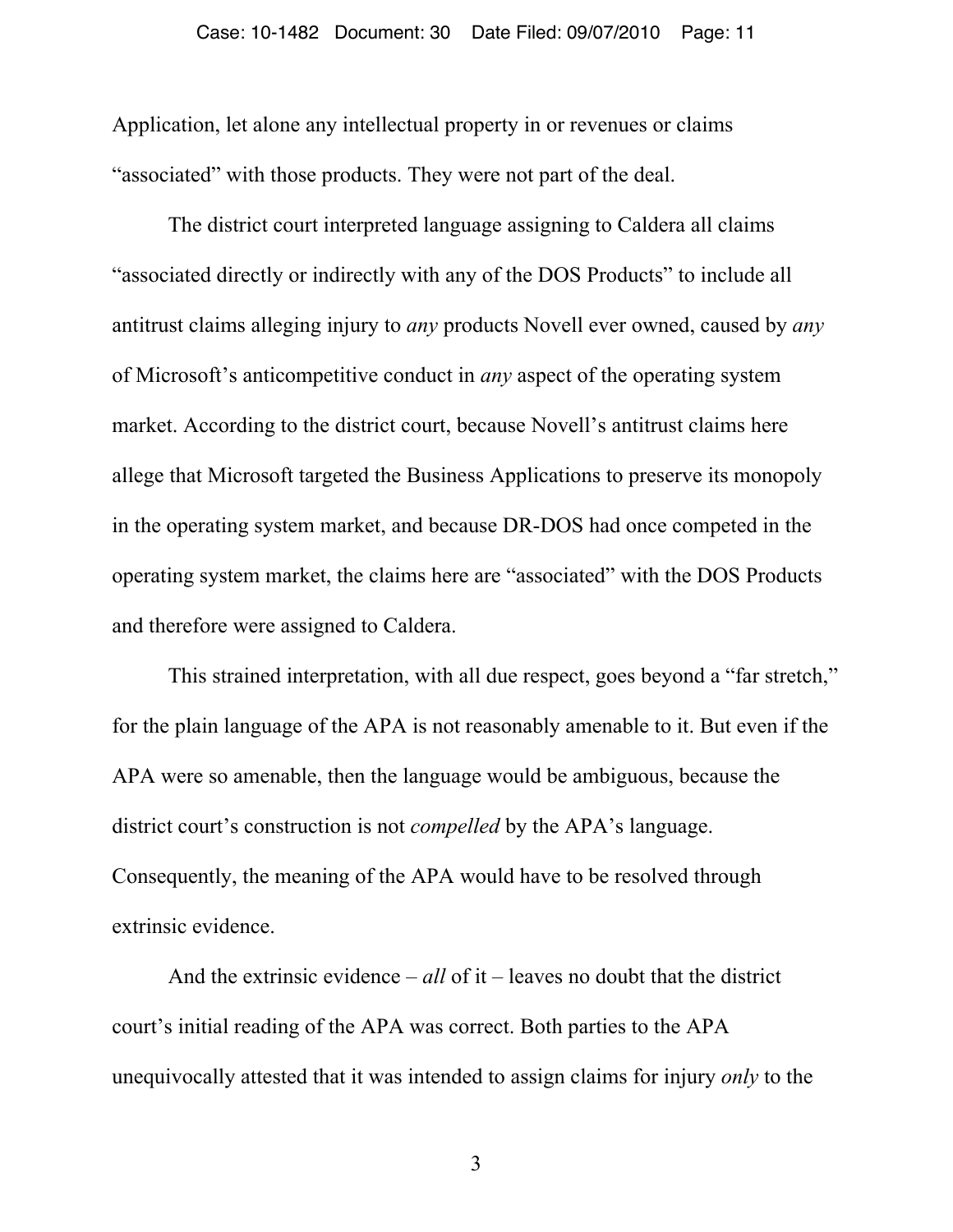DOS Products – the only products being transferred – and not to any other Novell products. The parties' conduct subsequent to the assignment is equally telling: after acquiring the DOS Products and the claims "associated" with them, Caldera brought suit for antitrust injury *only* to those products, not for injury to the Business Applications or any other products. Thus, even if extrinsic evidence were necessary to determine the meaning of the APA's assignment provision (and it is not), Novell would nonetheless be entitled to judgment on this issue as a matter of law. And even if the extrinsic evidence were in any way ambiguous, Novell would surely be entitled, at a bare minimum, to a jury trial to resolve the contracting parties' intent.

As demonstrated in Part IV *infra*, the district court separately erred in ruling that Novell's Complaint did not fairly notify Microsoft that Novell was seeking redress for injury to its GroupWise e-mail and collaboration application.

#### **JURISDICTIONAL STATEMENT**

The U.S. District Court for the District of Utah, where this action was filed in 2004, had subject-matter jurisdiction over Novell's antitrust claims under 28 U.S.C. §§ 1331 and 1337. Under 28 U.S.C. § 1407, the Judicial Panel on Multidistrict Litigation transferred this action to the District of Maryland in April 2005. JA-5 #26. On March 30, 2010, the district court granted Microsoft's crossmotion for summary judgment, denied Novell's motion for summary judgment,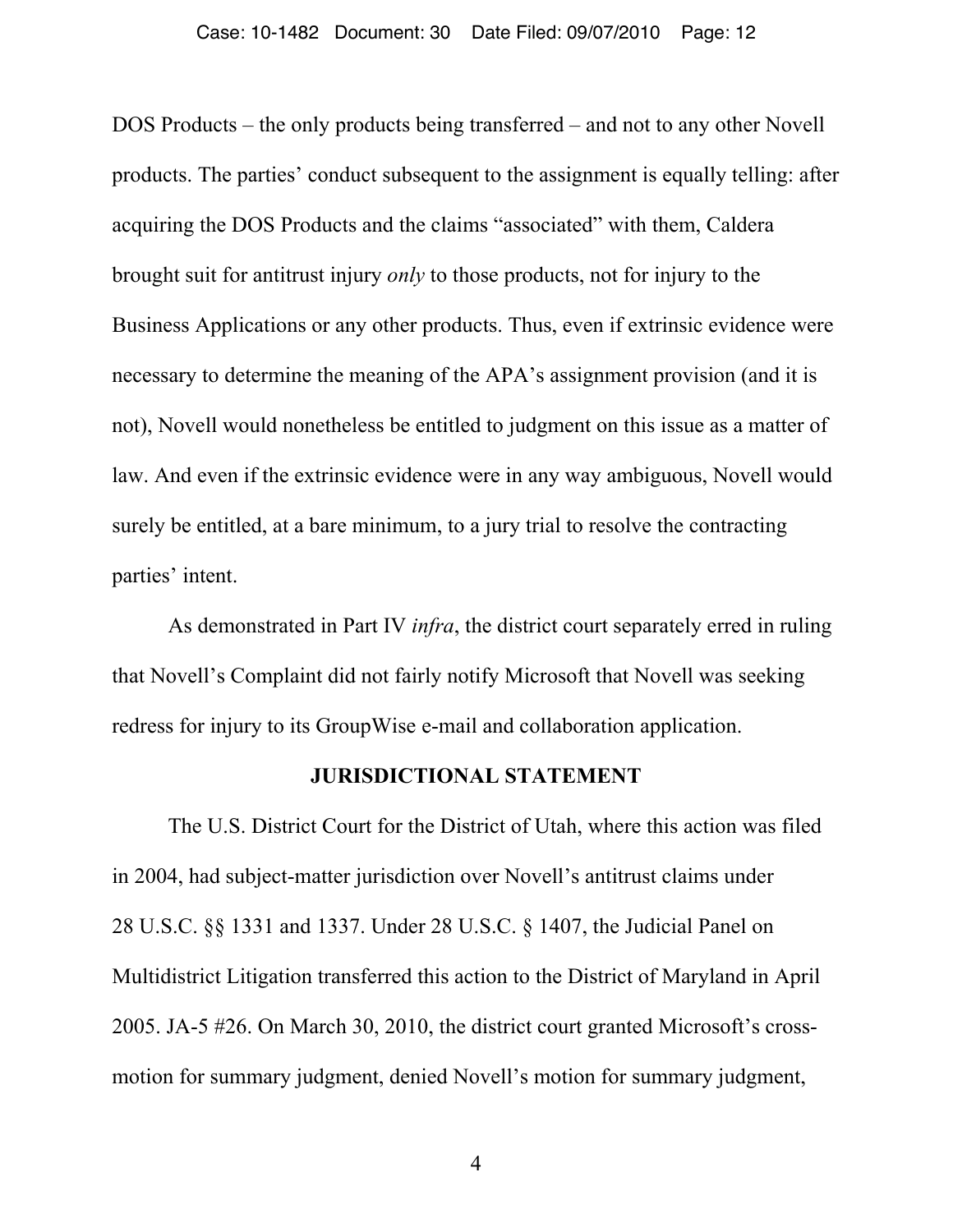and entered final judgment in favor of Microsoft. JA-368; JA-404. On April 23, 2010, Novell filed a timely notice of appeal. JA-405. This Court has jurisdiction under 28 U.S.C. § 1291.

#### **STATEMENT OF THE ISSUES**

Whether Novell assigned to Caldera the antitrust claims asserted in Counts I and VI of Novell's Complaint.

Whether Microsoft had fair notice that Count I seeks redress for injury to Novell's GroupWise application.

# **STATEMENT OF THE CASE**

In 2004, Novell filed this lawsuit for injuries to WordPerfect, Quattro Pro (a spreadsheet), GroupWise (an application for e-mail and collaboration), PerfectOffice (a suite of Business Applications), and its other Business Applications. In Count I, Novell alleged that Microsoft maintained its monopoly in the PC operating system market through anticompetitive acts targeting the Business Applications. JA-100-01 ¶¶ 151-155. In Counts II-V, Novell alleged that Microsoft monopolized and attempted to monopolize the markets for word processors and spreadsheets through the same acts. JA-101-03 ¶¶ 156-169. And in Count VI, Novell alleged that Microsoft's exclusionary agreements unreasonably restrained trade. JA-104-05 ¶¶ 174-177.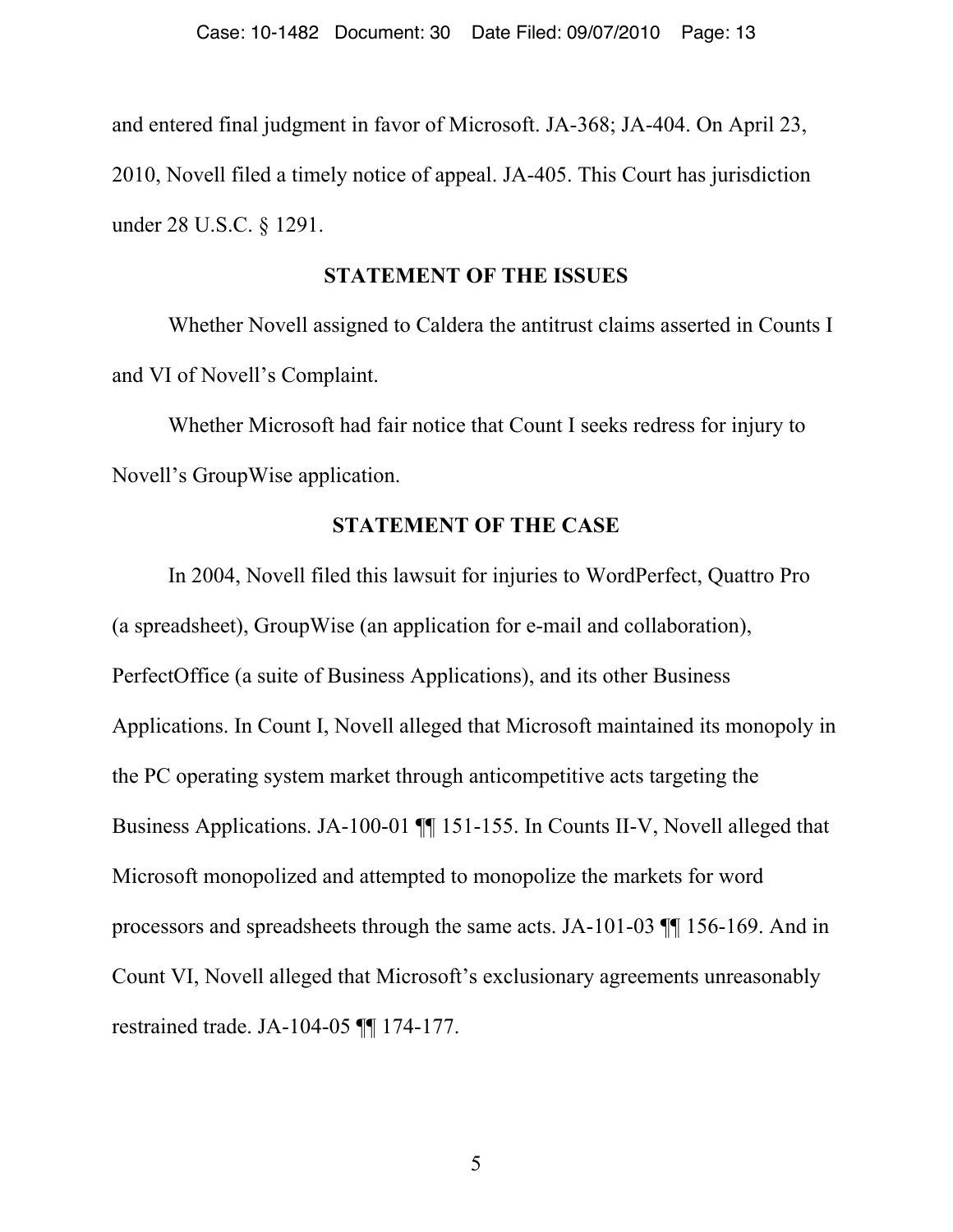Microsoft moved to dismiss all six counts on various grounds. Most relevant here, Microsoft contended that Novell "no longer owns the claim asserted in Count I because it transferred it to Caldera in connection with the sale of the [DR-]DOS operating system." JA-107. In Microsoft's view, the claim asserted in Count I is "associated directly or indirectly with … the DOS Products," and therefore was within the scope of the assignment.

The district court rejected that contention succinctly: "The fallacy in this argument is that the claim asserted in Count I, while arising from Microsoft's monopoly in the operating system market, is for damage not to [DR-]DOS or any other operating system but for damage to [the Business Applications]. It is a far stretch to infer (and Microsoft has presented nothing to establish) that simply because [DR-]DOS competed in the operating system market, such a claim was either a 'direct' or 'indirect' claim intended to be transferred from Novell to Caldera." JA-108.

Microsoft also moved to dismiss Count I on the ground that Novell lacked antitrust standing, and to dismiss Counts II-VI as untimely. The district court rejected Microsoft's standing argument and its timeliness argument with respect to Count VI but dismissed Counts II-V as untimely. JA-108-11.

At Microsoft's request, the district court certified for interlocutory review its rulings that Novell still owned Count I and had antitrust standing to bring that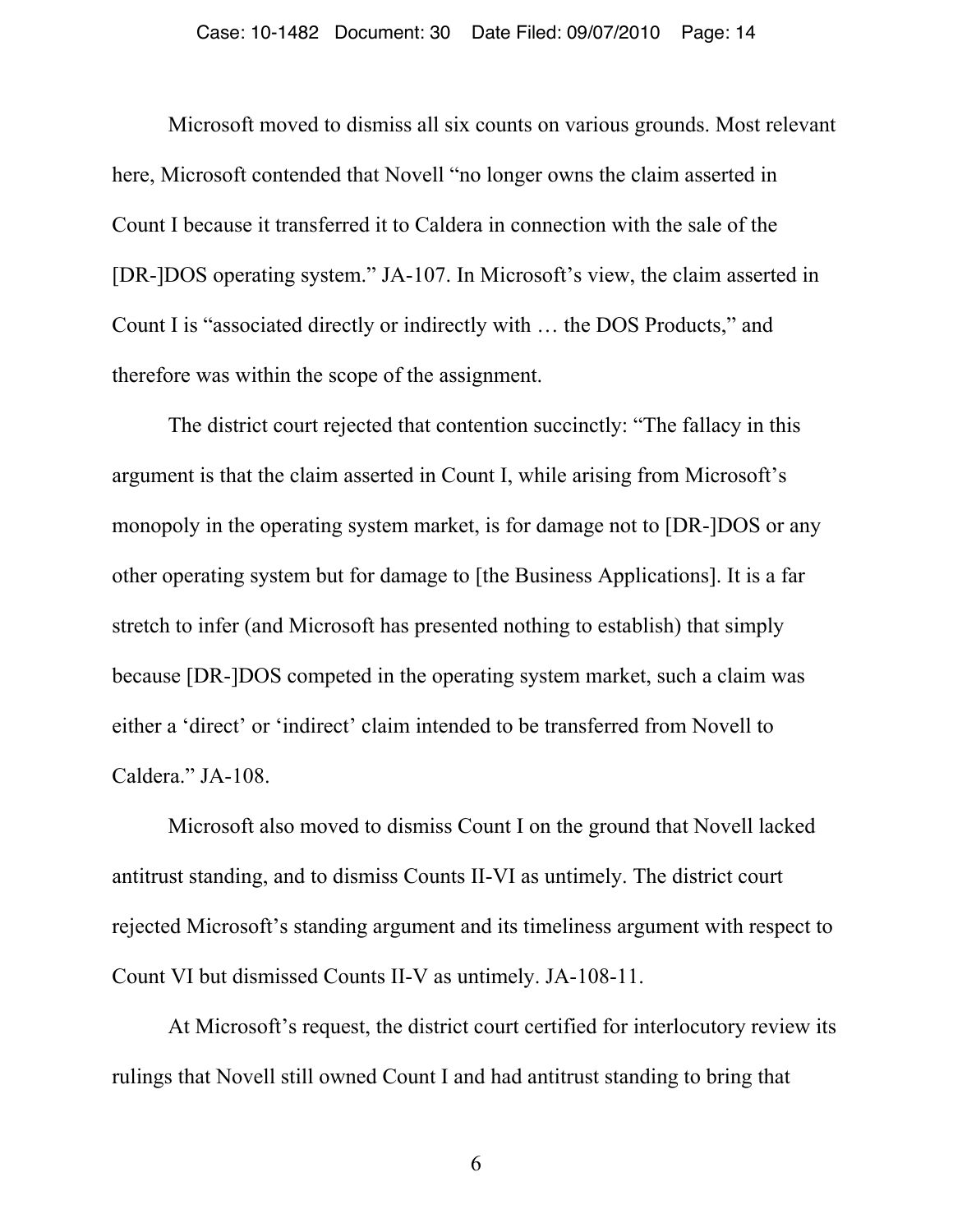#### Case: 10-1482 Document: 30 Date Filed: 09/07/2010 Page: 15

claim. In its certification opinion, the district court explained: "I remain comfortable with my rulings. However, as each day passes, I find that what may seem 'clear,' 'a far stretch,' or 'self-evident' to me does not always appear the same in the eyes of others." JA-115.

This Court granted Microsoft's petition for interlocutory review "of the antitrust standing issue only," declining to consider the assignment issue. JA-118. Novell cross-appealed from the judgment dismissing Counts II-V as untimely. This Court affirmed both rulings before it and remanded for further proceedings on Counts I and VI. *Novell*, 505 F.3d at 319, 322-23.

On remand, Microsoft sought to relitigate the assignment. It moved to compel the production of documents "concerning Novell's 1996 sale of antitrust claims … to Caldera," arguing that "Utah law requires the consideration of extrinsic evidence in determining whether a contract provision is unambiguous." Microsoft's Mem. in Supp. of Its Mot. to Compel Produc. of Docs. (Aug. 8, 2008) (JA-8 #64) at 1, 9. Over Novell's objection, the district court granted Microsoft's motion, stating: "[D]epending upon how the term 'indirectly' in the assignment from Novell to Caldera is construed, it may be that the claims asserted by Novell in Counts I and VI are 'associated directly or indirectly with any of the DOS Products or Related Technology.'" JA-127.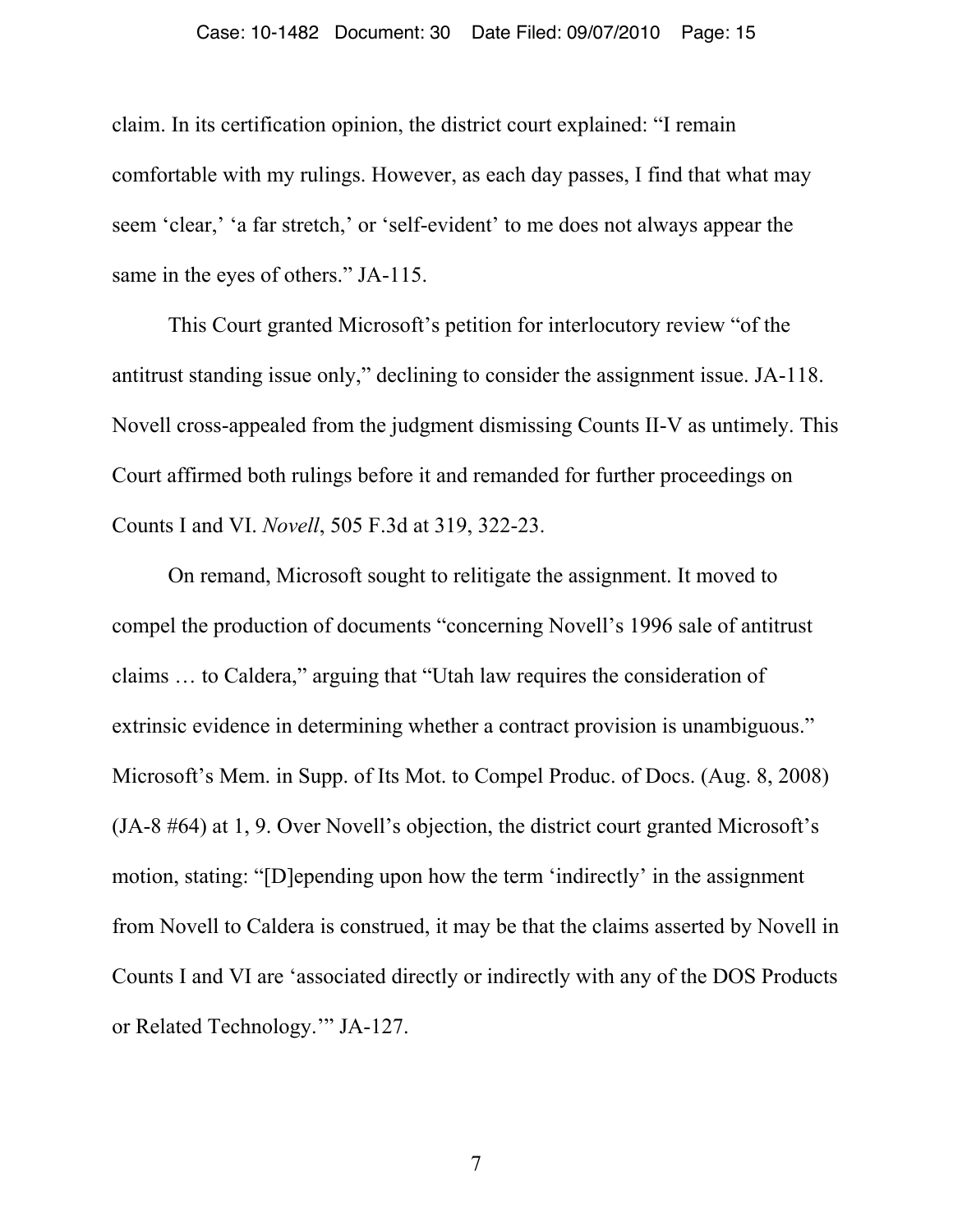At the conclusion of discovery, Novell moved for summary judgment on several of Microsoft's defenses. JA-4876. The first set of defenses – waiver, real party in interest, accord and satisfaction, and estoppel – was premised on the alleged assignment. JA-4893. The second set of defenses – res judicata and collateral estoppel – was offered in the alternative. JA-4883; JA-4975. Microsoft cross-moved for summary judgment on these defenses. JA-4968. It separately moved for summary judgment on the merits of Counts I and VI, and on the ground that, under Federal Rule of Civil Procedure 8(a)(2), Novell's Complaint failed to give Microsoft fair notice that it sought redress for injury to GroupWise. Microsoft's Mem. of Law in Supp. of Its Mot. for Summ. J. (Oct. 7, 2009) (JA-12

#102) at 2-3, 36-38.

Granting Microsoft's cross-motion in a March 2010 Order, the district court – contrary to what it had ruled in June 2005 – held that "Novell no longer owns [Counts I and VI] and may not pursue them here." JA-369, JA-371. The court explained why it believed that its "earlier ruling was wrong":

Although the claims asserted by Novell in Counts I and VI are for damage caused to its software applications, the reason Microsoft allegedly engaged in the conduct causing the damage was to obtain and maintain its monopoly in the operating system market – the market in which the DOS Products competed. … By associating claims for harm to applications with the operating system market in which the DOS products competed, the argument establishes that the claims were transferred by Novell to Caldera under the APA. … The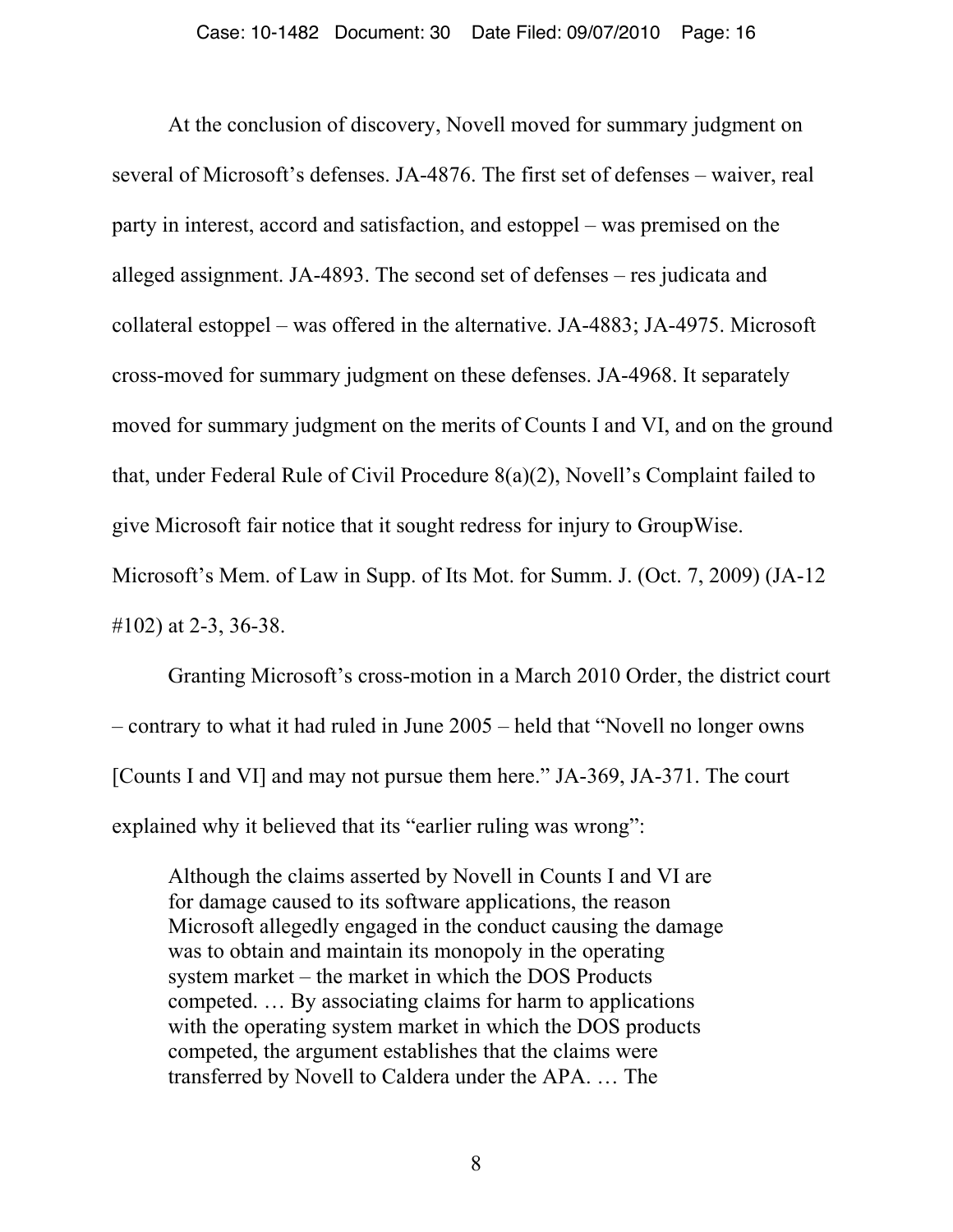assignment clause does not mention "harm" but rather "associat[ion]."

JA-371-72. In contrast, with respect to Counts II-V, the district court noted, "[u]nquestionably, Novell retained the claims based on Microsoft leveraging its operating system market monopoly into a monopoly in the applications markets." JA-372 n.2.

Despite the dispositive finding of a prior assignment of Counts I and VI, the district court decided in the alternative that, "had Novell not assigned them to Caldera, Count I would have survived Microsoft's summary judgment motion [on the merits] but Count VI would not." JA-369, JA-376. Also in the alternative, the district court rejected Microsoft's contention that Counts I and VI, if not assigned, would be res judicata. JA-376 n.9. Finally, the district court held that allegations that Microsoft unlawfully injured GroupWise were "not properly part of this action" because the Complaint "failed to provide notice that Novell was basing its claims in part on Microsoft's treatment of GroupWise." JA-382-83.

#### **STATEMENT OF FACTS**

The principal issue on appeal turns on the relationship, if any, between the claims asserted against Microsoft by Novell in Counts I and VI, and the DOS Products that Novell assigned to Caldera. This issue requires a detailed review of Microsoft's efforts to destroy the DOS Products and its later, distinct efforts to destroy Novell's Business Applications.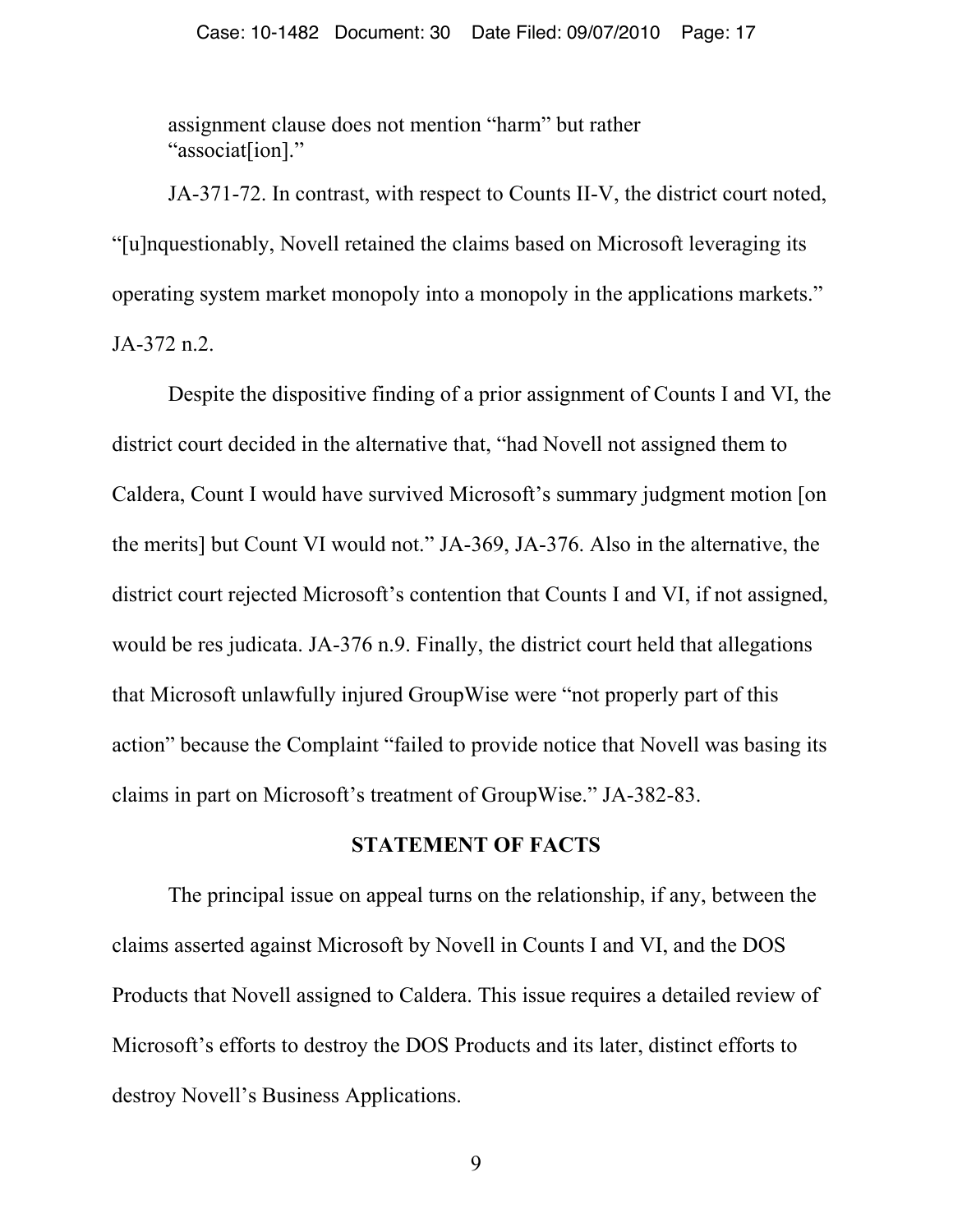#### **A. Microsoft's Destruction Of Novell's DR-DOS Operating System**

Through September 1994, Novell and Microsoft sold competing disk operating systems for Intel-compatible PCs, called DR-DOS and MS-DOS. During that period, Microsoft undertook a course of anticompetitive conduct to "eliminate DR DOS as a competitor" to MS-DOS, which was then "the predominant [disk] operating system." *Caldera, Inc. v. Microsoft Corp.*, 72 F. Supp. 2d 1295, 1298-99 (D. Utah 1999);<sup>1</sup> *United States v. Microsoft Corp.* ("FOF"), 84 F. Supp. 2d 9 (D.D.C. 1999)  $\P 6^2$ 

Between 1990 and 1994, Microsoft froze DR-DOS out of the market by making "knowingly false and misleading preannouncements relating to the forthcoming" versions of MS-DOS, a practice known as "vaporware." During this period, Microsoft also used its Windows software to marginalize DR-DOS. Prior to 1995, Windows itself was a "graphical user interface … sitting on top of" whichever disk operating system (such as DR-DOS or MS-DOS) the user purchased. FOF ¶¶ 7-8. As Windows gained popularity, Windows compatibility became a necessary feature of any viable disk operating system. Microsoft created "the appearance of 'incompatibility'" between DR-DOS and Windows through a

<sup>&</sup>lt;u>1</u>  $\frac{1}{1}$  Descriptions of Microsoft's anticompetitive actions toward DR-DOS are as alleged in the *Caldera* case, which settled before trial.

 $2^2$  The district court's December 3, 2008 Order binds Microsoft to the FOF identified in this brief.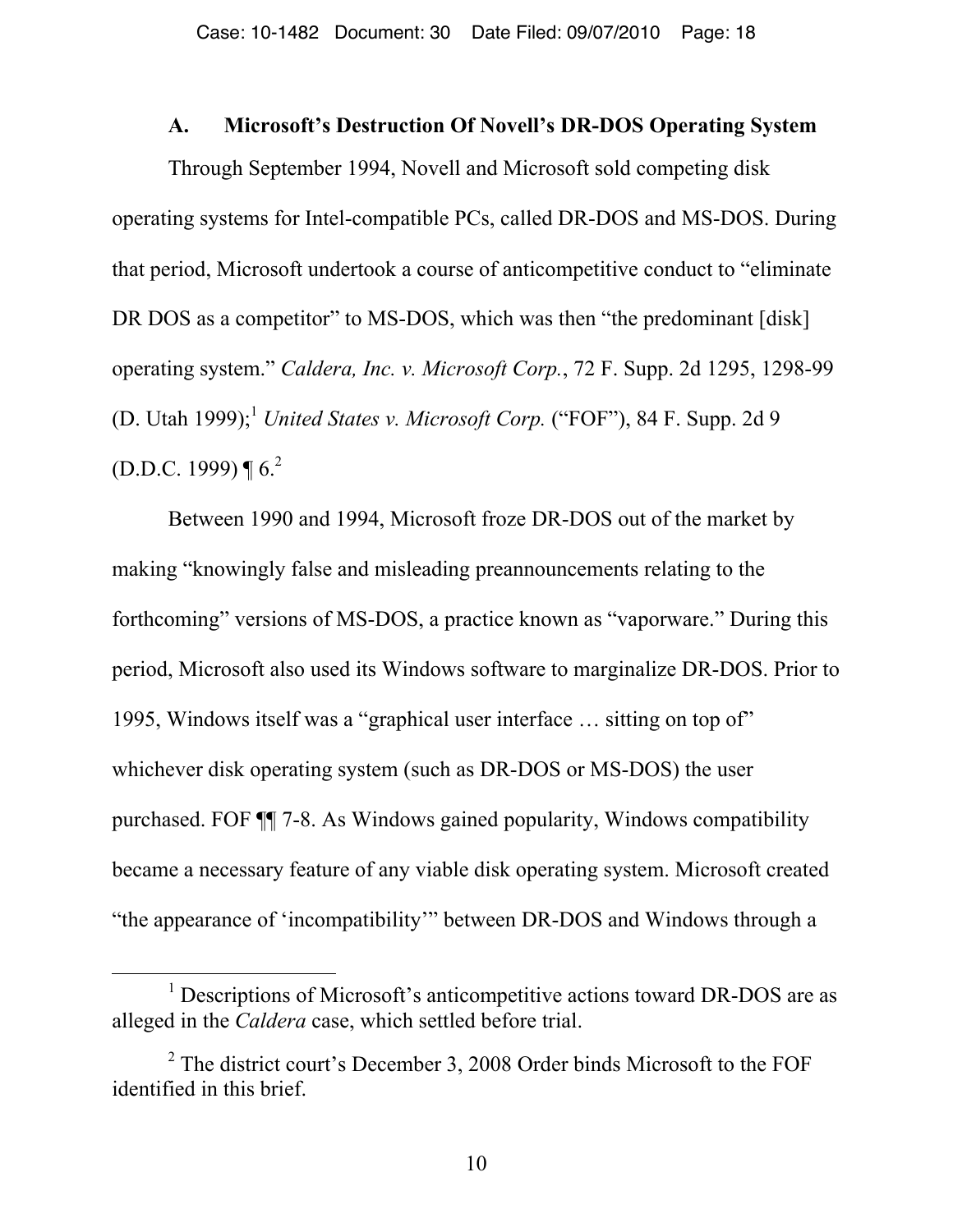"campaign of 'fear, uncertainty, and doubt.'" *Caldera*, 72 F. Supp. 2d at 1299- 1303.

And "[t]o assure DR DOS's incompatibility with Windows," Microsoft "beta blacklisted" DR-DOS, denying "access to a Windows 3.1 beta," including, critically, the application programming interfaces ("APIs"). *Id.* at 1303-04.<sup>3</sup> Microsoft also "intentionally" created incompatibilities between Windows 3.1 and DR-DOS "for the sole purpose of eliminating DR DOS as a competitor." *Id*. at 1303. Microsoft also leveraged its Windows monopoly to impose exclusionary licenses requiring manufacturers of PCs to "purchase both MS-DOS and Windows" together, thus depriving Novell of any opportunity to sell DR-DOS through those manufacturers. *Id*. at 1300-02, 1304.

Microsoft administered the "*coup de grace*" in 1993, when it pre-announced the release of Windows 95, which would "integrat[e] Windows with DOS, creating a 'common install,'" thereby "'making it so there is no reason to try DR DOS to get Windows.'" *Id*. at 1304 (quoting e-mail from Microsoft executive). Novell finally capitulated after "years of Microsoft's illegal anticompetitive conduct, … [and] announced in September 1994 that it would withdraw from active

 $\frac{1}{3}$  $3$  APIs, which are provided by operating systems, middleware, or network services, "allow applications to achieve functionality." JA-377 n.10; JA-3903 n.17; JA-3917-18, JA-3937; FOF ¶ 2.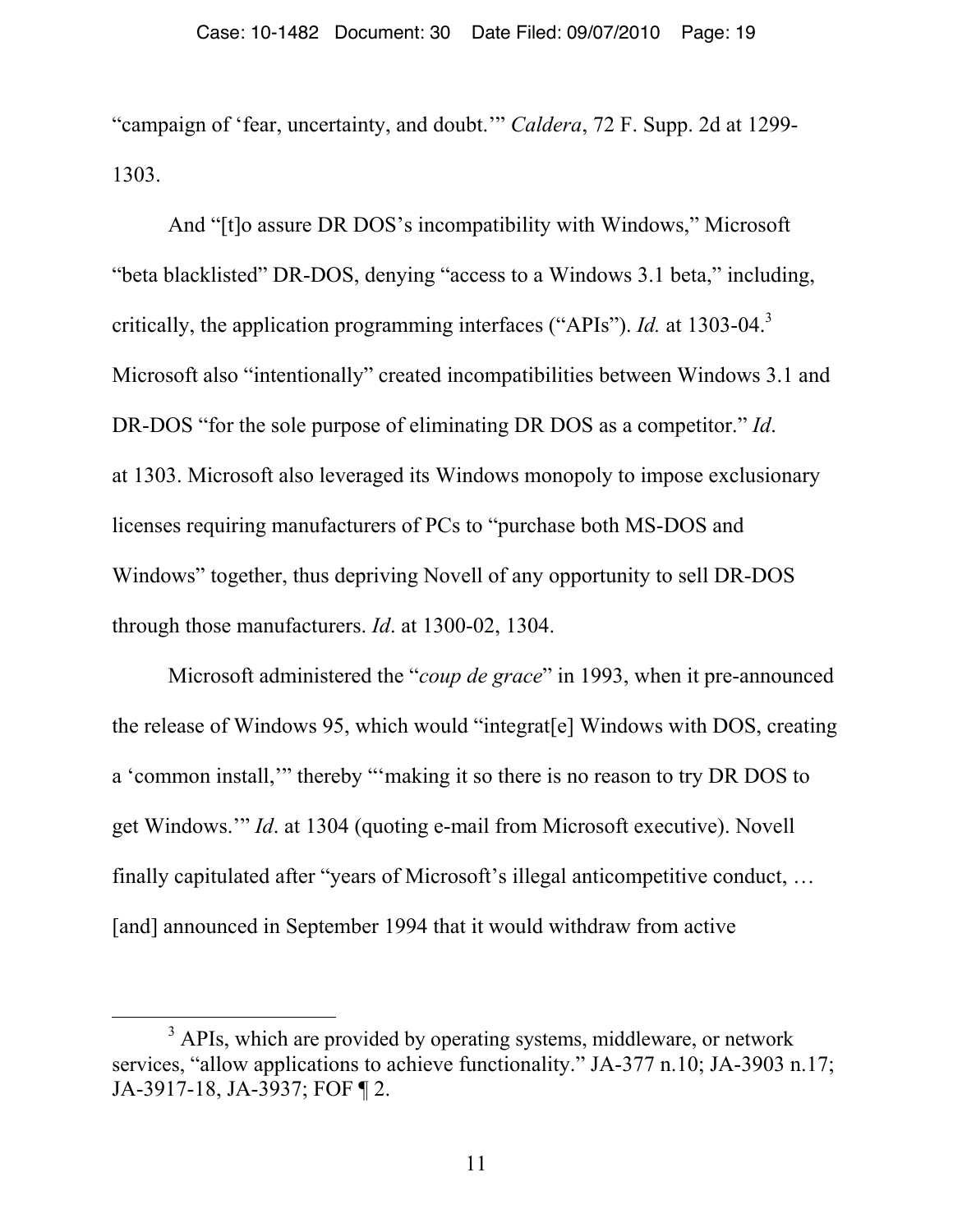development and marketing of further versions of DOS." *Id*. By then, DR-DOS was no longer a viable competitor in the operating system market.

# **B. Novell's Sale Of The DOS Products And The Ensuing Caldera Litigation**

Fearing retaliation from Microsoft, Novell ultimately decided not to sue Microsoft, but instead to divest Novell's inactive DOS assets, while preserving a chance to realize value from its antitrust claims for injuries to DR-DOS. *Novell, Inc. v. Canopy Group, Inc.*, 92 P.3d 768, 770 (Utah Ct. App. 2004); JA-1824; JA-1882; JA-2602-05.

On July 23, 1996, Novell and Caldera (later, the Canopy Group) executed the APA, which is the subject of this appeal. Caldera agreed to pay Novell \$400,000 and Novell agreed to assign to Caldera "specified assets and liabilities comprising the DOS Business, including the products associated with the DOS Business." JA-1963 § 1.3, JA-1967 § 4.1. Specifically, Novell agreed to assign all of its "right, title and interest in and to" the "DOS Products," which were defined as a specific list of seven versions of Novell's DOS operating system and six DOSbased software applications. JA-1964 § 2.6, JA-1966 § 2.14, JA-1966-67, JA-2006 § 3.1. The APA also assigned to Caldera "Related Technology," which was defined as "technology … that is necessary to the performance by the DOS Products of their intended functions or purposes," and the trademarks and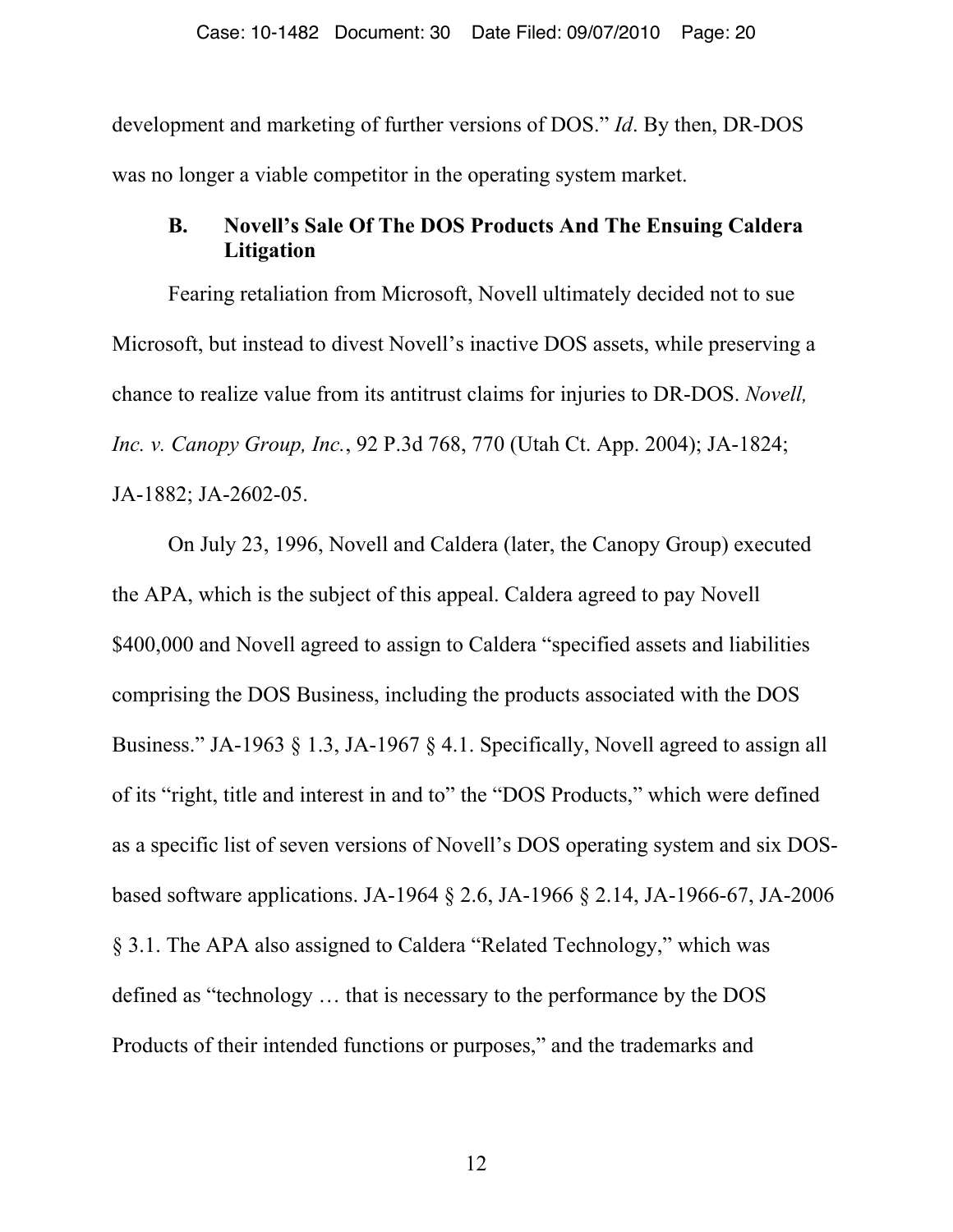copyrights to, and the documentation for, the DOS Products. JA-1964-67, 2006 §§ 2.4, 2.11, 2.14-.17, 3.1.

In addition to the DOS Products, Related Technology, and intellectual property, Novell assigned "all revenues associated with the DOS Business that accrue after" July 23, 1996, as well as "any and all claims or causes of action held by Novell [on July 23, 1996,] and associated directly or indirectly with any of the DOS Products or Related Technology." JA-1966-67 § 3.1. In the separate License Agreement, Caldera agreed to pay Novell a percentage of any "revenue relating to any ... causes of action ... arising prior to" July 23, 1996. JA-2009  $\S$  3(s). Through this royalty provision, Novell retained a financial interest in the DR-DOS antitrust claims it was assigning to Caldera. The APA did not assign or otherwise refer to any of the Novell Business Applications at issue here – WordPerfect, Quattro Pro, GroupWise, PerfectOffice, or related business applications.

Immediately after executing the APA, Caldera filed its complaint for antitrust injuries to DR-DOS, alleging that through the anticompetitive acts detailed above, Microsoft destroyed DR-DOS to monopolize the DOS market. JA-2090 ¶ 1, JA-2103-04 ¶ 44, JA-2108-13 ¶¶ 57, 59, 61-62, 64-71. Caldera sought damages only for injury to the DR-DOS business. JA-2111 ¶ 64, JA-2114 ¶ 74, JA-2117 ¶¶ 81, 85. On January 7, 2000, Microsoft settled for \$280 million all claims that Caldera had asserted or acquired from Novell. JA-2461-62 §§ 2-3.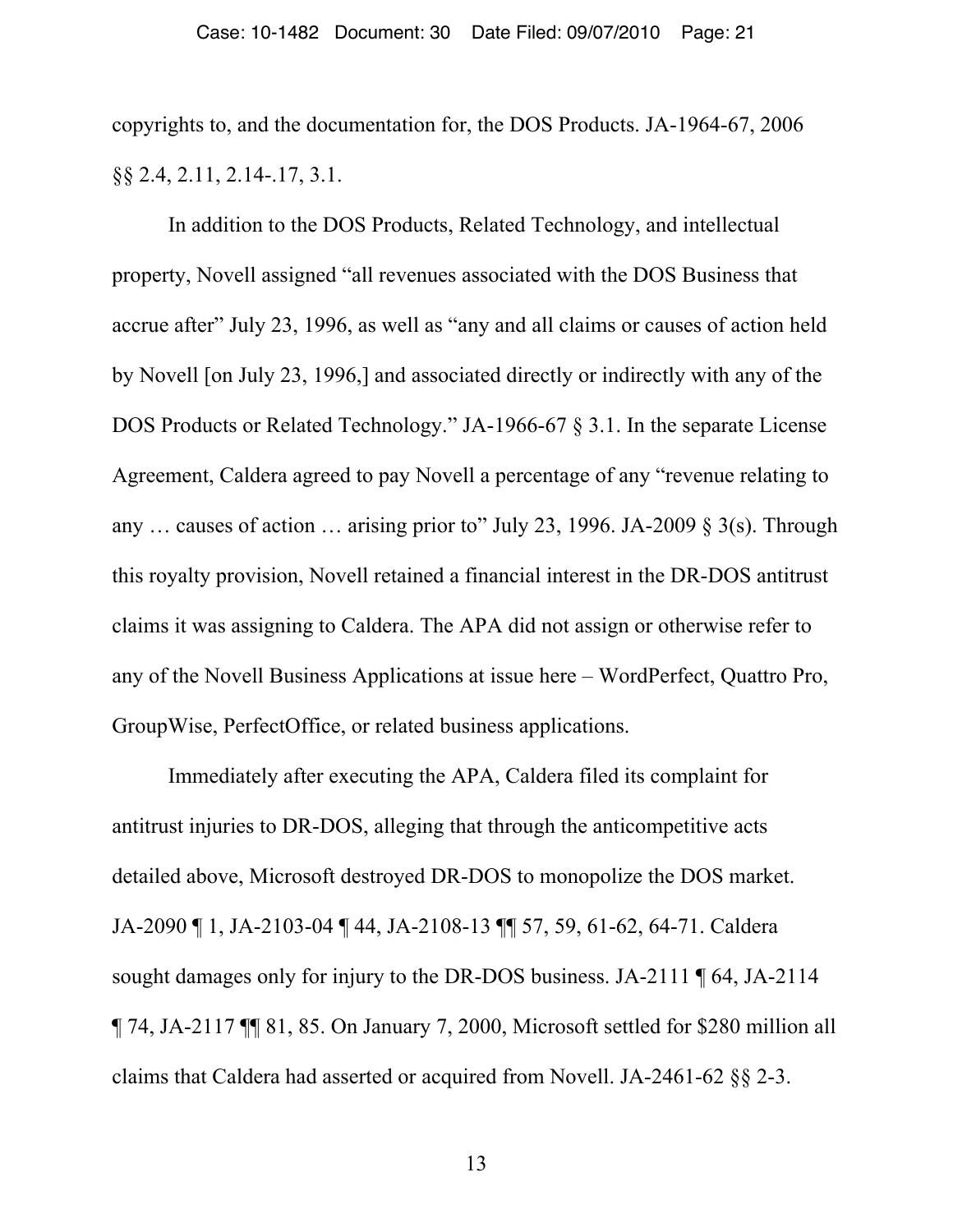Neither the Caldera complaint nor the settlement agreement mentioned WordPerfect, Quattro Pro, GroupWise, PerfectOffice, or NetWare.<sup>4</sup>

# **C. Microsoft's Destruction Of Novell's Business Applications**

With DR-DOS no longer threatening Microsoft's operating system monopoly by September 1994, Microsoft turned its attention to a different and emerging threat posed by Novell: its recently acquired suite of leading Business Applications, which could help competing operating systems surmount the applications barrier to entry that protected Microsoft's operating system monopoly. Beginning in October 1994, Microsoft embarked upon a separate and distinct campaign of anticompetitive conduct to destroy these applications. The claims on appeal concern only the antitrust injuries to the Business Applications; the conduct at issue did not affect the dormant DOS Products in any way.

# **1. Microsoft Needed Independent Software Vendors to Develop Compatible Business Applications**

Microsoft long understood that having a variety of quality applications available to run on its operating systems would benefit Microsoft's business. *See* JA-3925; JA-3253-56; JA-3327-32. To that end, Microsoft sought the aid of independent software vendors, including WordPerfect Corp. JA-3250-51; *see also* JA-3925; JA-3253-56; JA-3327-32. Microsoft "evangelized" its operating systems

 $\overline{4}$ <sup>4</sup> NetWare is a network operating system developed and owned by Novell.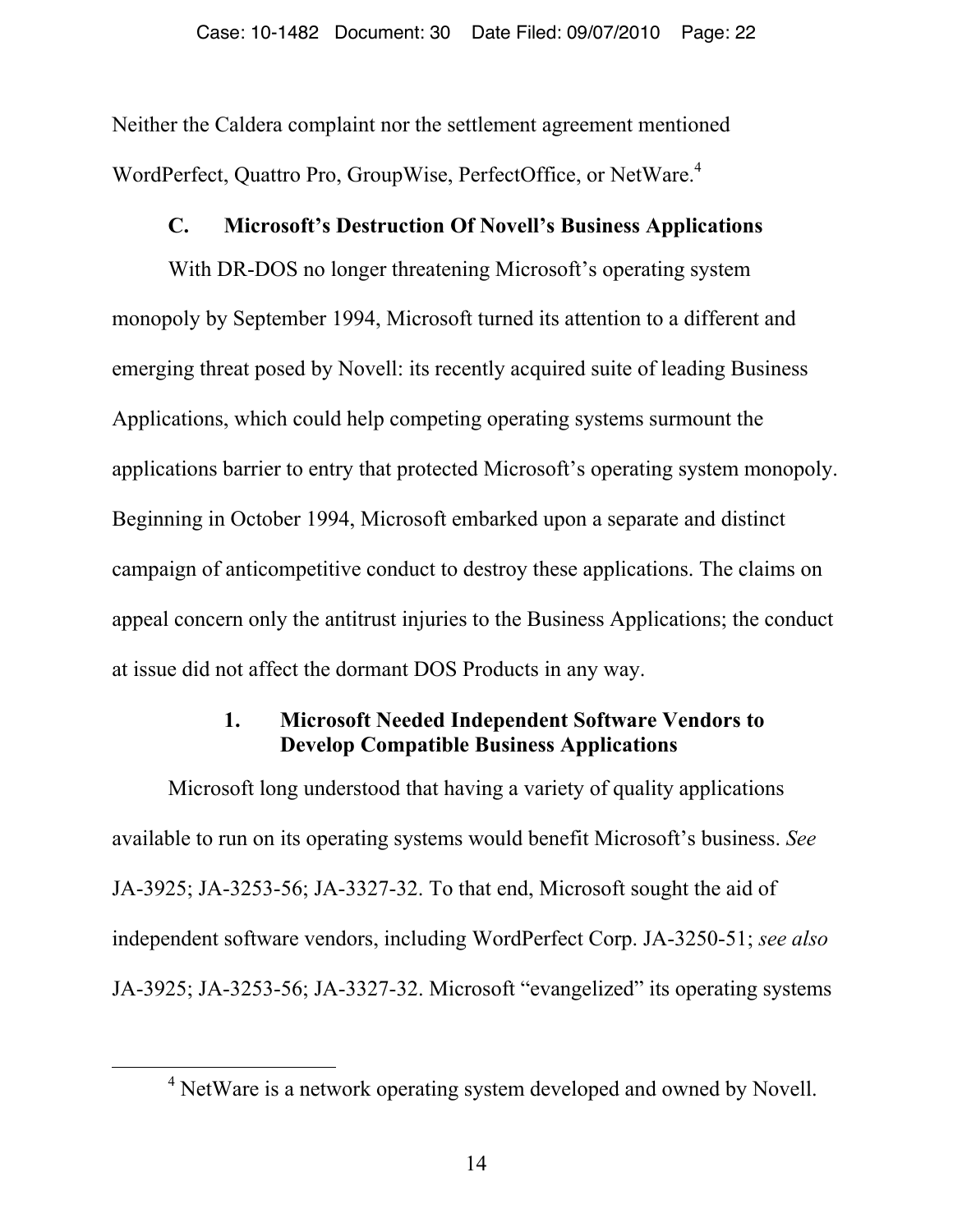and their features and induced these vendors to build their applications on APIs and other technical specifications disclosed by Microsoft. JA-3925.

The products of independent software vendors – most notably WordPerfect, which was the most popular word processor at a time when "PCs were used primarily for word-processing," *Novell*, 505 F.3d at 305 – fueled the runaway success of Microsoft's operating systems, JA-2654-55; *see also* JA-3788; JA-3925, and eventually created the applications barrier to entry that entrenched Windows as a monopoly. This barrier "stems from two characteristics of the software market: (1) most consumers prefer operating systems for which a large number of applications have already been written; and (2) most developers prefer to write for operating systems that already have a substantial consumer base." *Novell*, 505 F.3d at 306 (quotation marks omitted).

Microsoft recognized by the mid-1990s that some of the same applications that created the barrier could also neutralize it, simply by migrating themselves – and their customers – to any new operating system that might emerge. And so, like Mao letting a thousand flowers bloom, Microsoft exploited the vendors' reliance upon its prior cooperation to cripple those applications that had enough popularity to threaten its monopoly.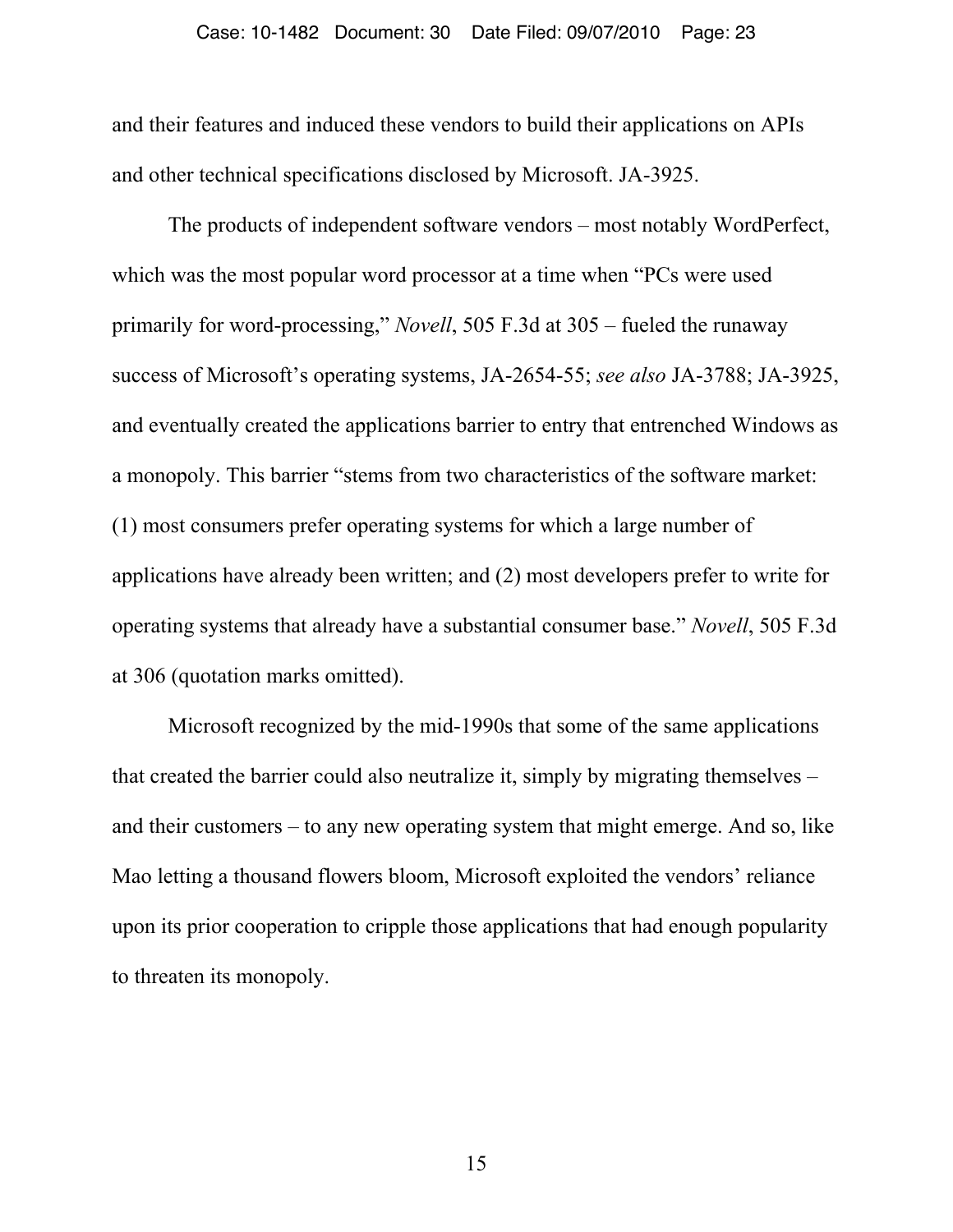#### **2. Novell Threatened the Applications Barrier to Entry**

In the spring of 1994, Novell acquired its Business Applications, including WordPerfect, Quattro Pro, and GroupWise. As a result, Novell suddenly posed a new and distinct threat to Microsoft's operating system monopoly: "a competing operating system, running the popular Novell software applications, [c]ould offer consumers an attractive alternative to Windows," thereby "surmounting the applications barrier to entry and breaking the Windows monopoly." *Id*. at 308.

When Novell bought it, "WordPerfect was a cross-platform leader" in the word-processing market, running on a variety of operating systems and hardware platforms. JA-3902, JA-3911-12. Further, Novell already had begun to develop networking and "middleware" technologies that were designed to help independent software vendors create applications that, because they were platform-independent, would eliminate dependence on Windows. JA-3901-02, JA-3947-55, JA-3960-65.<sup>5</sup> "Novell [also] was poised to integrate its middleware and networking technologies with [the Business Applications] to provide a rich development platform for third parties." JA-3902. The result would threaten to "reduce [Windows to] a commodity." JA-1326.

 $rac{1}{5}$ <sup>5</sup> "'Middleware' is a term used to refer to software products that have the capability to serve as platforms for software applications themselves. They expose, or make available, their own APIs, and theoretically, software developers could rely upon these APIs rather than Windows's APIs ... ." *Novell*, 505 F.3d at 308 n.14 (citations omitted).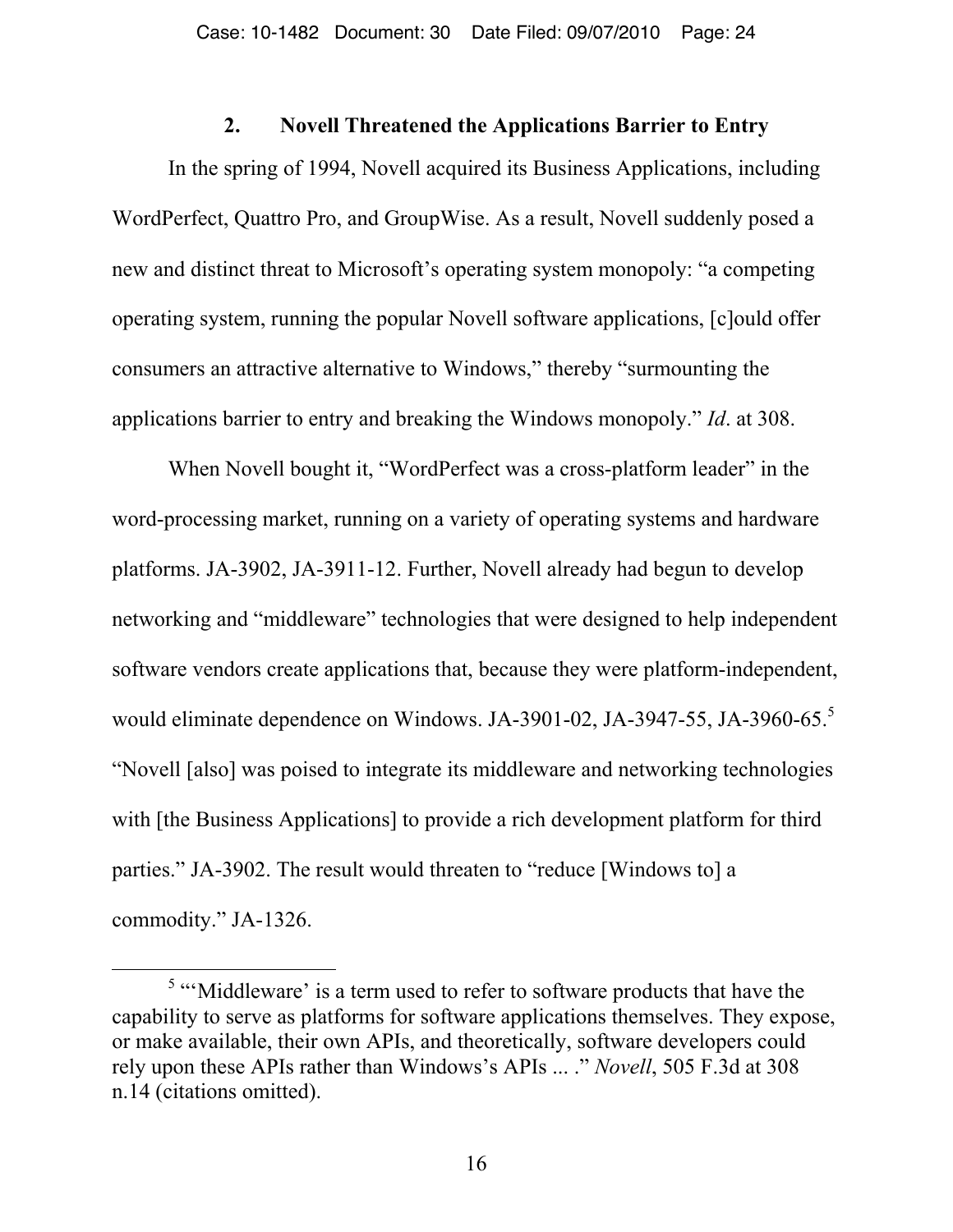Microsoft's attitude towards WordPerfect changed dramatically once Novell acquired it and the other Business Applications. JA-884-85; JA-3949-50. Internally, Bill Gates recognized that "[t]he merger … change[d] [Microsoft's] competitive framework substantially," JA-1033, and asked his executive staff "what else could be done to attack Novell/[WordPerfect]," JA-1051. Steve Ballmer, then a senior Microsoft executive and now CEO, noted that Novell was "a more serious threat than ever." JA-1047.

By July 1994, Microsoft realized that it was in a "platform war" with Novell's Business Applications. JA-1360. Microsoft also believed that Novell was fashioning a strategy to commoditize Windows by developing cross-platform middleware. JA-1326. After witnessing a demonstration of WordPerfect coupled with Corsair, one of Novell's emerging middleware technologies, in September 1994, it dawned on Mr. Gates that "Novell is a lot more aware of how the world is changing th[a]n I thought they were." JA-1413; JA-1773-80.

Microsoft's worst fears were realized in December 1994, when Novell released PerfectOffice 3.0, a "suite" combining the Business Applications with robust middleware technology called "PerfectFit," JA-1421-40, which allowed users to "live" primarily inside the suite and gave other software developers access to more than 1,500 APIs. JA-3955-58. Novell successfully recruited other software developers to take advantage of PerfectFit. *See* JA-3955-58; JA-1327-28; JA-1732-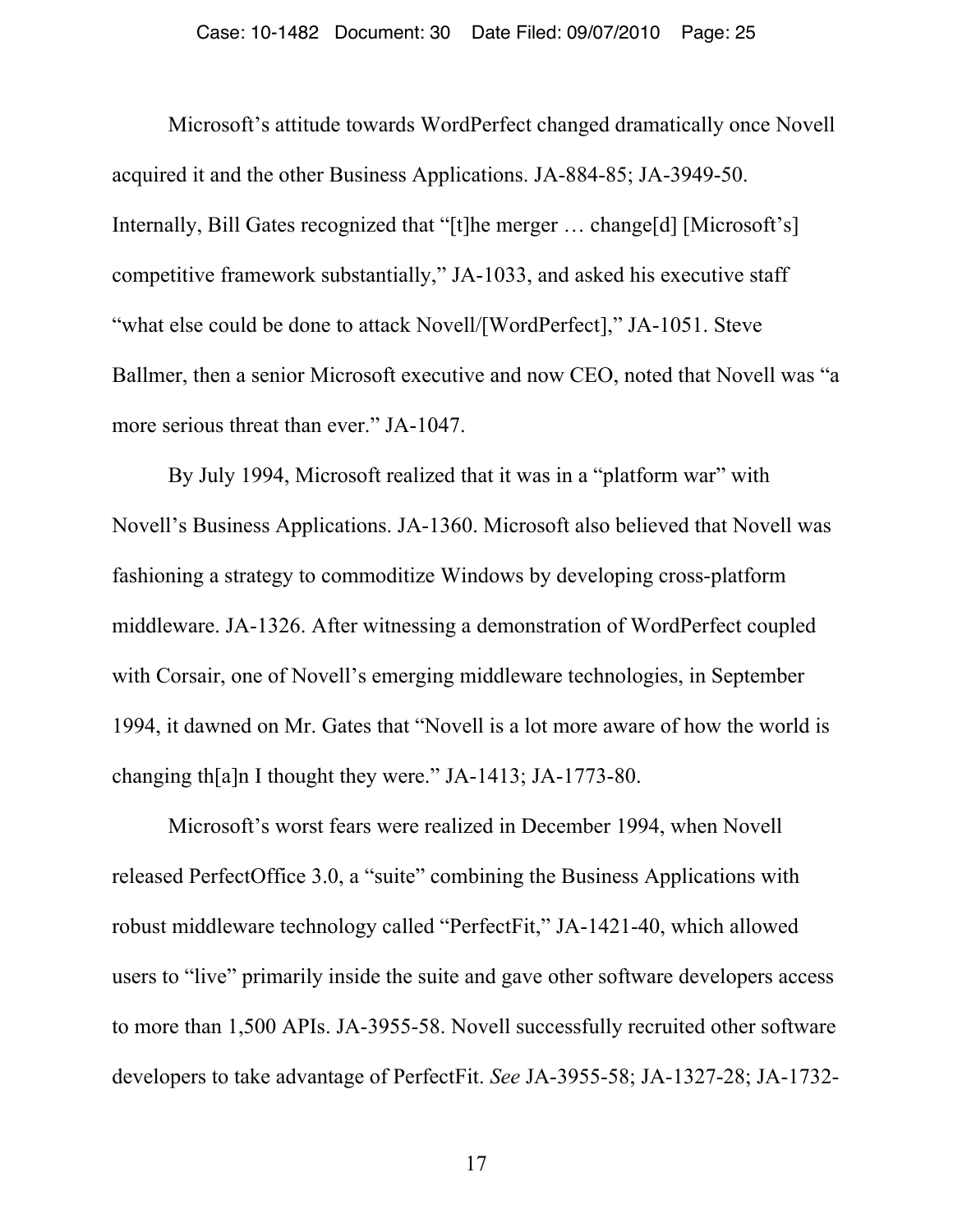34. In February 1995, Novell further increased this threat by acquiring the rights to distribute Netscape Navigator and began integrating it into its Business Applications. JA-3965; JA-1669-85; JA-1541-59; JA-417-18; JA-1752-71.

# **3. Microsoft Launches an Anticompetitive Scheme Built on the Windows 95 Platform**

Eventually launched in August 1995, Microsoft's Windows 95 operating system was a "paradigm shift" in the software industry. It changed the dynamics of not only the operating system market, but also the markets for many applications, allowing software vendors to compete anew for market share. JA-3926-27; JA-3257-58; JA-1504-05; JA-1038-45. Vendors who did not have compatible versions of their products ready when Windows 95 launched rapidly lost their market shares to ready competitors, with little or no prospect of recovery.

Microsoft hoped to make Windows 95 the "new dominant operating system," JA-1504-05, while Novell hoped to become an applications "leader in the Windows arena," JA-414-16. In light of these seemingly symbiotic goals, Microsoft initially continued its cooperation with Novell, recruiting WordPerfect and the other Business Applications onto the Windows 95 platform.

Novell contracted to join Microsoft's "First Wave Program," which Microsoft created as a tool for promoting Windows 95. JA-1783; JA-1788; JA-1370-73; JA-1517-18. Under this program, Novell agreed to develop compatible versions of its popular Business Applications that would showcase the new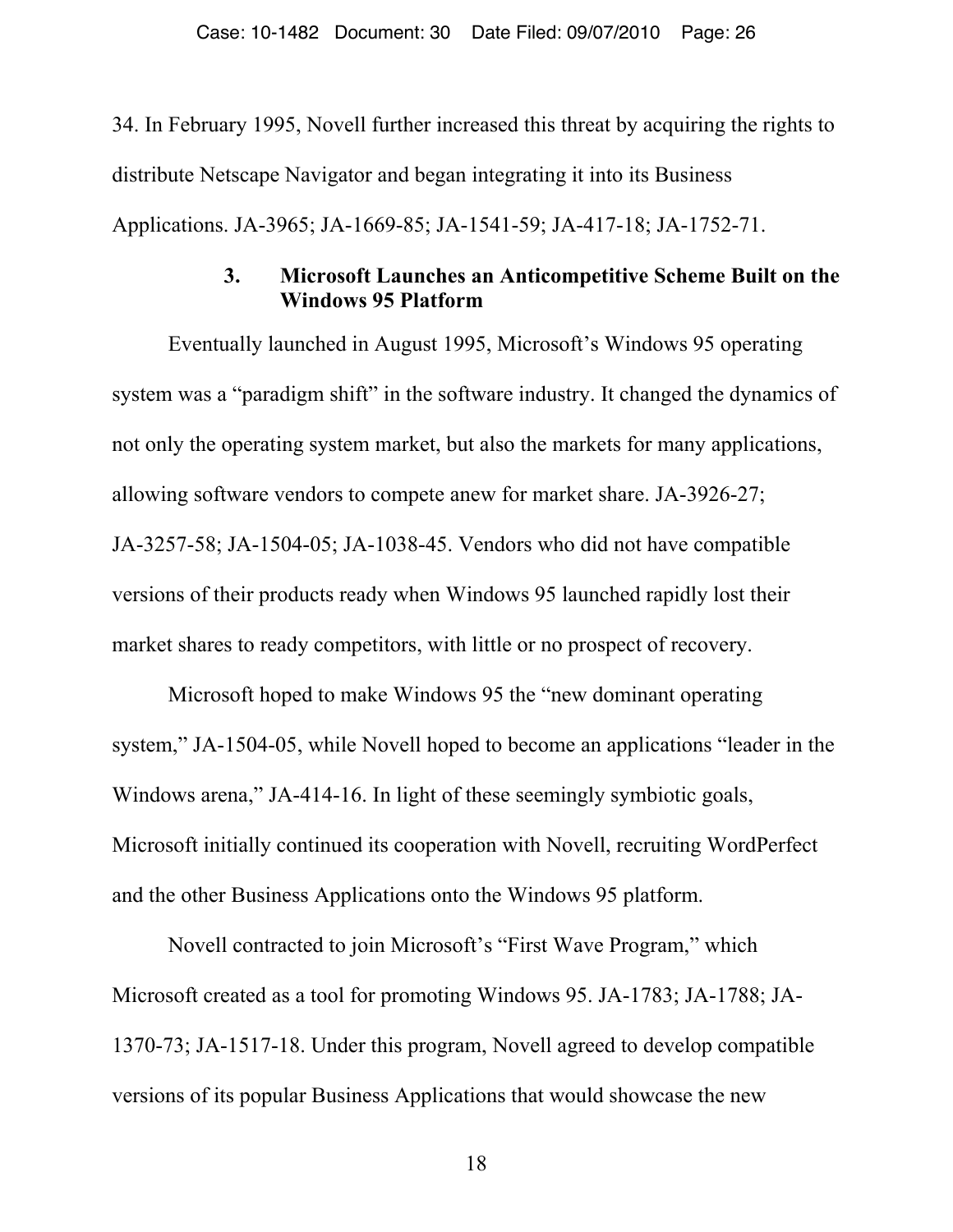features of Windows 95 and launch simultaneously with Windows 95. JA-1788-89; JA-1370-73. In exchange, Microsoft agreed to provide Novell with early documentation of APIs and other technical information, to conduct co-marketing programs, and to certify the compatibility of the Business Applications. *See generally* JA-1444-53; JA-3190-91; JA-3247-48; JA-3193.

But as the threat of the Business Applications crystallized, Microsoft reversed course. As later explained by Microsoft executive Jeff Raikes in an e-mail to Warren Buffett, Microsoft came to view its acquisition of new monopolies in business applications as crucial to protecting its existing Windows monopoly: "If we own the key [application] 'franchises' built on top of the operating systems, we dramatically widen the 'moat' that protects the operating system business. … We hope to make a lot of money off these franchises, but even more important is that they should protect our Windows royalty per PC." JA-2086; JA-65 ¶ 62. As even Microsoft recognized, however, its own applications could not compete with Novell's Business Applications on the merits. *See* JA-1411. So instead of competing with them, Microsoft set out to destroy them as a competitor.

Microsoft "directly targeted" Novell's Business Applications, *Novell*, 505 F.3d at 316-17, and the impending release of Windows 95 gave Microsoft an opportunity to destroy them. Despite its initial cooperation with Novell, Microsoft began in October 1994 to frustrate the development, marketing, distribution, and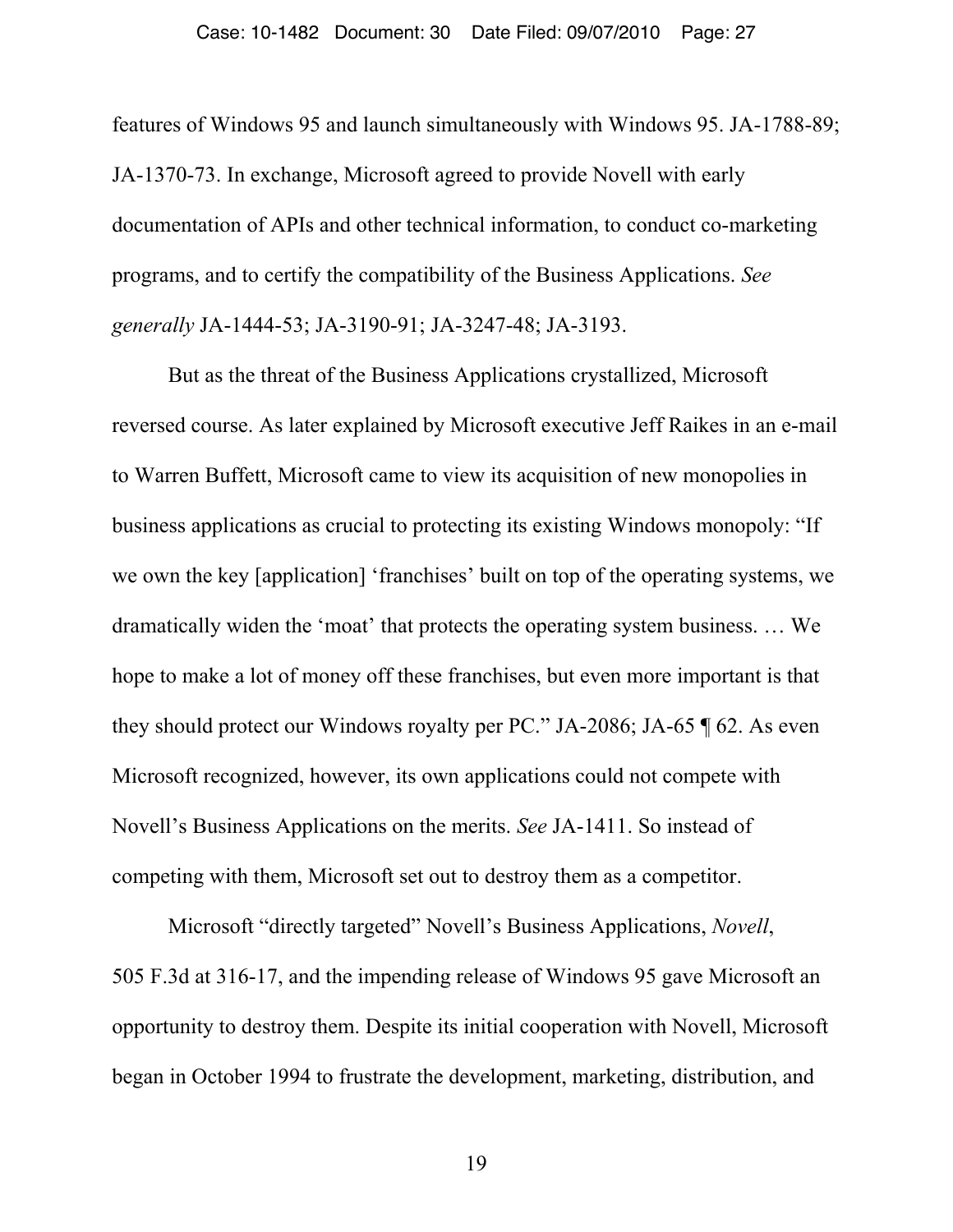performance of new versions of Novell's Business Applications. Microsoft specifically timed its conduct to ensure that Novell's products would not be ready upon the release of Windows 95. As a result, Novell's Business Applications lost substantial market share and Microsoft obtained new monopolies to strengthen the already formidable barrier around the Windows monopoly.

# **a. Microsoft Promoted, Then Withdrew, the Namespace Extension APIs**

In anticipation of the release of Windows 95, Microsoft encouraged software developers to use a powerful new technology called "namespace extension" APIs, which would allow independent software vendors to integrate seamlessly with Windows 95 and offer innovations in browsing the computer, the network, and even the internet – all from inside an application such as WordPerfect. *See, e.g.*, JA-932; JA-3994-96. As Mr. Gates put it, the new APIs were "critical" and "central to [Microsoft's] whole strategy" for Windows 95. JA-1036; JA-3932.

In November 1993, Microsoft told WordPerfect Corp. that it was going to document the APIs, JA-977, and urged WordPerfect, and later Novell, to exploit them, JA-1001-03, JA-1008, JA-1019-20; JA-893; JA-1334. In June 1994, Microsoft provided the first beta version of Windows 95, which included sufficient documentation for Novell to invest heavily in developing its Business Applications around the namespace extension APIs. JA-2665-66; JA-2640-42.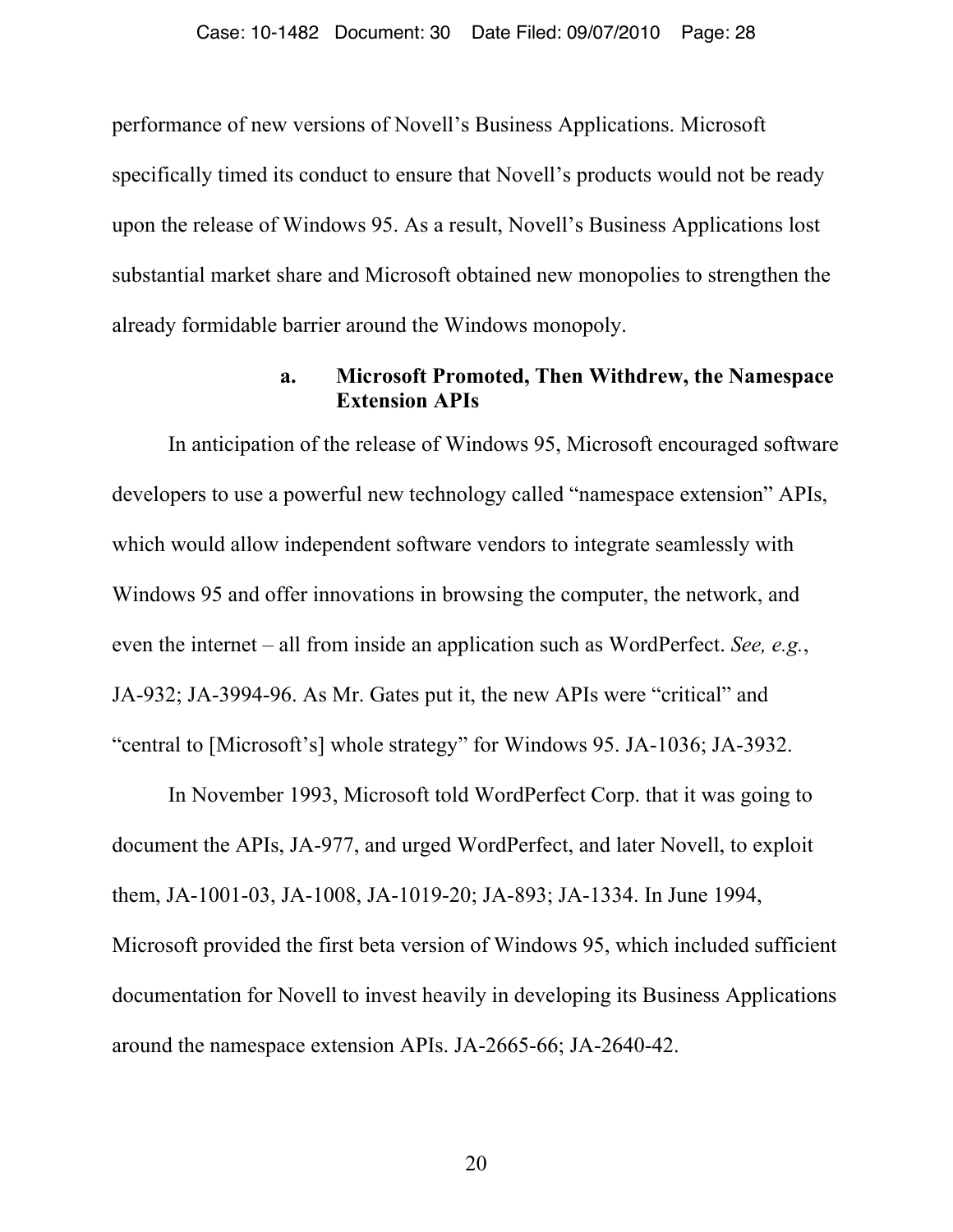During the summer and fall of 1994, Novell held at least three design reviews on namespace extension APIs to "exploit this [functionality] seamlessly" in the Business Applications. JA-1401; JA-3979-80. Microsoft knew at the time that Novell was designing its applications around the APIs, JA-2644; JA-1414, and Novell even told Microsoft that there would be "hell to pay" if Microsoft changed them, JA-1396.

Novell's admitted dependence strengthened Microsoft's hand; Microsoft's knowledge of the superiority of Novell's Business Applications caused Mr. Gates to clench that hand into a fist. Just two weeks after seeing Novell demonstrate its latest WordPerfect and middleware innovations, Mr. Gates issued his infamous e-mail of October 3, 1994, ordering the withdrawal of the namespace extension APIs from Windows 95, at least "until [Microsoft] ha[s] a way to do a high level of integration that will be harder for [the] likes of [Lotus] Notes, WordPerfect to achieve, and which will give Office [Microsoft's own suite of business applications] a real advantage." JA-1411. Mr. Gates conceded that Microsoft "can't compete with Lotus and WordPerfect/Novell without this." JA-1411. Later that month, Microsoft released a new beta version of Windows 95 that withdrew the documentation and support for these crucial APIs. JA-419-38.

Mr. Gates' decision, which, he acknowledged, came "late in the day," JA-1411; *see also* JA-2656, "severely crippled" Novell's plans for allowing users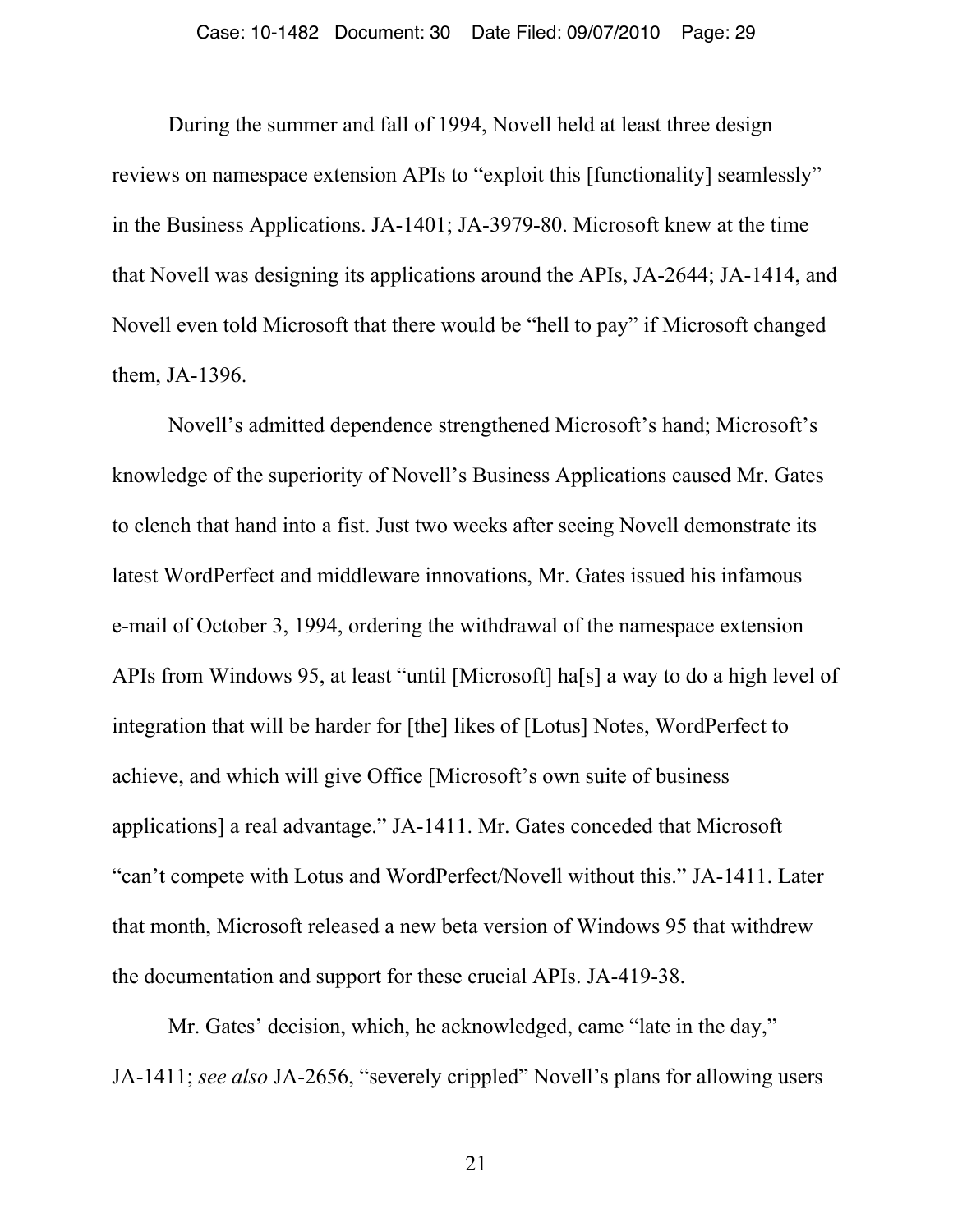to find and display information within PerfectOffice, JA-2636-37; *see also* JA-1750. It forced Novell's developers to attempt to recreate from scratch the crucial functionality that was lost with the APIs. JA-2638. This work became the "critical path" on the schedule for completing PerfectOffice, JA-3408-13, fatally delaying the suite's launch and eliminating significant functionality, JA-2635; JA-3408-13.

### **b. Microsoft Promoted, Then Manipulated, the MAPI Messaging Standard**

In the early 1990s, Microsoft began to promote its messaging API, "MAPI." In theory, any e-mail application on a PC could establish an interface with any e-mail server, regardless of the vendor, so long as each product was written to the MAPI specification. Between 1992 and 1994, Microsoft aggressively encouraged developers to use MAPI 1.0, JA-4012-18, which Microsoft promised would be an open, cross-platform standard and future component of Windows 95. JA-859-60; JA-1267-68; JA-969; JA-979. These promises led a consortium of developers, including Novell, to drop their competing messaging standard. JA-4018; JA-3422; JA-1527.

But once it had convinced the industry to adopt MAPI 1.0, Microsoft broke its promises, as the industry discovered in 1995, when evidence of Microsoft's undocumented MAPI extensions, which afforded Microsoft's own messaging applications advantages over competitors, such as Novell and its GroupWise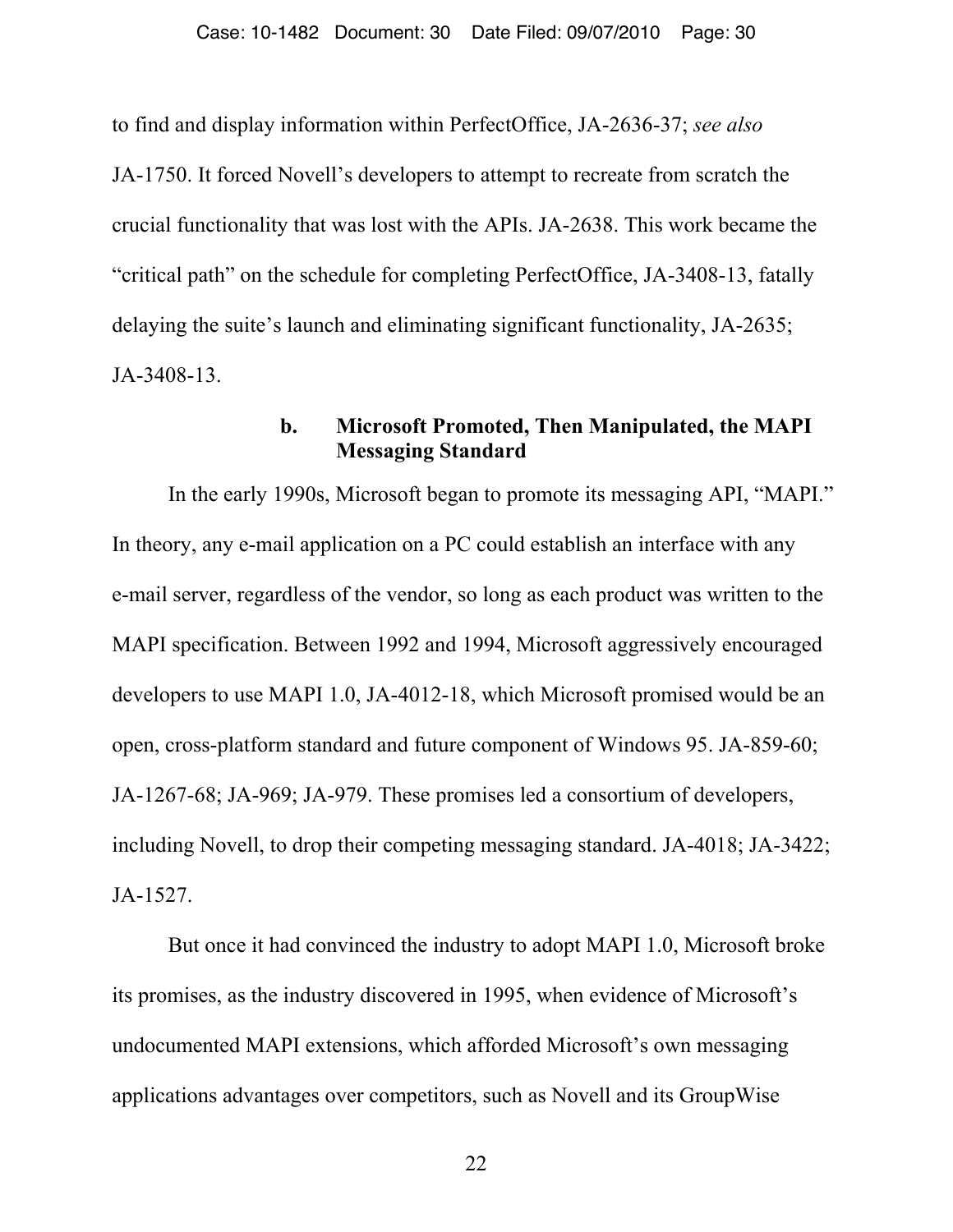e-mail/collaboration application, came to light. JA-1527; JA-1528; JA-1532- 33;JA-1534-40; JA-4021-26. Microsoft also failed to integrate MAPI into Windows 95, as it promised to do, forcing users who wanted to use GroupWise to install Microsoft's own competing messaging application, Exchange, just to gain access to MAPI, the supposed industry standard. JA-4027-29; JA-4681-83; JA-1822-23; JA-1887-88. Throughout the mid to late 1990s, Microsoft continued to revise MAPI in ways that either broke GroupWise, JA-2070-71; JA-2123-24; JA-4031-33; JA-4683, or made it increasingly difficult for GroupWise to access it, JA-2258; JA-2458-59.

# **c. Microsoft Promoted but Refused to Deliver Printing Functionality**

Microsoft also promoted a feature of Windows 95 called "custom print processors," which would allow WordPerfect to continue providing greater printing functionality and superior technologies for managing printers. JA-4049; JA-561, JA-564-75; JA-1606, JA-1609-12. Novell informed Microsoft that it intended to use this functionality. *See* JA-1739-41; JA-600. In early 1995, Microsoft provided sample documentation and advice, JA-561, JA-564-75; JA-1606, JA-1609-12, later told Novell that the functionality would be available in a forthcoming beta, and finally assured Novell that the necessary files would arrive shortly. JA-1739-41; JA-600.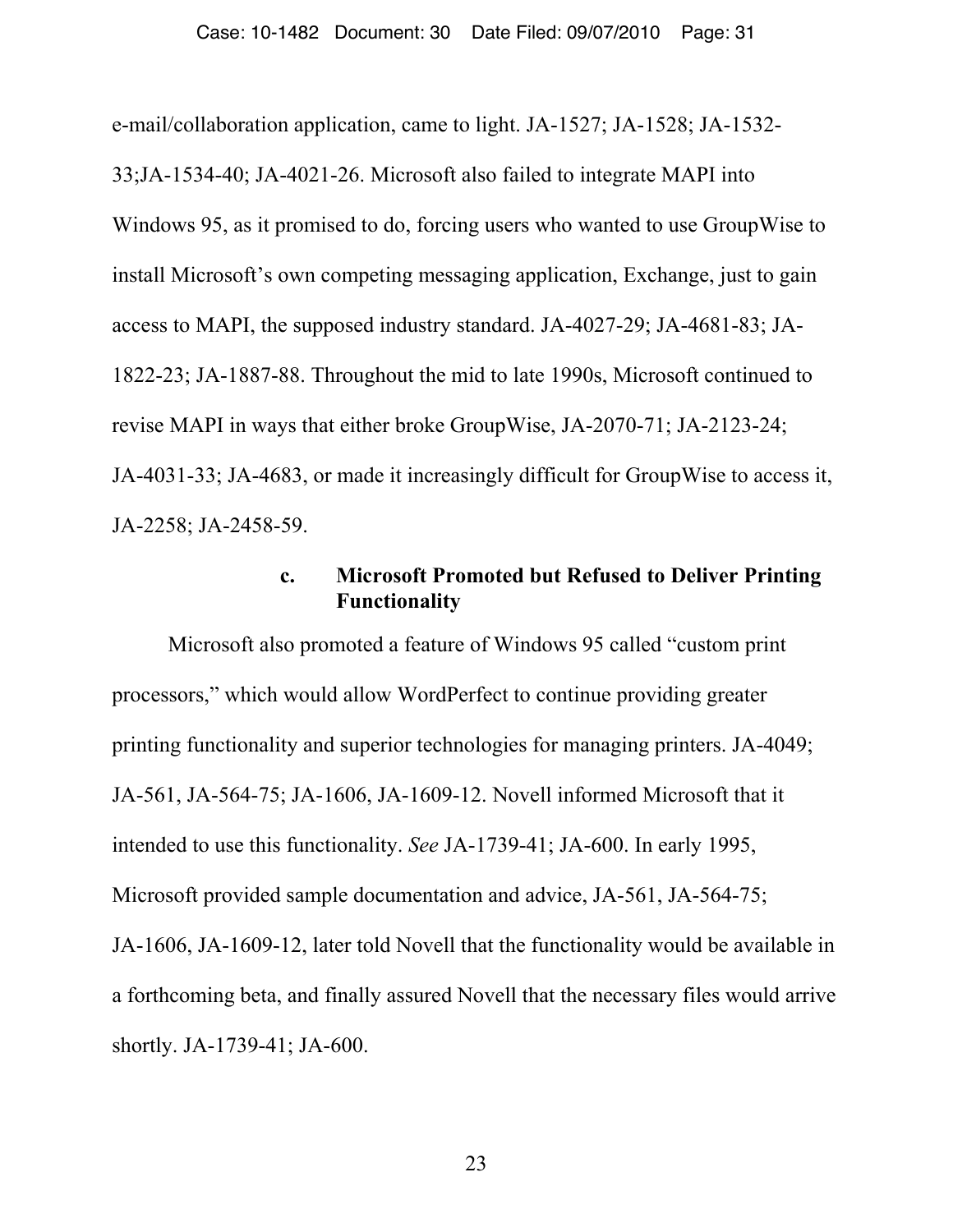Yet, in June 1995 – just two months before the release of Windows 95 – Microsoft informed Novell that the functionality would *not* be available after all. JA-1739-41; JA-600. Microsoft well understood that its late notice would force Novell to omit superior capabilities from the Business Applications and expend substantial resources developing inferior alternatives. JA-4052-56.

## **d. Microsoft Promoted the Windows 95 Logo but Made One Impossible for Novell's Applications to Obtain**

In 1994, Microsoft launched its "Designed for Windows 95" logo program, under which software vendors could display on their packaging a logo indicating compatibility with Windows 95. JA-1370-73; JA-4036. To obtain the logo, an application had to demonstrate compatibility with a second, entirely different, operating system known as Windows NT, which competed with Novell's own NetWare. JA-4037-41; JA-1472-81. Fundamental differences between Windows 95 and Windows NT made it difficult for developers – including Microsoft itself – to attain "dual compatibility." JA-4044-46; JA-4685-88. Novell requested an exemption from the requirement, JA-1524-26, but Microsoft denied the request, JA-1663-65, even though it granted an exemption to its own applications, which were equally unable to achieve dual compatibility.

#### **e. Microsoft Restrained Trade**

During 1994 and 1995, Microsoft used exclusionary licensing agreements, such as rebate programs and minimum commitments, to foreclose Novell's ability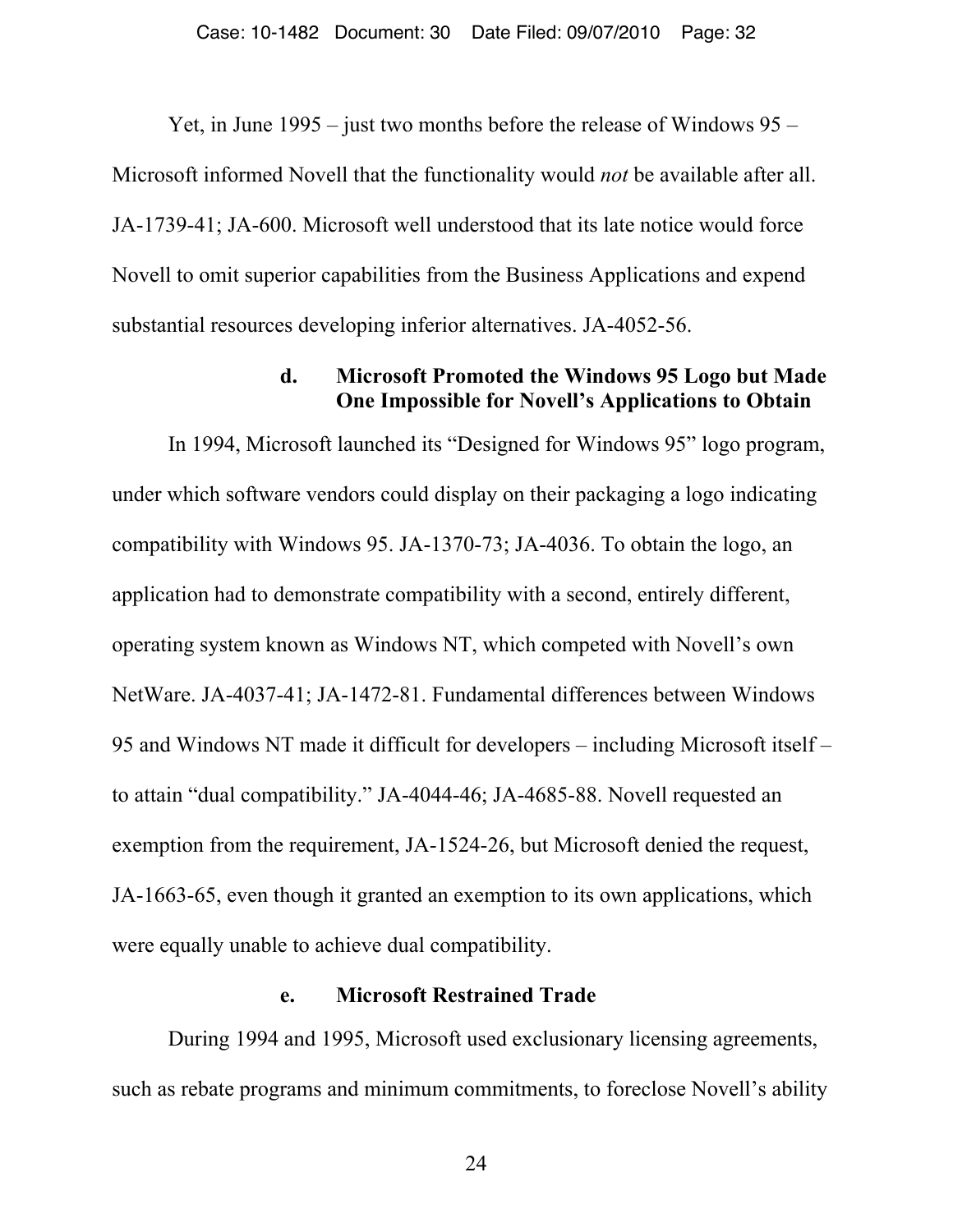to distribute its Business Applications through key distributors, resellers, and large PC manufacturers. JA-87-94 ¶¶ 112-133; JA-3670-71, JA-3750-52, JA-3756-68; JA-4558-59, JA-4603-11.

#### **4. The Results of Microsoft's Anticompetitive Conduct**

Through these anticompetitive actions, Microsoft rendered Novell's Business Applications all but irrelevant. WordPerfect's market share fell from 40% in 1993 to 4.9% in 1996, and Microsoft's counterpart, Word, increased its share from 49.8% in 1993 to 89.5% in 1996. JA-3877-83. As a direct result of Microsoft's anticompetitive assault, the value of Novell's Business Applications declined by approximately \$1 billion. *See, e.g.*, JA-3455.

In January 1996, Novell sold its Business Applications Division to Corel. JA-1853-54. But Novell retained its antitrust claims for injury to the Business Applications and its ownership of GroupWise and NetWare.

#### **SUMMARY OF ARGUMENT**

The district court erred in holding that the APA assigned to Caldera the claims asserted in Counts I and VI. By its terms, the APA transferred Novell's DOS Business: the thirteen specific DOS Products, the intellectual property rights to those products, the revenues from those products, and the claims "associated directly or indirectly with any of the DOS Products." The natural – indeed, the only plausible – understanding of this provision is that it conveyed all claims for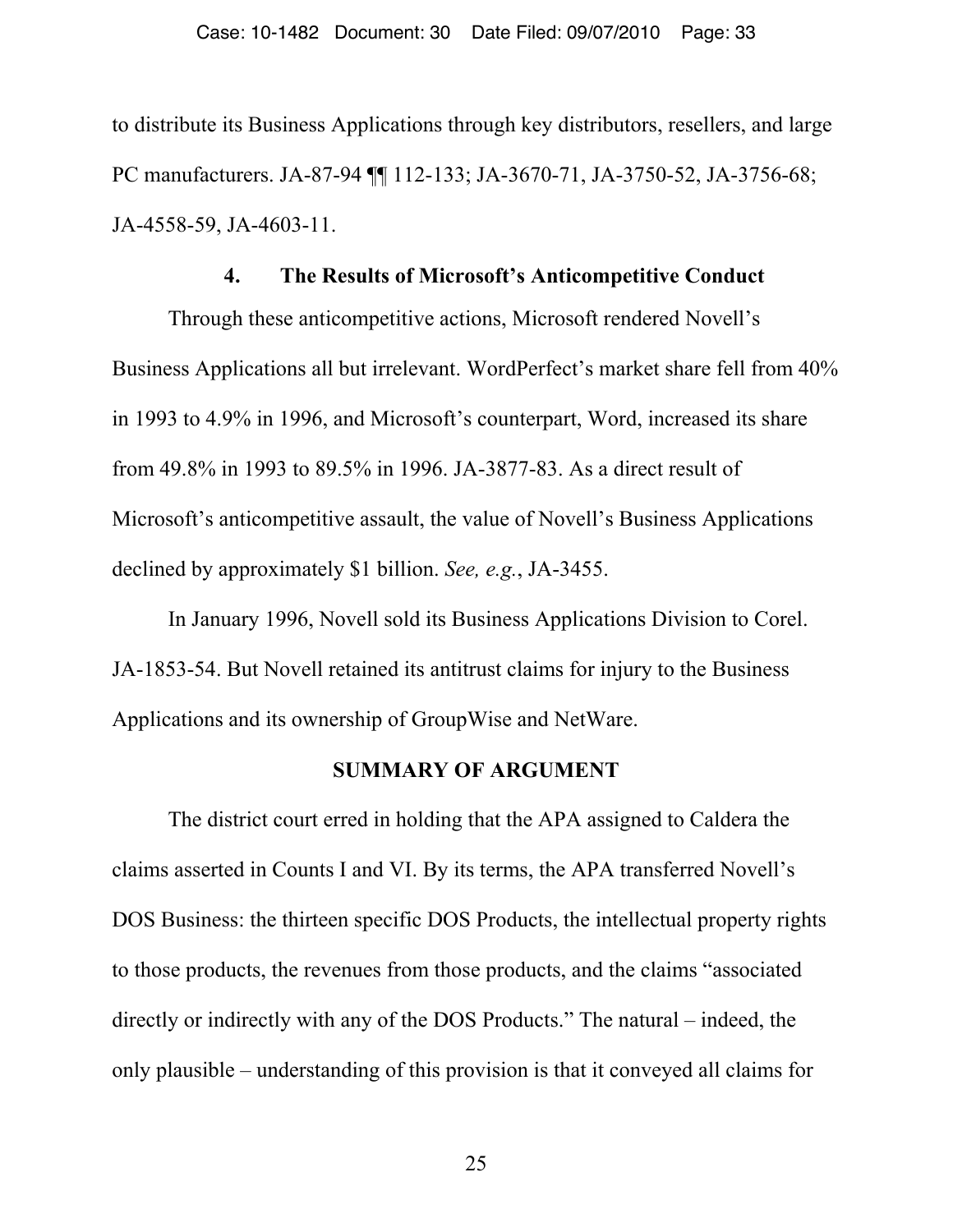injury to the conveyed DOS Products, and not claims for injury to other, unconveyed lines of business.

After first embracing this interpretation, the district court reversed course, ruling that the APA also assigned to Caldera claims for injury to Novell's Business Applications, which were not themselves part of the transaction. The court reasoned that these claims were "associated" with the transferred DOS Products because Microsoft targeted the Business Applications to monopolize the operating system market, in which DR-DOS previously competed. But the plain text of the APA, which never even mentions any of the Business Applications or an operating system market, precludes the district court's finding of an "association." It is inconceivable that the contracting parties intended to assign an unspecified subset of claims for injury to the Business Applications that were *not* transferred under the APA, a subset to be determined by a third party's intent to affect any aspect of the market in which the DOS Products once competed.

The claims at issue have no plausible connection to the DOS Products or the antitrust claims for injury to those transferred products. The set of claims transferred to Caldera and the set at issue here involved different injuries to different lines of business caused by different acts undertaken during different time periods to eliminate different types of threats posed to different Microsoft operating systems.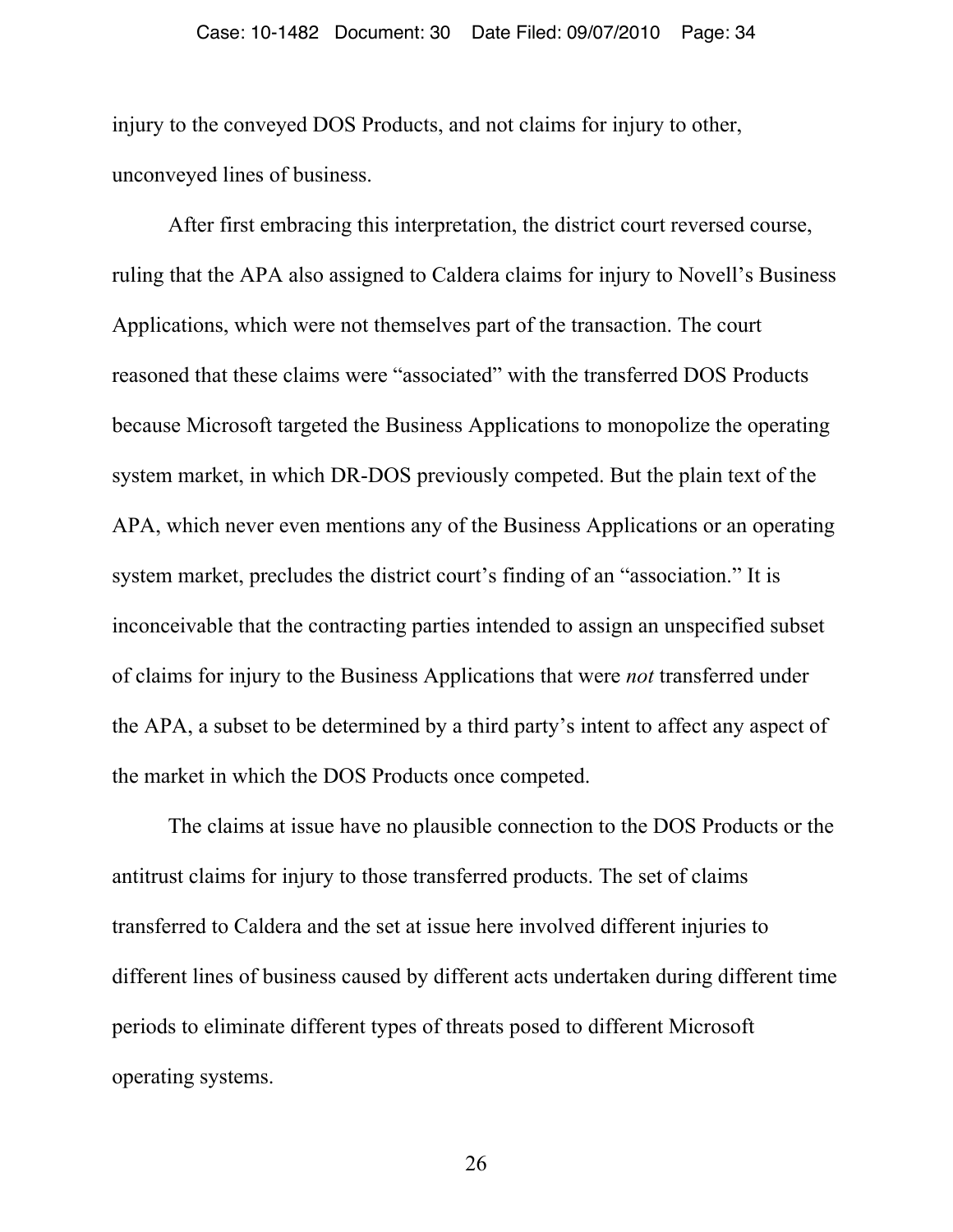But even if the text of the APA were not so clear, Novell would still be entitled to summary judgment. Federal common law requires that the assignment of an antitrust claim be express; whatever else it may or may not do, the APA does not *expressly* assign to Caldera claims for injury to the Business Applications. And all of the available extrinsic evidence – including the harmonious recollections of those who negotiated the APA on behalf of Novell and Caldera, and the contracting parties' subsequent course of conduct – shows that the contracting parties never intended to assign claims for injury to any Novell products other than the DOS Products. Even if the extrinsic evidence somehow failed to resolve an ambiguity in the contract, the district court still would have erred in granting Microsoft summary judgment, because that evidence, at a bare minimum, creates a genuine issue of material fact as to the contracting parties' intent.

Finally, the district court erred in holding that Novell had not adequately pleaded its claims relating to GroupWise. Microsoft's own conduct of the litigation shows that the Complaint afforded Microsoft adequate notice.

#### **ARGUMENT**

#### **I. STANDARD OF REVIEW**

The Court "review[s] an award of summary judgment de novo." *United States v. Bergbauer*, 602 F.3d 569, 574 (4th Cir. 2010), *petition for cert. filed*, No. 10-100, 2010 WL 2810459 (U.S. July 15, 2010). "Summary judgment is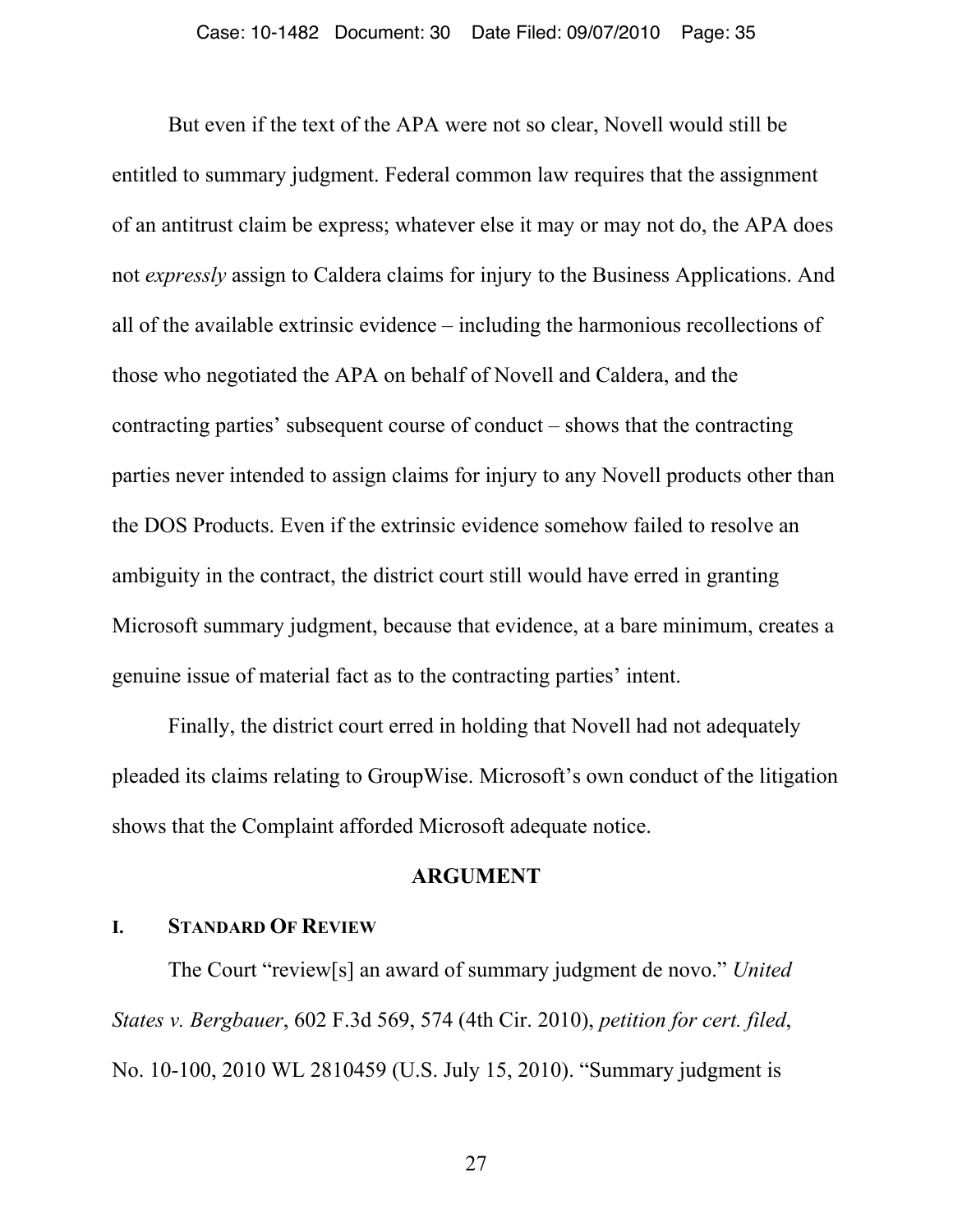appropriate only 'if the pleadings, the discovery and disclosure materials on file, and any affidavits show that there is no genuine issue as to any material fact and that the movant is entitled to judgment as a matter of law.'" *Id*. (quoting FED. R. CIV. P.  $56(c)(2)$ ). "[T]he court must take care to resolve all factual disputes and any competing, rational inferences in the light most favorable to the party opposing th[e] motion." *Rossignol v. Voorhaar*, 316 F.3d 516, 523 (4th Cir. 2003) (quotation marks omitted).

The Court reviews a judgment under Federal Rule of Civil Procedure 8 for abuse of discretion. *Gardner v. Easley*, 331 F. App'x 205, 206 (4th Cir. 2009).

### **II. THE APA DID NOT ASSIGN THE CLAIMS ASSERTED IN COUNTS I AND VI**

As the district court initially held, it is a "far stretch" to interpret the APA to assign antitrust claims for injury to the Business Applications, which themselves were not assigned. Indeed, it is an impossible stretch, and all the relevant evidence supports reversal.

### **A. Principles Governing The Interpretation Of The APA**

The APA selects Utah law as controlling, JA-1980 § 10.1, and as explained below, federal common law also informs the interpretation of purported assignments of antitrust claims.

Under Utah law, "[a]n assignment is interpreted according to the rules of contract construction." *Winegar v. Froerer Corp.*, 813 P.2d 104, 108 (Utah 1991).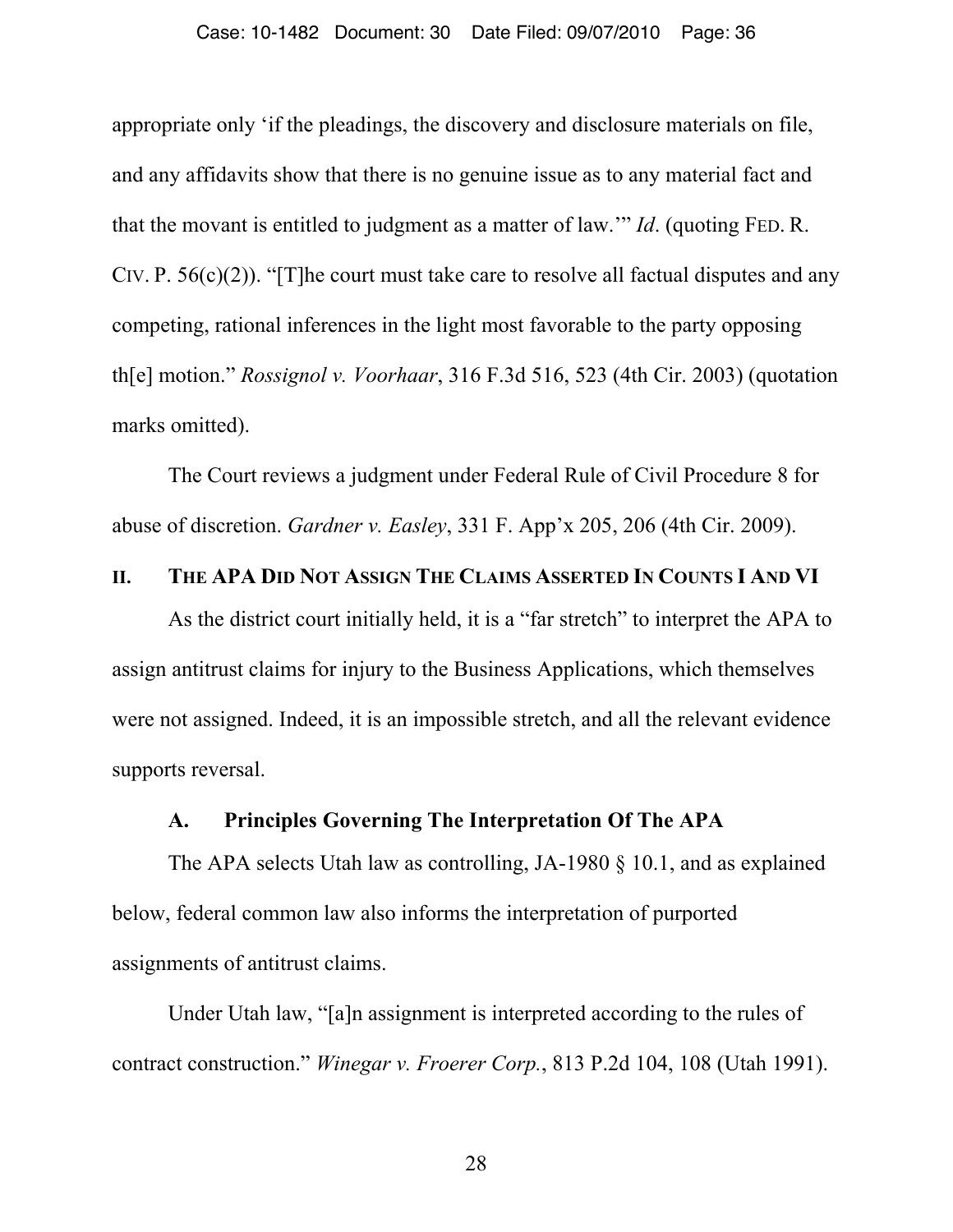Under these rules, Utah courts "look to the language of the contract to determine its meaning and the intent of the contracting parties. [Utah courts] also consider each contract provision … in relation to all of the others, with a view toward giving effect to all and ignoring none. Where the language within the four corners of the contract is unambiguous, the parties' intentions are determined from the plain meaning of the contractual language." *Cafe Rio, Inc. v. Larkin-Gifford-Overton, LLC*, 207 P.3d 1235, 1240 (Utah 2009) (quotation marks and citations omitted). Utah law permits a court to look to "extrinsic evidence of the parties' intent" if "the language of the contract is ambiguous." *Id.* Under Utah law, a contract term is ambiguous only if it is "capable of more than one reasonable interpretation." *Id*. (quotation marks omitted). Thus, "[t]o demonstrate ambiguity, the contrary positions of the parties must each be tenable." *R & R Energies v. Mother Earth Indus., Inc.*, 936 P.2d 1068, 1074 (Utah 1997) (quotation marks omitted).

The "court faces a conceptually difficult task in deciding whether to grant summary judgment on [the] matter of contract interpretation." *Wash. Metro. Area Transit Auth. v. Potomac Inv. Props., Inc.* ("*WMATA*"), 476 F.3d 231, 235 (4th Cir. 2007) (quotation marks omitted). "If [the] court properly determines that the contract is unambiguous on the dispositive issue, it may then properly interpret the contract as a matter of law and grant summary judgment because no interpretive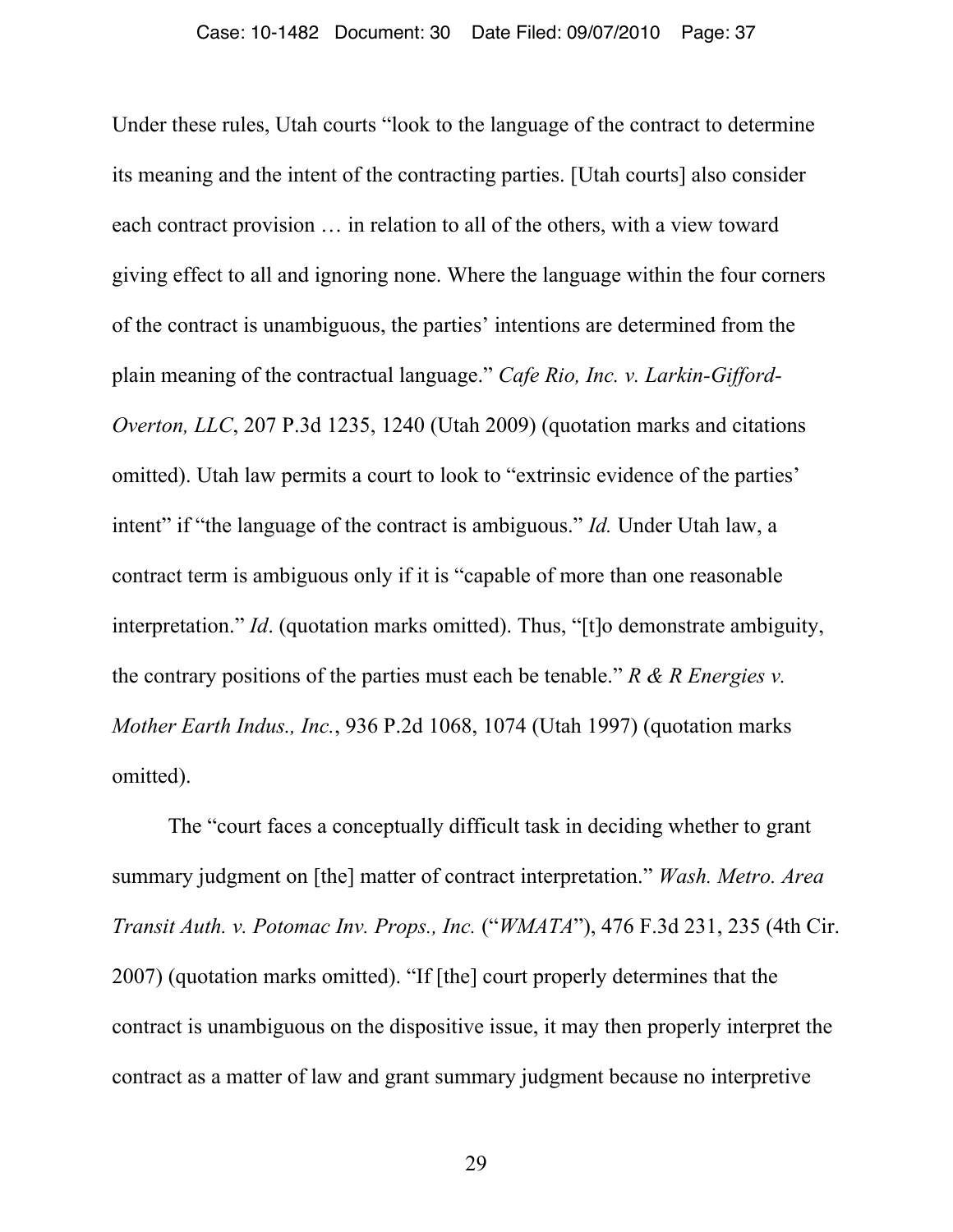facts are in genuine issue." *Id*. (quotation marks omitted). If the court "determines as a matter of law that the contract is ambiguous, it may yet examine evidence extrinsic to the contract that is included in the summary judgment materials, and, if the evidence is, as a matter of law, dispositive of the interpretative issue, grant summary judgment on that basis." *Id*. (quotation marks omitted). "If, however, resort to extrinsic evidence in the summary judgment materials leaves genuine issues of fact respecting the contract's proper interpretation, summary judgment must of course be refused and interpretation left to the trier of fact." *Id*. (quotation marks omitted).

Much easier is the task of deciding whether to grant summary judgment on the matter of the interpretation of the contract under federal law. Whereas Utah law allows the court to resort to extrinsic evidence if the contract is ambiguous, federal common law requires that "only an express assignment of an antitrust claim can be valid." *Gulfstream III Assocs., Inc. v. Gulfstream Aerospace Corp.*, 995 F.2d 425, 438-39 (3d Cir. 1993).

Under federal common law, an antitrust claim is expressly assigned only if either (1) the assignment makes "specific reference" to the antitrust claim, *id*. at 440, or (2) the assignment is "unambiguous and all-inclusive," *Lerman v. Joyce Int'l, Inc.*, 10 F.3d 106, 112 (3d Cir. 1993) (Alito, J.). *See, e.g.*, *Sullivan v. NFL*, 34 F.3d 1091, 1106 (1st Cir. 1994) (when owner sold interest in team, his antitrust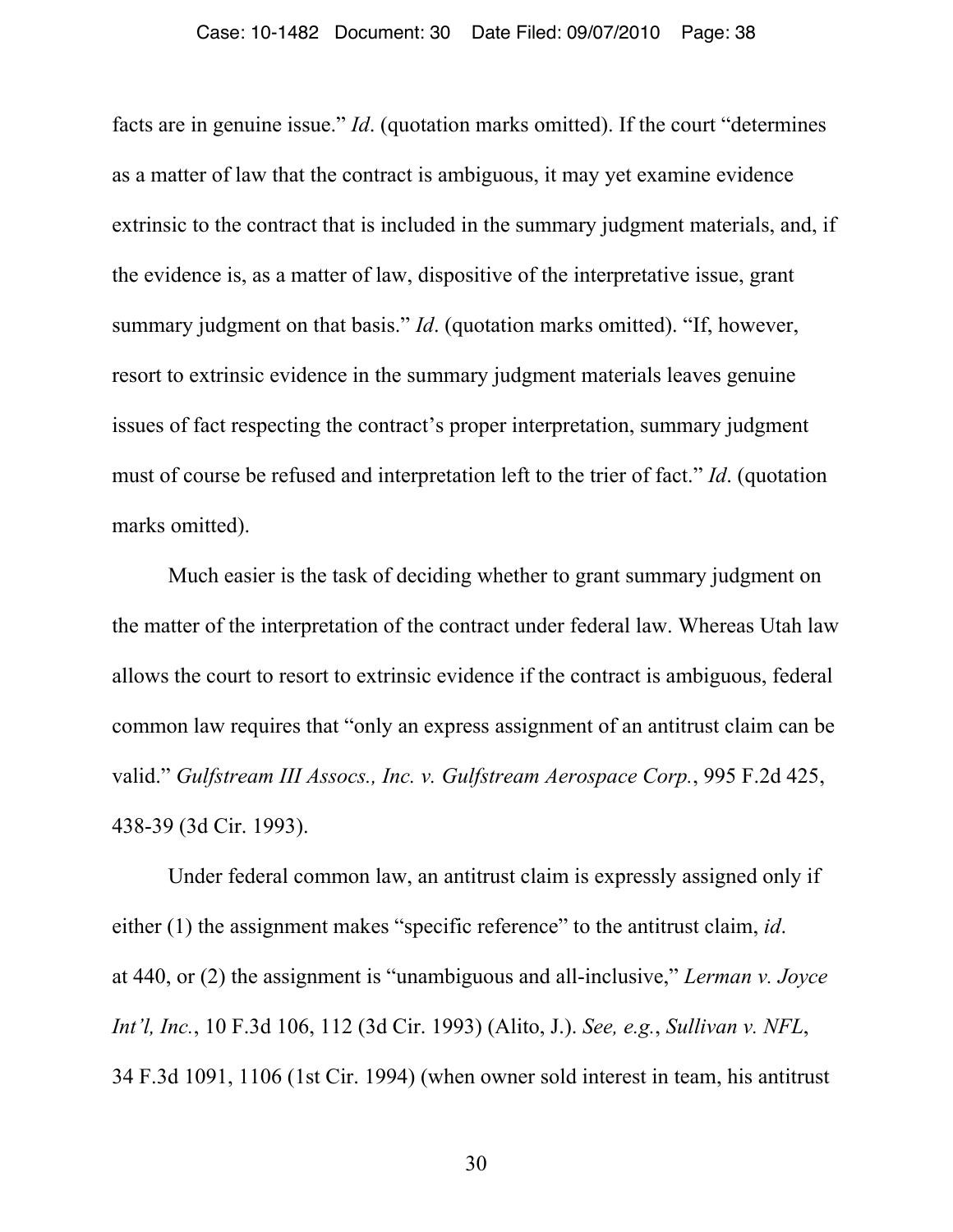claim against other owners in league was not assigned because contract lacked "express language"). An assignment is "unambiguous and all-inclusive" only if the words alone "could not reasonably lead to" any conclusion other than an assignment. *Lerman*, 10 F.3d at 112-13 (finding unambiguous and all-inclusive the sale of a corporate division and, "without limitation, any and all of [the division's] causes of action [and] claims … of whatsoever nature" (quotation marks omitted)). A "general assignment of rights" will not do. *Gulfstream*, 995 F.2d at 440.

# **B. The APA Unambiguously Did Not Assign The Claims Asserted In Counts I And VI**

The text of the APA shows that the only claims Novell assigned were for injury to the DOS Products, and that Novell did not assign any claims for injury to the Business Applications. The district court's contrary interpretation is untenable.

# **1. By Its Plain Terms, the APA Did Not Assign Claims for Injury to the Business Applications**

We begin with the plain language of the APA. The purpose of the transaction between Novell and Caldera was made pellucid in the APA's opening recitals. Caldera agreed to "acquire substantially all of the assets and assume certain liabilities of Novell comprising the DOS Business." JA-1963 § 1.2. Novell, in turn, agreed to "(a) transfer to Caldera specified assets and liabilities comprising the DOS Business, including the products associated with the DOS Business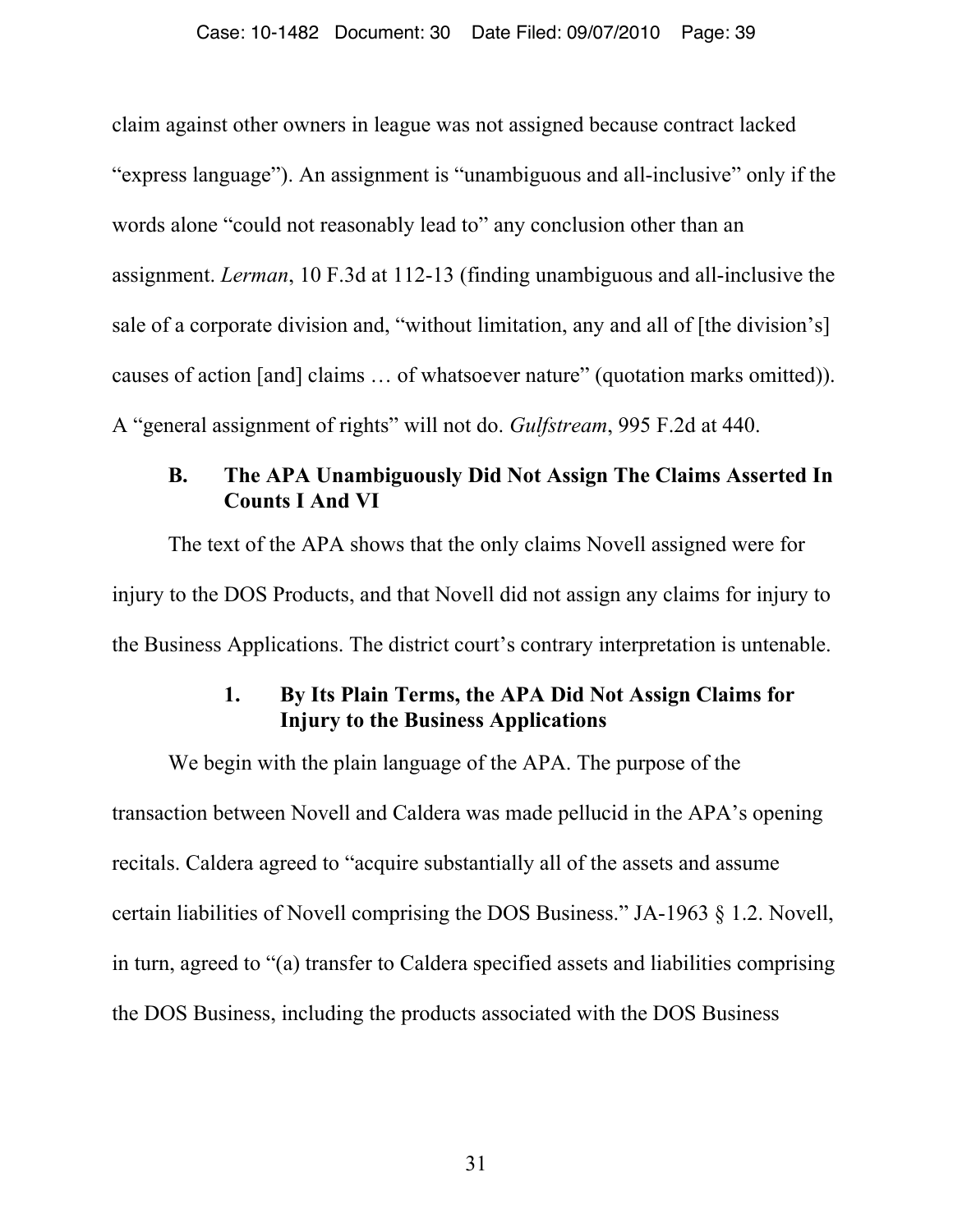('DOS Products,' as defined in Section 2.6); and (b) assign to Caldera certain related rights and agreements." JA-1963  $\S$  1.3.<sup>6</sup>

The APA was clear in effectuating this intent. Section 3.1 of the APA provides: "Novell shall … assign to Caldera all of Novell's right, title and interest in and to the Transferred Assets." JA-1966. Section 2.14 defines "Transferred Assets" to include "the DOS Products," the "copyrights" and "marks" to those products, and "Related Technology."<sup>7</sup> JA-1966. Section 2.6, in turn, defines "DOS Products" to mean thirteen specifically identified products, including seven iterations of the DOS operating systems created by Novell and its predecessor, Digital Research, and six related DOS-based software applications. JA-1964.

Section 3.1 of the APA also provides that "Novell shall assign to Caldera all revenues associated with the DOS Business that accrue after the Closing Date." JA-1966. Finally, Section 3.1 further provides that Novell "shall … assign to Caldera all of Novell's right, title, and interest in and to any and all claims or causes of action held by Novell at the Closing Date and associated directly or indirectly with any of the DOS Products or Related Technology." JA-1966-67. In

 <sup>6</sup>  $\frac{6}{5}$  Section 2.5 defines "DOS Business" as "the business of developing, marketing, and distributing the DOS Products." JA-1964.

<sup>&</sup>lt;sup>7</sup> "Related Technology" was defined by the APA to include such things as "trade secrets," "source code," "methods," and other intellectual property "necessary to the performance by the DOS Products of their intended functions or purposes." JA-1965 § 2.11.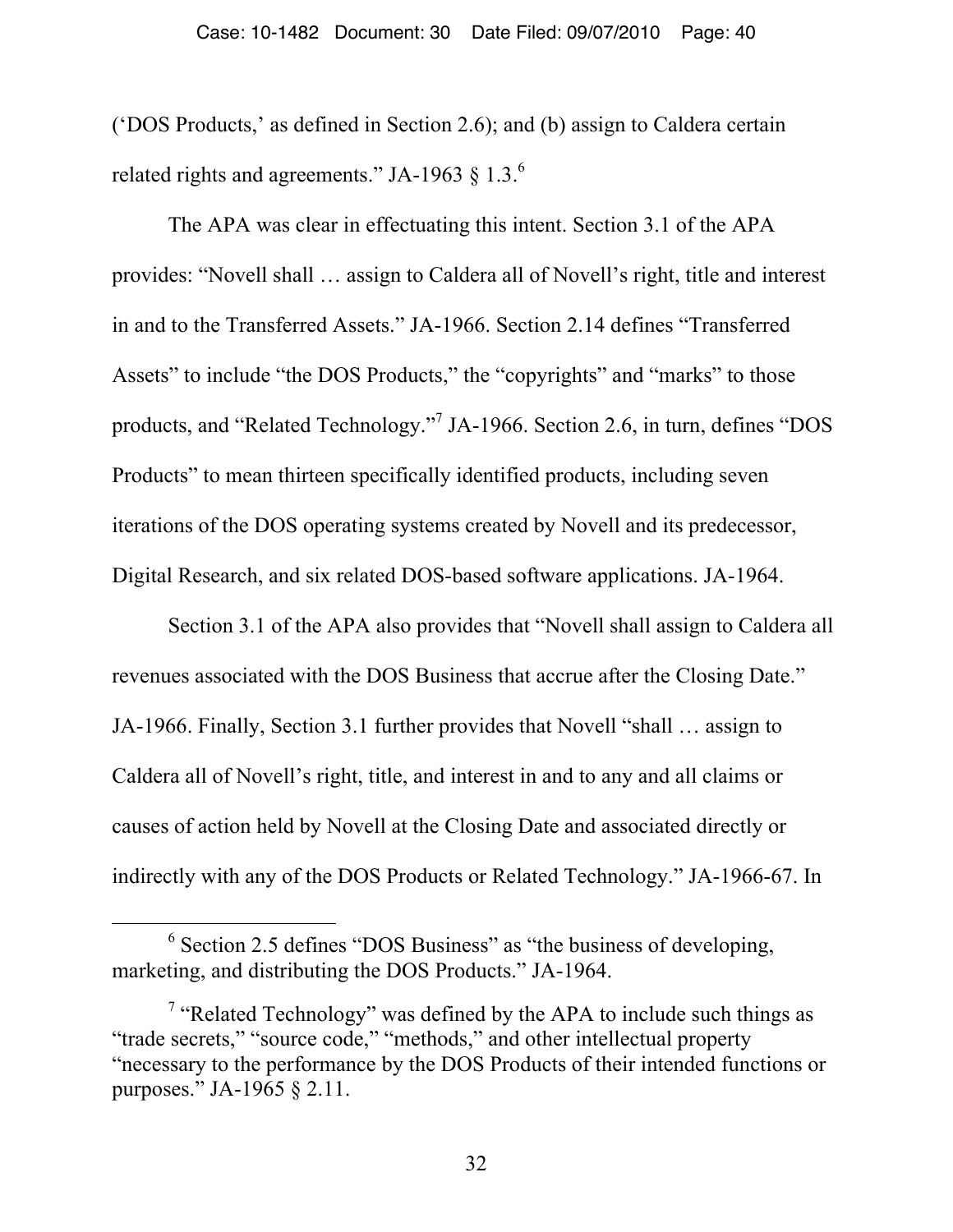short, the APA unambiguously transferred to Caldera the constituent elements of Novell's DOS Business – the DOS Products, the intellectual property rights to the DOS Products, the revenues from the DOS Products, and the claims for injury to the DOS Products.

The APA is equally unambiguous in what it did *not* do. It plainly did not transfer to Caldera any Novell products *other than* the thirteen specified "DOS Products." It did not transfer any intellectual property rights to any Novell products *other than* the thirteen specified "DOS Products." It did not assign to Caldera any revenues from any Novell products *other than* the thirteen specified "DOS Products." And it did not assign any claims or causes of action "associated" with any Novell products *other than* the thirteen specified "DOS Products." Certainly, the APA did not assign such claims expressly, as required by federal common law. All agree that the Business Applications, including WordPerfect and Quattro Pro, were not part of the deal, and Novell no more assigned *claims* "associated" with the Business Applications than it assigned *revenues* "associated" with them, or even the Business Applications themselves.

The district court initially read the APA to mean what it says: it was a contract for the sale of only the thirteen specific DOS Products and other assets and rights in the same line of business. The court initially rejected as a "far stretch" Microsoft's interpretation. As the district court recognized, "[t]he fallacy in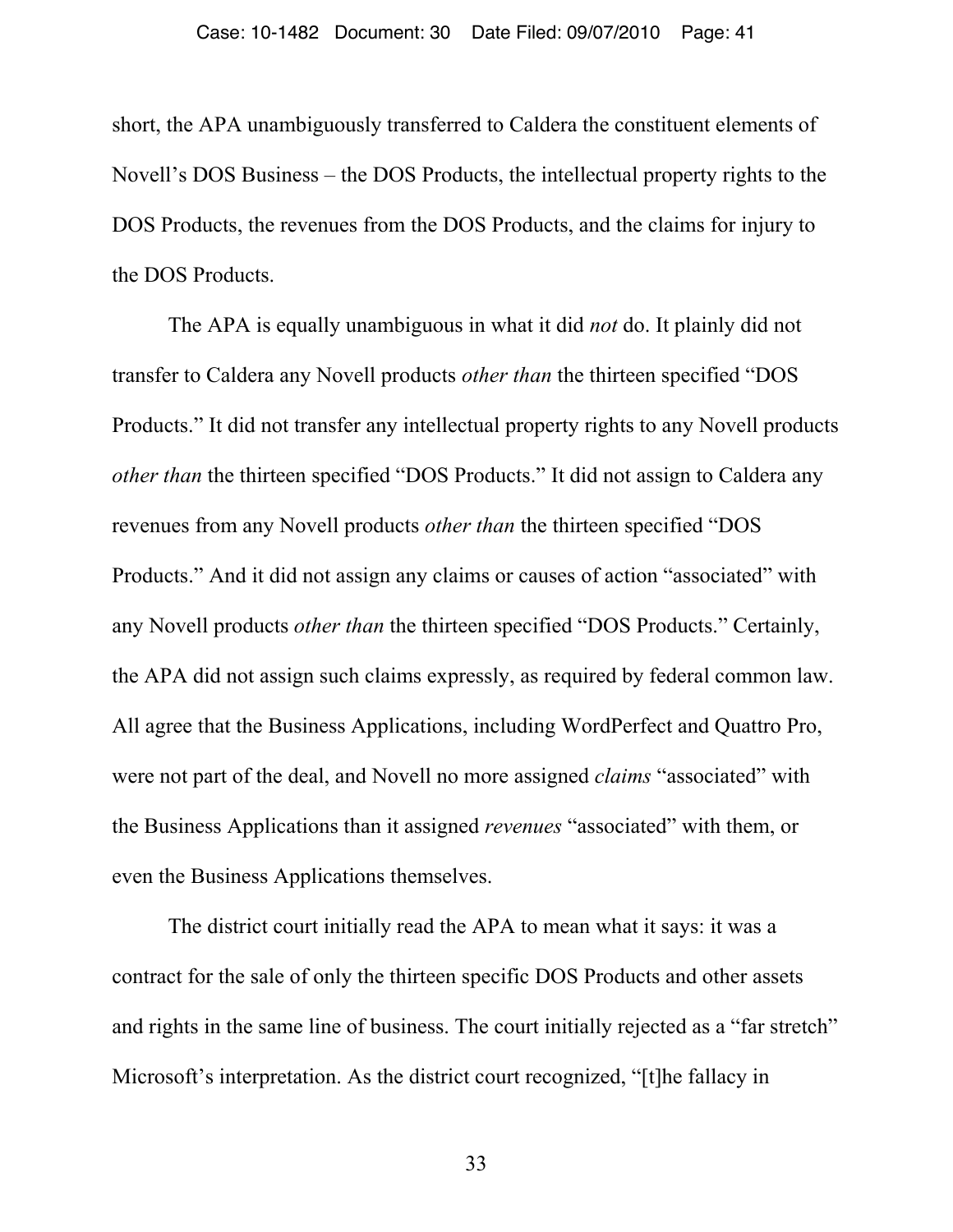[Microsoft's] argument is that the claim asserted in Count I, while arising from Microsoft's monopoly in the operating system market, is for damage not to [DR-]DOS or any other operating system but for damage to applications software." JA-108.

This case is just that simple. This Court, too, presumably saw no merit in Microsoft's convoluted interpretation of the APA, for it denied Microsoft's request to certify the issue for interlocutory review, even as it granted Microsoft's request to certify the ruling on antitrust standing. JA-118. $8$ 

#### **2. The District Court's Interpretation Is Untenable**

The district court did a complete about-face on remand, concluding that its "earlier ruling was wrong," and accepting as the only reasonable interpretation the same interpretation that it previously belittled as a "far stretch." JA-371-72. The district court came to agree with Microsoft that the claims asserted in Counts I and VI are "associated directly or indirectly with any of the DOS Products" because, "[a]lthough the claims asserted by Novell in Counts I and VI are for damage caused to its [Business Applications], the reason Microsoft allegedly engaged in the conduct causing the damage was to obtain and maintain its monopoly in the

 <sup>8</sup> Certification is appropriate if the ruling "involves a controlling question of law as to which there is substantial ground for difference of opinion and … an immediate appeal from the order may materially advance the ultimate termination of the litigation." 28 U.S.C. § 1292(b).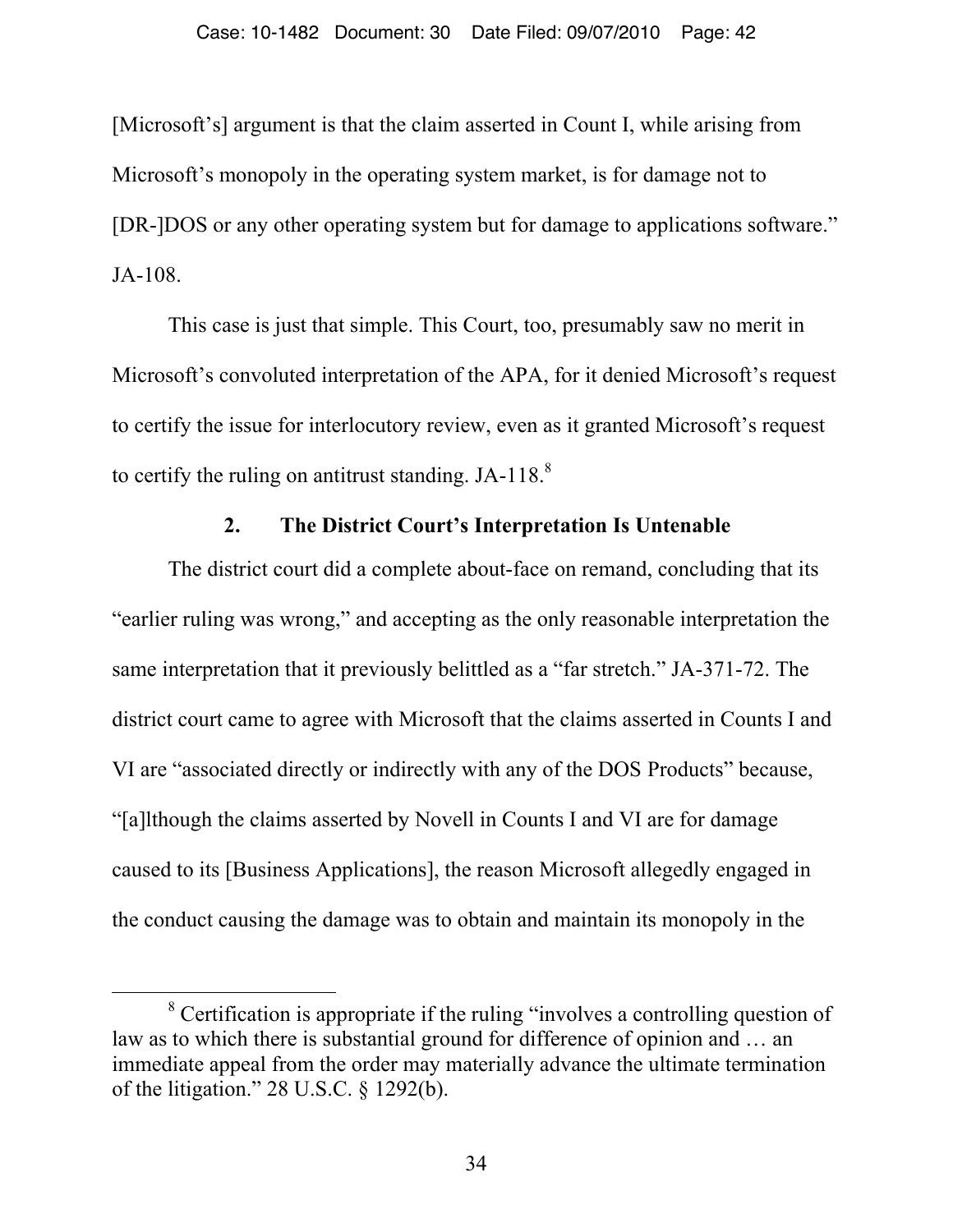operating system market – the market in which the DOS Products competed."

JA-371. Thus, according to the district court, Microsoft's intent to monopolize the "operating system market" supplies the necessary "associat[ion]" between the DOS Products and Novell's claims in Counts I and VI for antitrust injury to its Business Applications. JA-372.

For many reasons, the district court's interpretation is untenable, as we demonstrate below.

#### **a. The District Court's Interpretation Attributes to the Parties Intentions They Did Not Have**

The district court's interpretation is untenable because, among other reasons, it attributes to the contracting parties intentions that they obviously did not have.

First, on the district court's reading, Novell would have transferred not only the claims for injury to its Business Applications, but also the revenues from the Business Applications and even the Business Applications themselves. The APA, after all, "assign[s] to Caldera all revenues *associated with the DOS Business*" and "transfer[s] to Caldera … the products *associated with the DOS Business*" no less than it "assign[s] … any and all claims or causes of action … *associated directly or indirectly with any of the DOS Products*." JA-1963 § 1.3, JA-1966-67 § 3.1 (emphasis added). But Novell did not assign to Caldera the Business Applications – those products, except for GroupWise, had already been sold to Corel – or any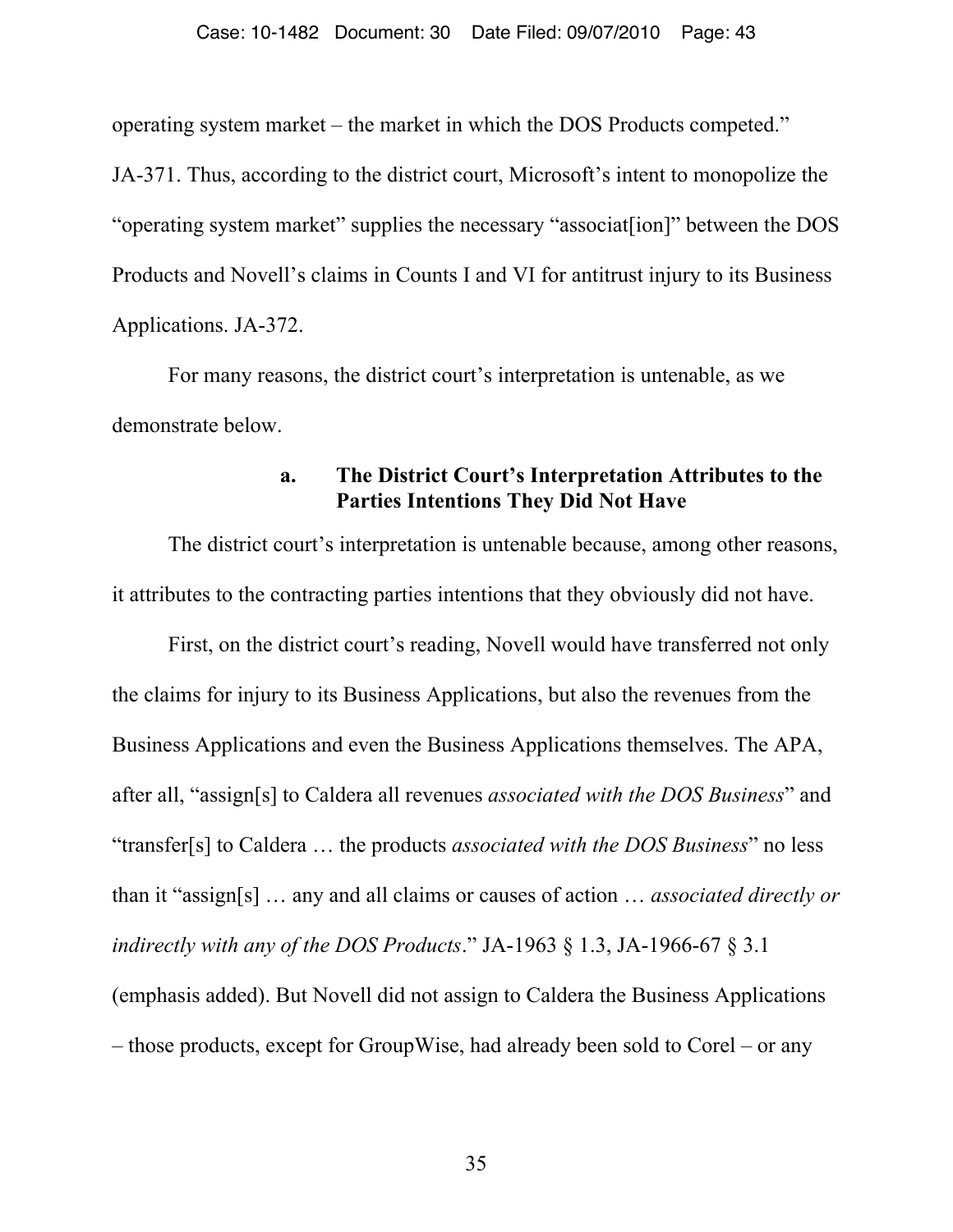revenue from the Business Applications. It follows that Novell did not assign any claims for injury to the Business Applications either.

Second, by the district court's logic, the contracting parties intended to establish a driftnet assignment of *some* nebulous group of claims for *some* unspecified kinds of injury to any untransferred Novell product, to be determined *post hoc* by the presence of some undefined "association" with the transferred DOS Products, no matter how remote, attenuated, or random. This association, under the district court's interpretation, could be supplied by *any* commonality between the claim and the DOS Products, even by the subjective motivations of a third party who is a stranger to the assignment. As the district court explained, here the association was supplied by "the *reason* Microsoft allegedly engaged in the conduct causing the damage." JA-371 (emphasis added).

To illustrate the absurdity of the district court's interpretation of the APA, consider a standard contract claim by Novell against a customer for failure to pay for a shipment of Business Applications. Although such a claim would not on its face appear to have been assigned by the APA, it would have been assigned under the district court's reading of the APA if, for example, the customer purchased the Business Applications at the same time it also purchased a DR-DOS product, or if the customer purchased versions of the Business Applications designed to run on DR-DOS, or if any other "association" could be conceived, *post hoc*, between the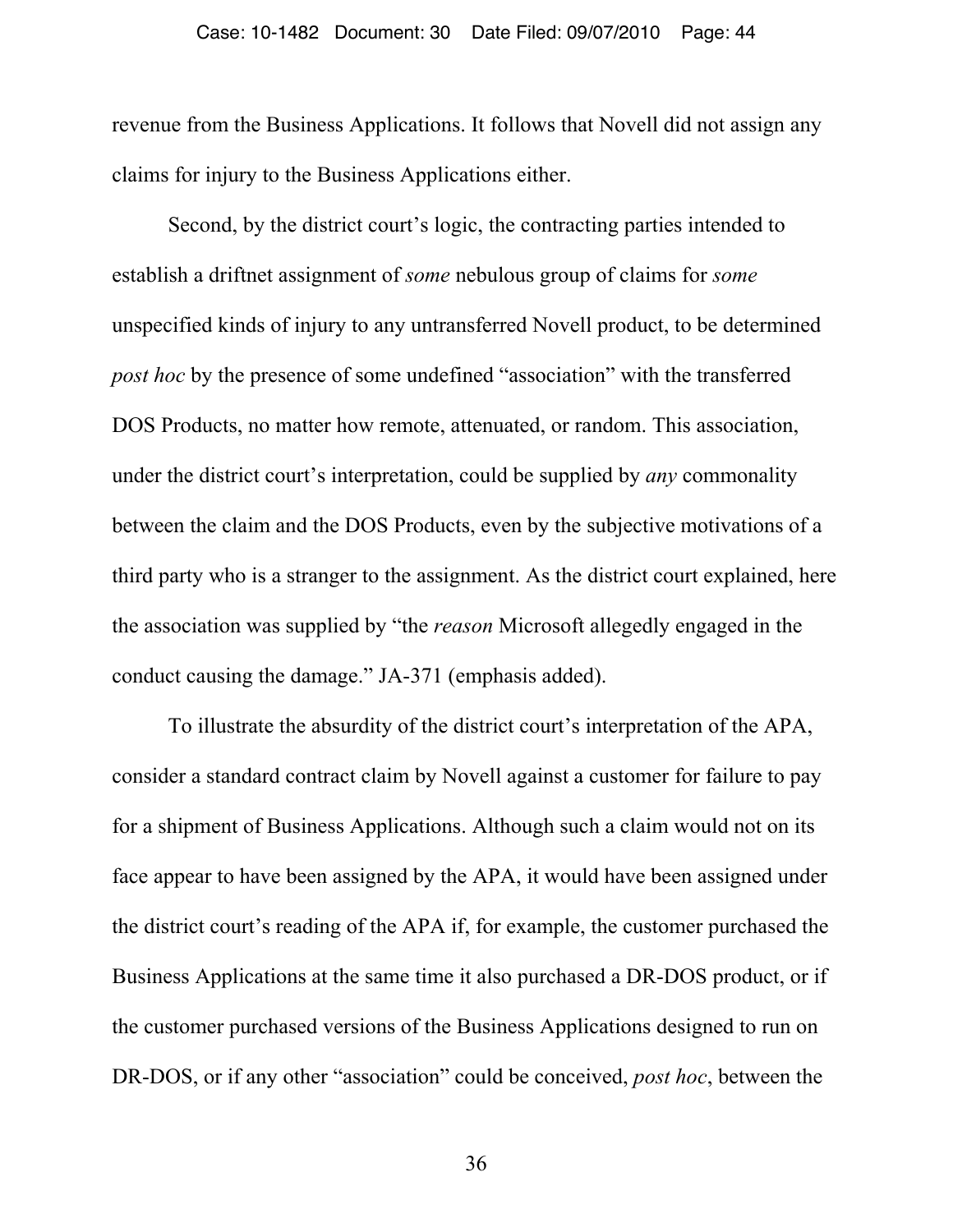contract claim and the DOS Products. After all, because the APA assigns all types of claims associated with the DOS Products and nowhere mentions the operating system market, there is no textual basis for limiting the district court's expansive reading of the assignment to antitrust claims or to the specific market-based association invoked by the district court.

Third, under the district court's interpretation, the APA would have impermissibly created a risk of Microsoft's incurring duplicative antitrust liability. Counts I and VI "are based on the same alleged conduct as … and seek recovery for damage to the same Novell products" as Counts II-V. *Novell*, 505 F.3d at 306. The difference between the two sets of claims is merely the theory of which market Microsoft sought to monopolize by injuring Novell's Business Applications. This difference is dispositive under the district court's interpretation: in contrast to the claims asserted in Counts I and VI, the district court observed that the APA "[u]nquestionably" did not assign the claims asserted in Counts II-V because those claims allege "harm to Novell's software applications caused by unlawful conduct engaged in by Microsoft for the purpose of monopolizing those applications' markets," rather than the operating system market. JA-372 n.2, JA-375.

Separating the claims in this way would have created the possibility that Caldera and Novell each would recover the same damages from Microsoft. Even if the district court were correct in finding that the contracting parties had such a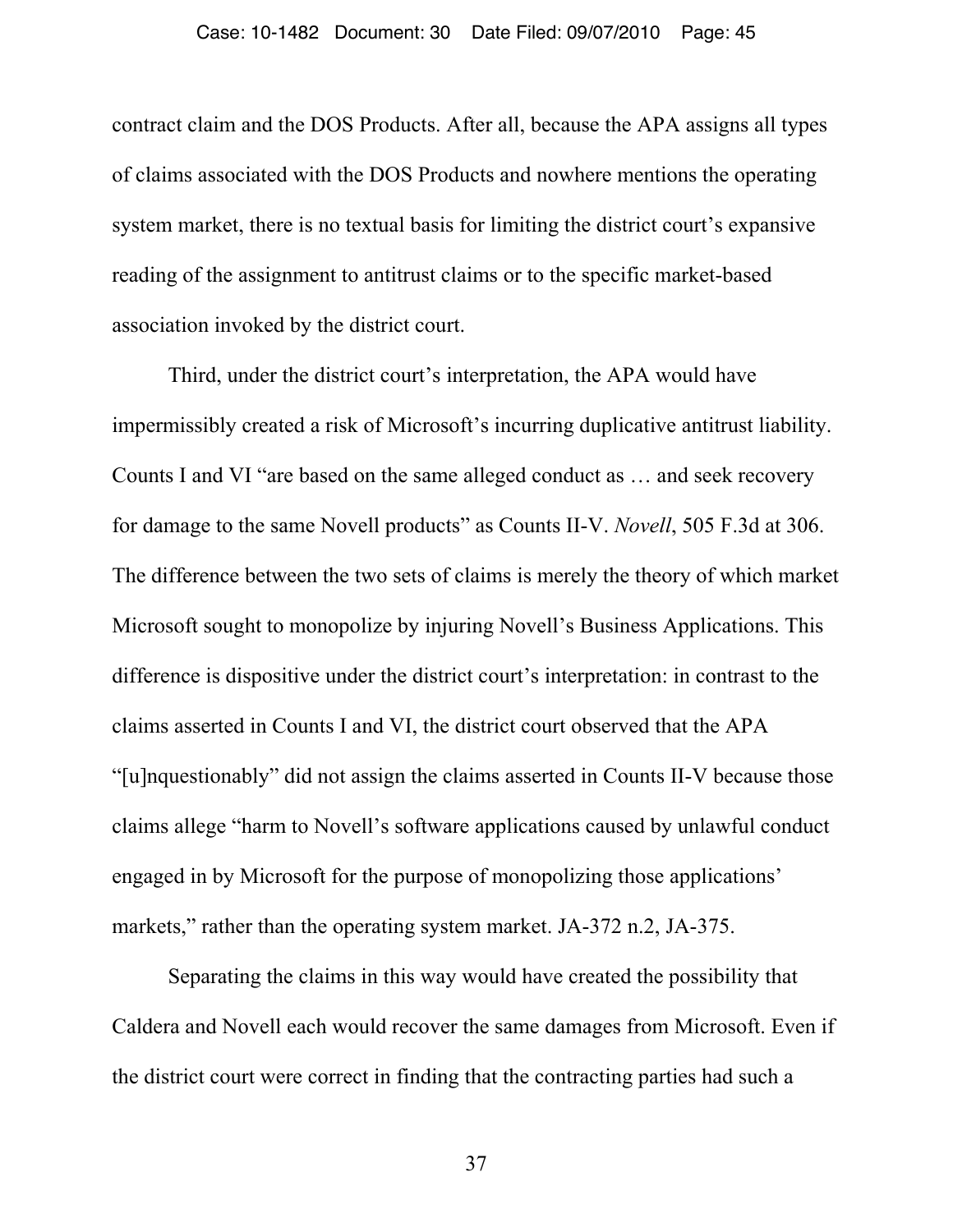#### Case: 10-1482 Document: 30 Date Filed: 09/07/2010 Page: 46

bizarre intent, federal antitrust law would not allow such an assignment, because of the risk of duplicative liability. *See Associated Gen. Contractors of Cal., Inc. v. Cal. State Council of Carpenters*, 459 U.S. 519, 543-45 & n.52 (1983); *Novell*, 505 F.3d at 317-19.

Finally, the district court's interpretation is belied by the fact that Novell, just six months before executing the APA, had carefully reserved antitrust claims for injury to the Business Applications when it sold the Business Applications to Corel. It is implausible to interpret the APA to find an oblique intent to assign the same claims that were expressly retained such a short time before, and it is reversible error for the district court to have found that such an interpretation was *compelled* by the APA's text as a matter of law.

### **b. The District Court's Supposed "Associations" Are Implausible**

The district court's interpretation is also untenable because the claims asserted in Counts I and VI have no "association" whatsoever with the "DOS Products." The "association" invoked by the district court has no basis in the APA's text. The APA, after all, assigned claims "associated directly or indirectly with any of *the DOS Products*," not claims "associated directly or indirectly with *the operating system market*." The APA does not mention the operating system market at all.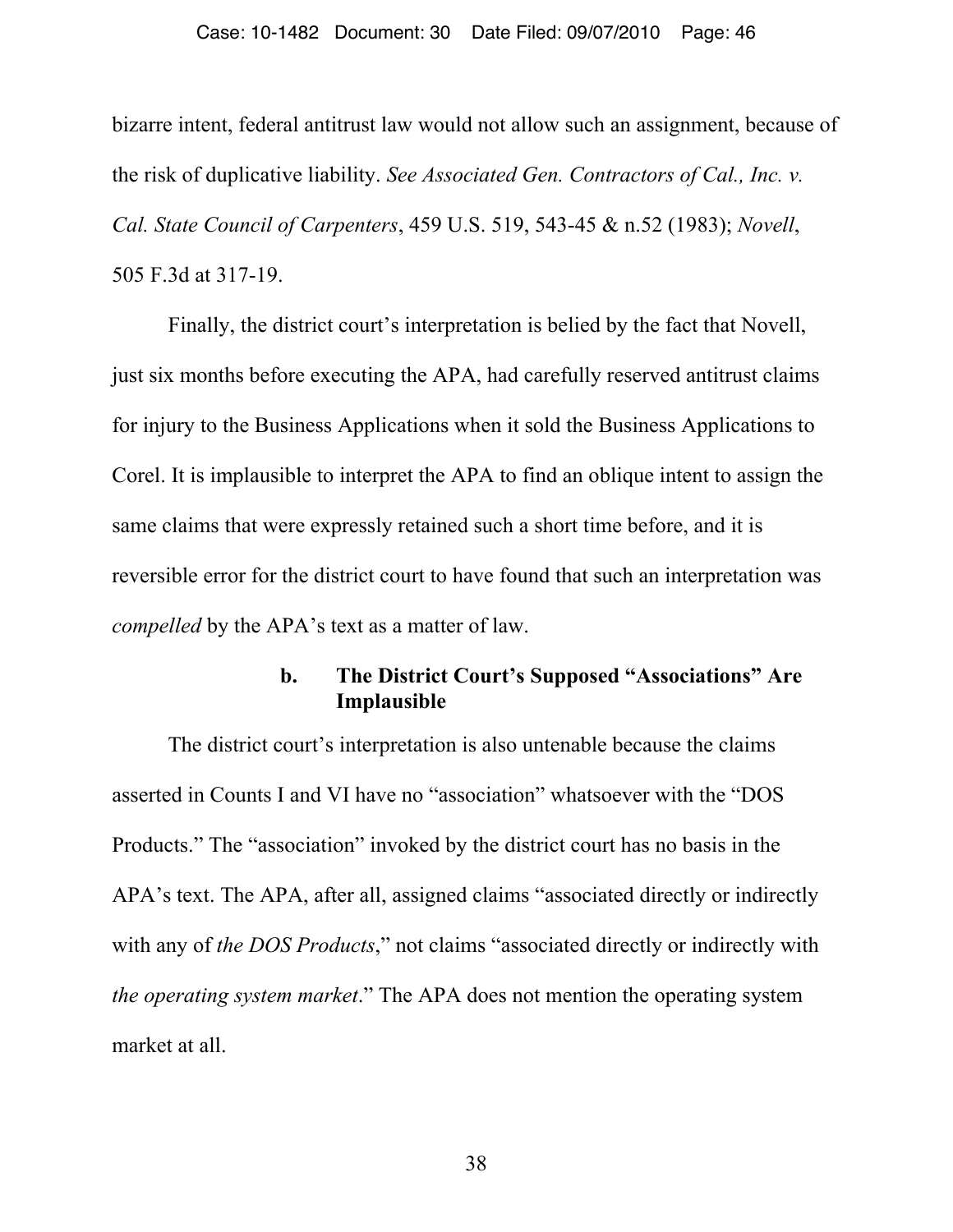It is true that Microsoft destroyed both the DOS Products and the Business Applications to preserve and further entrench its monopoly of the operating system market. But the DOS Products and the Business Applications were two entirely distinct groups of products in two different lines of business posing two different types of threats to two different Microsoft operating systems, and Microsoft employed two different campaigns of anticompetitive conduct during two different time periods to destroy them.

From 1990 through September 1994, Microsoft targeted DR-DOS, a contemporary competitor of Microsoft's own DOS operating system, MS-DOS, through the use of vaporware, certain exclusionary licenses, beta blacklisting, intentional incompatibilities between Windows 3.1 and DR-DOS, and preannouncement of the tying of MS-DOS and Windows 95. *See supra* 10-11. Novell did not even acquire the Business Applications until the spring of 1994. And not until October 1994 – after DR-DOS was discontinued – did Microsoft begin to prevent the emergence of new competitors to its Windows operating system monopoly by attacking the Business Applications.<sup>9</sup> Specifically, Microsoft

 $\overline{9}$ <sup>9</sup> The conduct by which Microsoft injured the Business Applications could not have injured the DOS Products because DR-DOS was not among the potential challengers to Microsoft's operating system monopoly that were weakened as a result of Microsoft's destruction of Novell's Business Applications.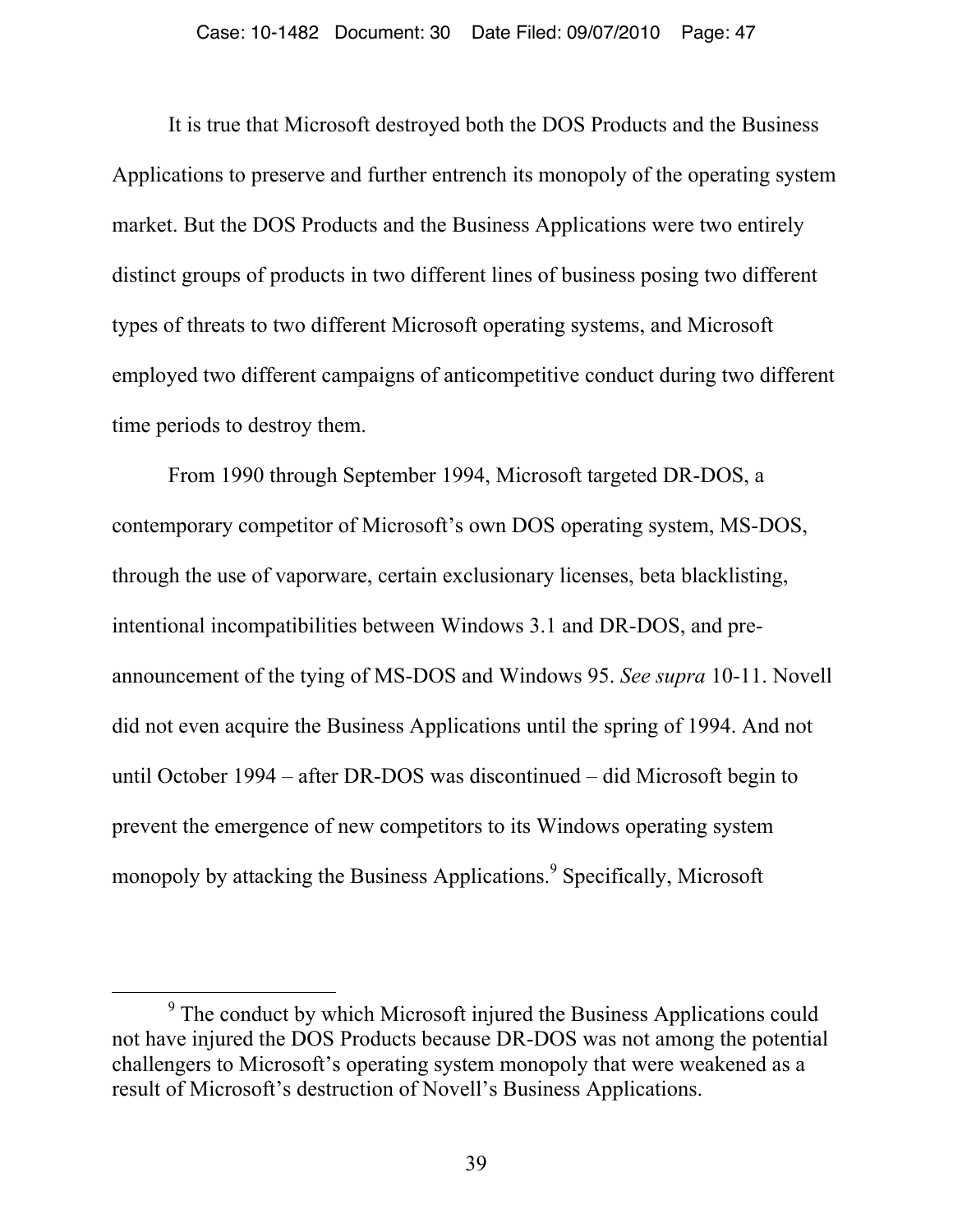withdrew the namespace extension APIs in Windows 95, manipulated the MAPI standard for Windows 95 and subsequent versions of Windows, refused to implement promised printing functionality in Windows 95, refused to certify the Business Applications for Windows 95, and imposed exclusionary licenses on certain distributors.10 *See supra* 14-25.

Accordingly, the antitrust claims for injury to the DOS Products were entirely distinct from those for injury to the Business Applications. To treat the claims for injury to the Business Applications as nonetheless being "associated" with the claims for injury to the DOS Products, as the district court did, in effect rewards Microsoft for its multiple anticompetitive schemes.

The district court nonetheless thought it could find such an "association." None of its supposed connections withstands scrutiny. First, the court said that although Novell was no longer marketing and supporting its DOS Products by October 1994, "its value certainly would have been affected by anticompetitive activity in the operating system market" in October 1994. JA-372 n.3. The court's

<sup>&</sup>lt;sup>10</sup> To be sure, Microsoft used exclusionary licenses to injure both the DOS Products and the Business Applications, but not the *same* exclusionary licenses. *See supra* 11, 24-25.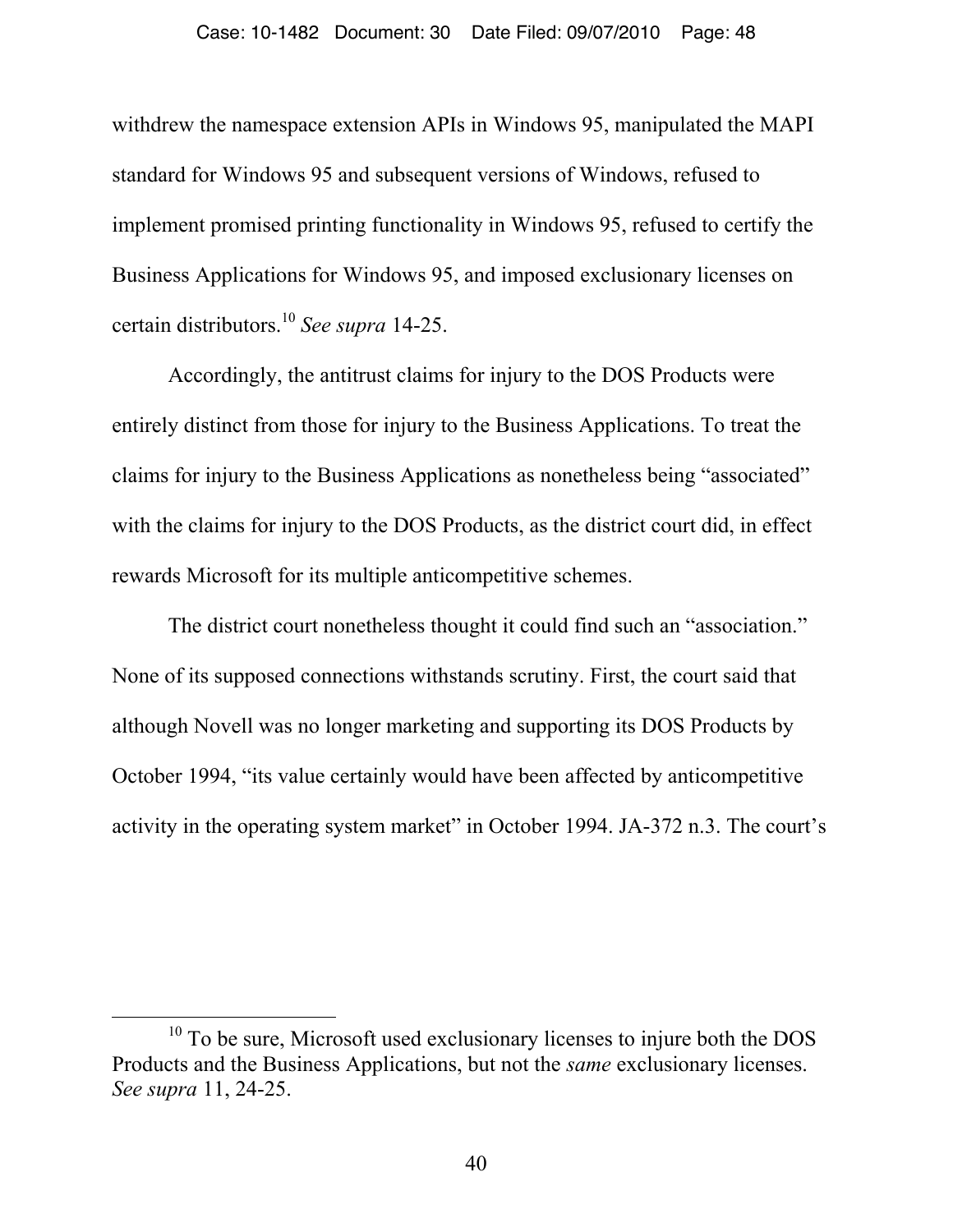only apparent support was this: "[A]lthough Novell announced in September 1994 that it would exit the DR DOS business, according to the allegations made in the Caldera amended complaint against Microsoft, Novell continued to sell some DR DOS products thereafter." JA-372 n.3. But those sales were trivial in volume. *See, e.g.*, JA-1824; JA-1876; JA-1929. More fundamentally, whatever the volume of this revenue, the inescapable point is that DR-DOS no longer posed a competitive threat to Microsoft's operating system monopoly after its discontinuance in September 1994; the anticompetitive acts against the Business Applications were not targeted – directly, indirectly, or even conceivably – at DR-DOS.

Second, the district court thought it significant that Caldera had sought an injunction "requiring Microsoft, for a period of ten years, to disclose to Caldera all [APIs] for any operating system it produces." JA-372 n.3. This shows, the district court said, that "the failure of Microsoft to disclose APIs" – which was "an important part of Novell's claim asserted in Count I of this action" – "was damaging DR DOS." JA-372 n.3; *see also* JA-374 n.7. But Microsoft's failure to disclose the MS-DOS APIs had nothing to do with Microsoft's later manipulation of Windows 95 APIs to injure the Business Applications. As explained by Stephen Hill, a lawyer who helped prepare Caldera's complaint against Microsoft, Caldera "asked for that relief because DR DOS had to support the same APIs as MS-DOS in order to be competitive." JA-5027-28 ¶¶ 3, 8, JA-5030-32 ¶¶ 16, 19. In any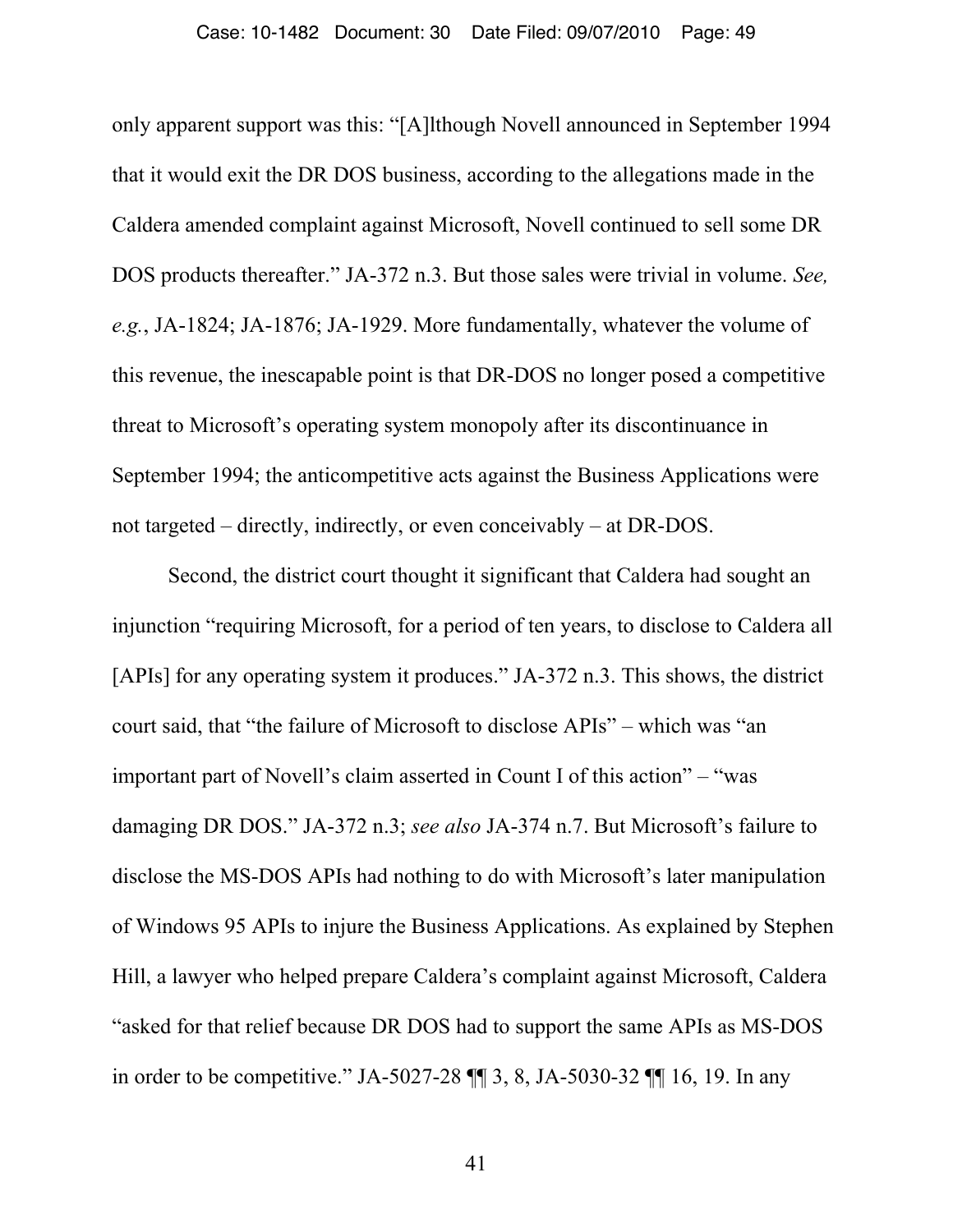event, this case is not about Microsoft's failure to disclose APIs. This case concerns Microsoft's evangelization and disclosure, then subsequent withdrawal, of those APIs.

Third, the district court observed that "the allegations of misconduct by Microsoft made in this action were undertaken in a market that already was dominated by Microsoft, allegedly in part because of anticompetitive actions it had previously taken against DR DOS." JA-372 n.3. But Novell does not contend that Microsoft's ascension in the operating system market prior to assaulting the Business Applications injured the Business Applications and therefore that ascension is not part of the claims asserted in Counts I and VI here.

Finally, the district court noted that "Novell's expert asserts that Microsoft was motivated to act anticompetitively against Novell in part because of Novell's purchase of DR DOS." JA-372 n.3. It is no doubt true that Microsoft viewed Novell as a competitor on many different fronts. But the district court's statement fails to distinguish between the different ways Microsoft acted anticompetitively, the different lines of business it attacked, and the different time periods in which it targeted Novell's businesses. Novell's purchase of DR-DOS motivated Microsoft to take certain anticompetitive actions against DR-DOS; Microsoft *later* took distinct actions against the Business Applications; and it took still other actions against other Novell products, such as NetWare.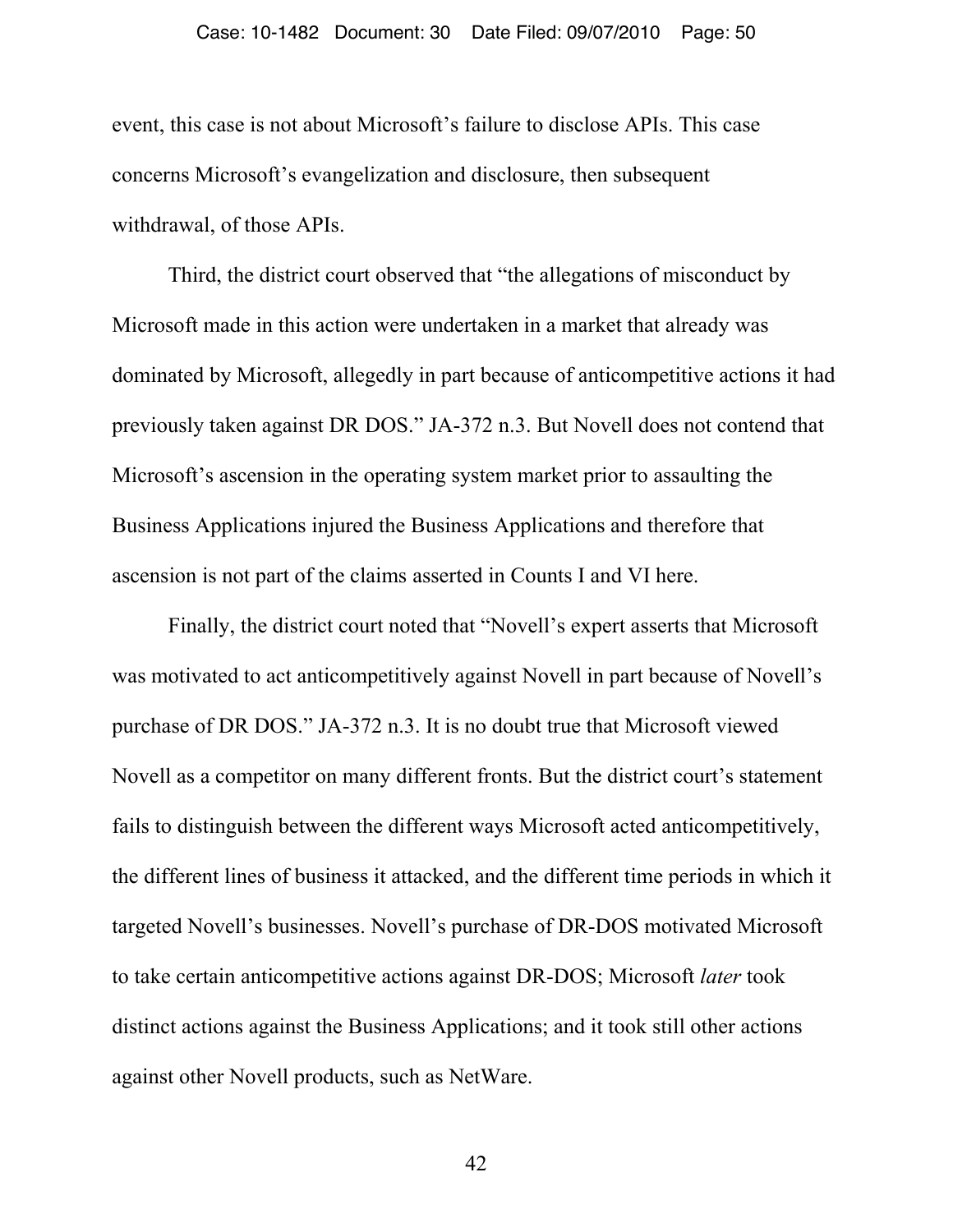## **3. Novell's Interpretation Does Not Render "Indirectly" Superfluous**

Microsoft argued below that Novell's interpretation of the APA is unreasonable because it "fails" to "give[] independent meaning to the term 'indirectly.'" JA-4997. In Microsoft's view, all claims for injury to the DOS Business are "associated directly" with the DOS Products – and so if "indirectly" is to have an office, it must encompass claims, such as Counts I and VI, that are based on the theory that Microsoft's anticompetitive conduct harmed the operating system market in which DR-DOS formerly competed. JA-4997.

Microsoft's argument is mistaken. Novell's interpretation does not deny the term "indirectly" any reasonable meaning. Even an "indirect" association must be an "association." And for the reasons discussed throughout this brief, there is no association – direct, indirect, or otherwise – between the DOS Products and claims for injury to the Business Applications, at least not of a sort that could plausibly have been intended by the contracting parties.

# **4. Conclusion: Novell's Interpretation Is the Only Tenable Interpretation**

In sum, interpreting the assignment provisions of the APA ends where it began – with the unambiguous language of those provisions. The APA assigns any and all, but *only*, claims "associated directly or indirectly with any of the DOS Products." It does not assign any claims, *none*, "associated directly or indirectly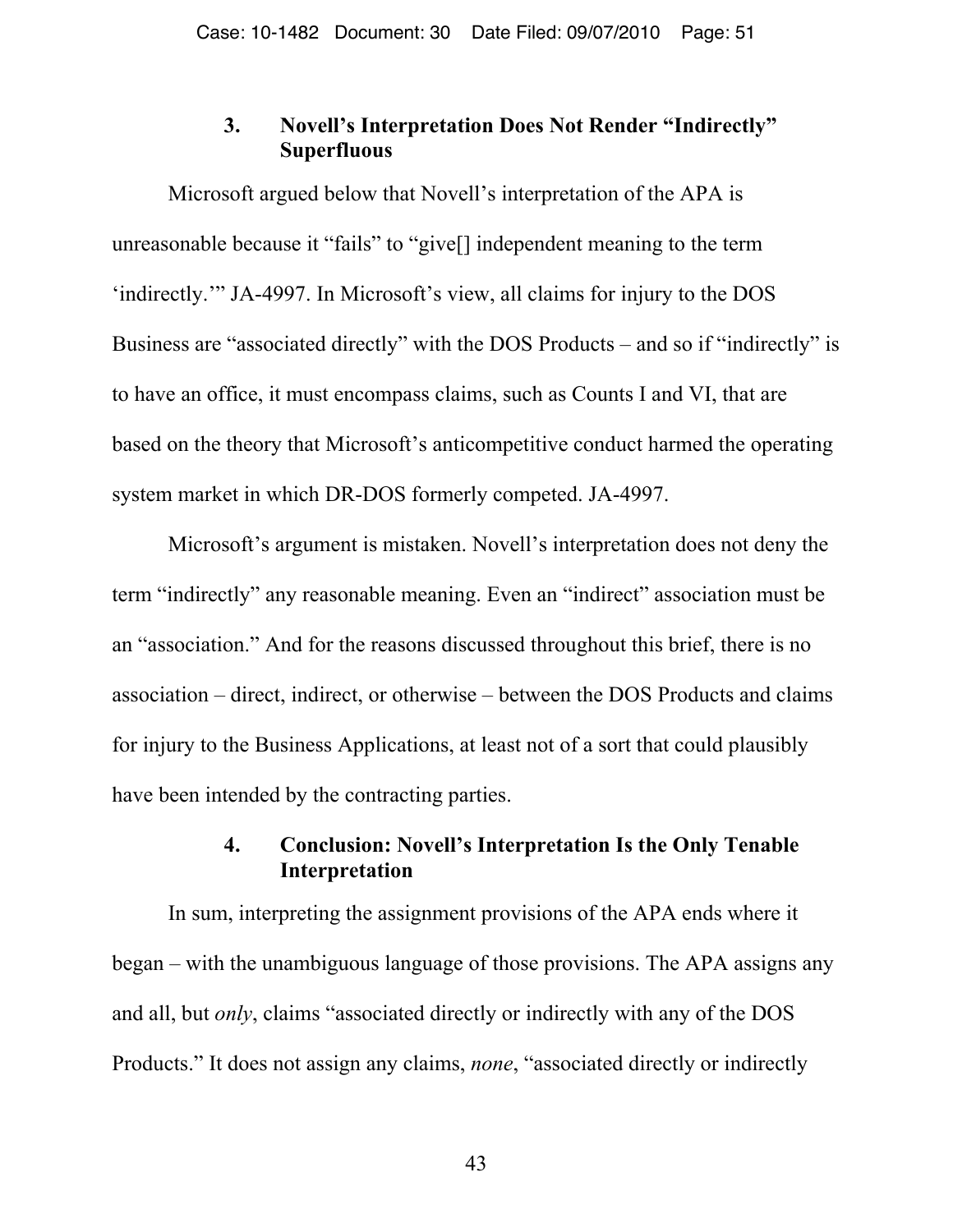#### Case: 10-1482 Document: 30 Date Filed: 09/07/2010 Page: 52

with any of" the Business Applications. The language of the APA is not amenable to any other construction.

This language certainly cannot be made to yield the bizarre assignment that Microsoft, and now the court below, have concocted from it. It is inconceivable that the parties to the APA intended to assign a subset of claims for injury to Novell products that were *not* transferred under the APA, and that they further intended for the assignment of any particular claim to turn on a contingent, unspecified happenstance involving a stranger to the contract, such as whether the defendant's wrongful conduct was intended to affect the market in which the DOS Products once competed. The district court should have entered summary judgment for Novell.

### **C. Under Federal Law, The Absence Of Express Language Assigning Counts I And VI Precludes Such An Assignment**

Even if the plain language of the APA were not unambiguous in showing that Novell retained claims for injury to the Business Applications, as asserted in Counts I and VI, the plain language would still resolve the assignment in Novell's favor as a matter of law. As noted above, federal law requires that antitrust claims be assigned expressly, either by "specific reference" to the antitrust claim or by "unambiguous and all-inclusive" language of assignment. *Gulfstream*, 995 F.2d at 440; *Lerman*, 10 F.3d at 112. Such language is absent from the APA, and so the inquiry ends for that reason as well.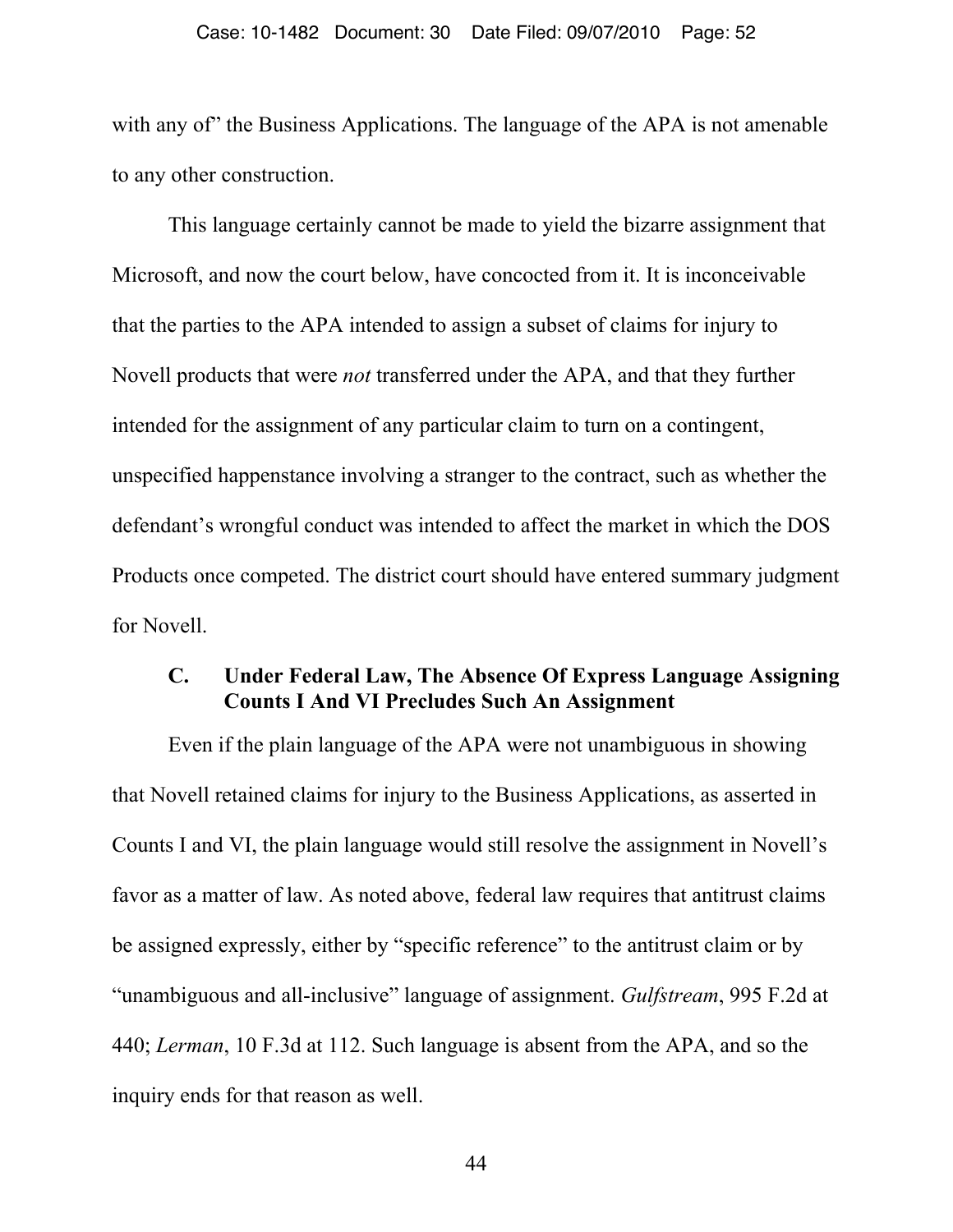# **D. Extrinsic Evidence Confirms That Novell Did Not Assign The Claims**

Even if the plain language of the APA and the requirements of federal common law were not dispositive, Novell still would be entitled to summary judgment, because the extrinsic evidence – the testimony of those who participated in the negotiation of the APA on behalf of both Novell and Caldera, and the contracting parties' subsequent conduct – precludes the district court's interpretation. $^{11}$ 

# **1. The Harmonious Testimony of the Contracting Parties Shows Conclusively They Did Not Assign the Claims Asserted in Counts I and VI**

The most illuminating extrinsic evidence comes from the testimony of those who negotiated and implemented the APA. These witnesses, representing both contracting parties, agree that the APA was not intended to assign any claims for

 $11$  Utah courts approach the question of facial ambiguity pragmatically, considering extrinsic evidence not only where the contract is facially ambiguous, but also to determine whether the contract is facially ambiguous in the first place. *See Daines v. Vincent*, 190 P.3d 1269, 1276-77 & n.5 (Utah 2008) ("when determining whether a contract is [facially] ambiguous, any relevant evidence must be considered," including "the surrounding circumstances," "the parties' course of conduct," and their "usage" (quotation marks and brackets omitted)); *Trans-Western Petroleum, Inc. v. U.S. Gypsum Co.*, 584 F.3d 988, 993 (10th Cir. 2009) (following *Daines*).

This aspect of Utah law is of no great moment here, however, because all roads lead to the same result: like the plain text, all of the extrinsic evidence demonstrates that Novell and Caldera intended to assign only claims for injury to the DOS Products.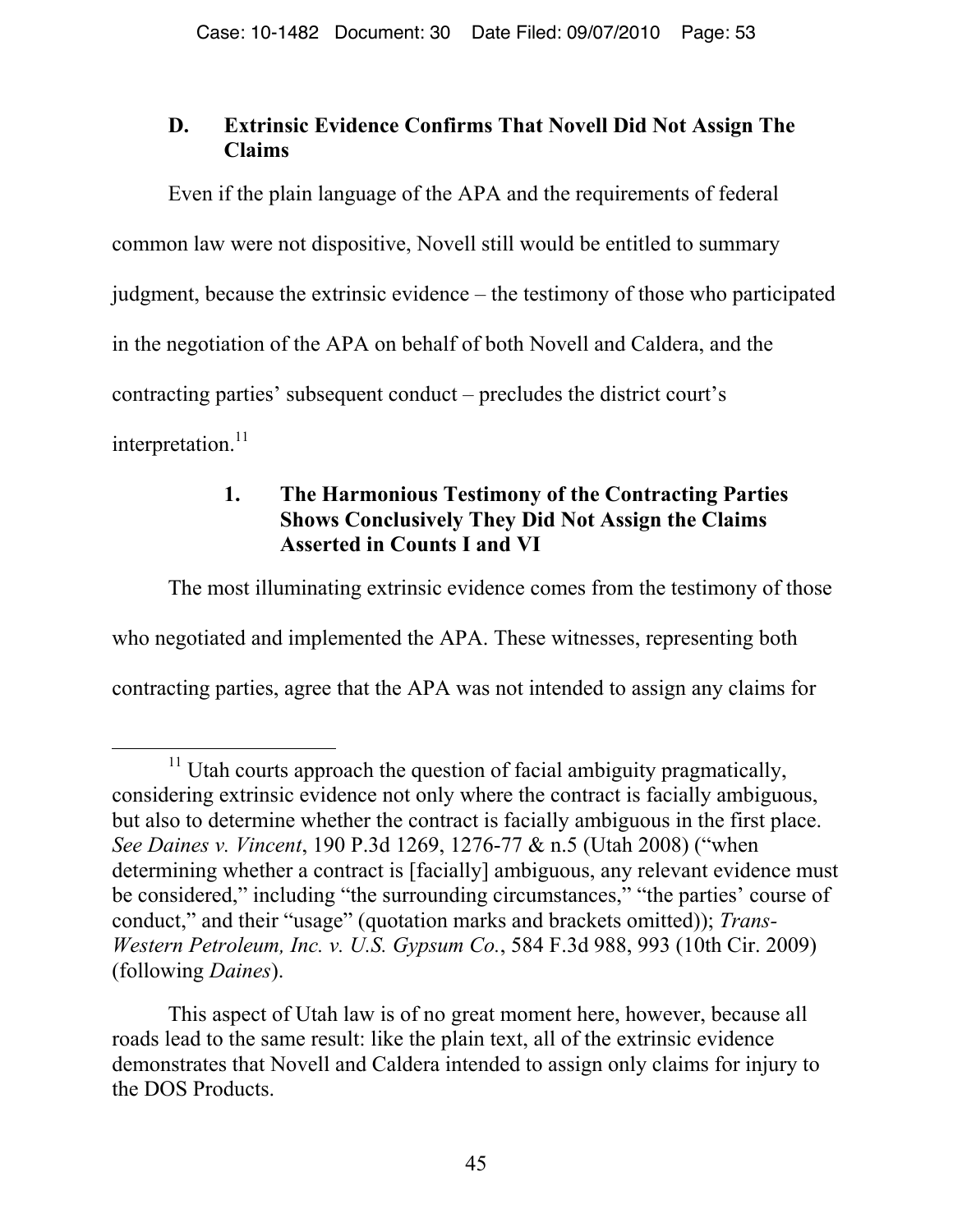#### Case: 10-1482 Document: 30 Date Filed: 09/07/2010 Page: 54

injury to the Business Applications. Their testimony also establishes that the parties did not intend the word "indirectly" to enlarge the scope of the assignment in the manner argued by Microsoft. "Their harmonious recital of what the[] words [of the APA] mean is conclusive." *Sunbury Textile Mills, Inc. v. Commissioner*, 585 F.2d 1190, 1196 (3d Cir. 1978); *see also Pennzoil Co. v. Fed. Energy Regulatory Comm'n*, 645 F.2d 360, 391-92 (5th Cir. 1981).

Paul Graf, Caldera's negotiator in the transaction, attested that the "only claims Caldera was interested in purchasing were the claims for the injuries that Microsoft caused to Novell's DR DOS business"; that "[t]hese DR DOS claims were the only claims discussed by either side during my negotiations with Novell"; that "claims concerning [the Business Applications] were neither contemplated as part of the conveyance nor actually conveyed to Caldera"; and that "[a]ny suggestion that the [APA] conveyed claims for harm to Novell's applications would be contrary to the parties' intentions and what I and my client, Caldera, understood was actually being conveyed." JA-5023-24 ¶¶ 2-3.

Mr. Graf also attested that because the transaction "was completed fairly quickly" and "[t]here was little time to perform due diligence," he "determined that using the word 'indirectly' in the [APA] would better protect Caldera's rights to all claims associated with *the products actually conveyed* in the [APA] – 'the DOS Products.'" JA-5024 ¶ 3 (emphasis added). Mr. Graf added: "Neither party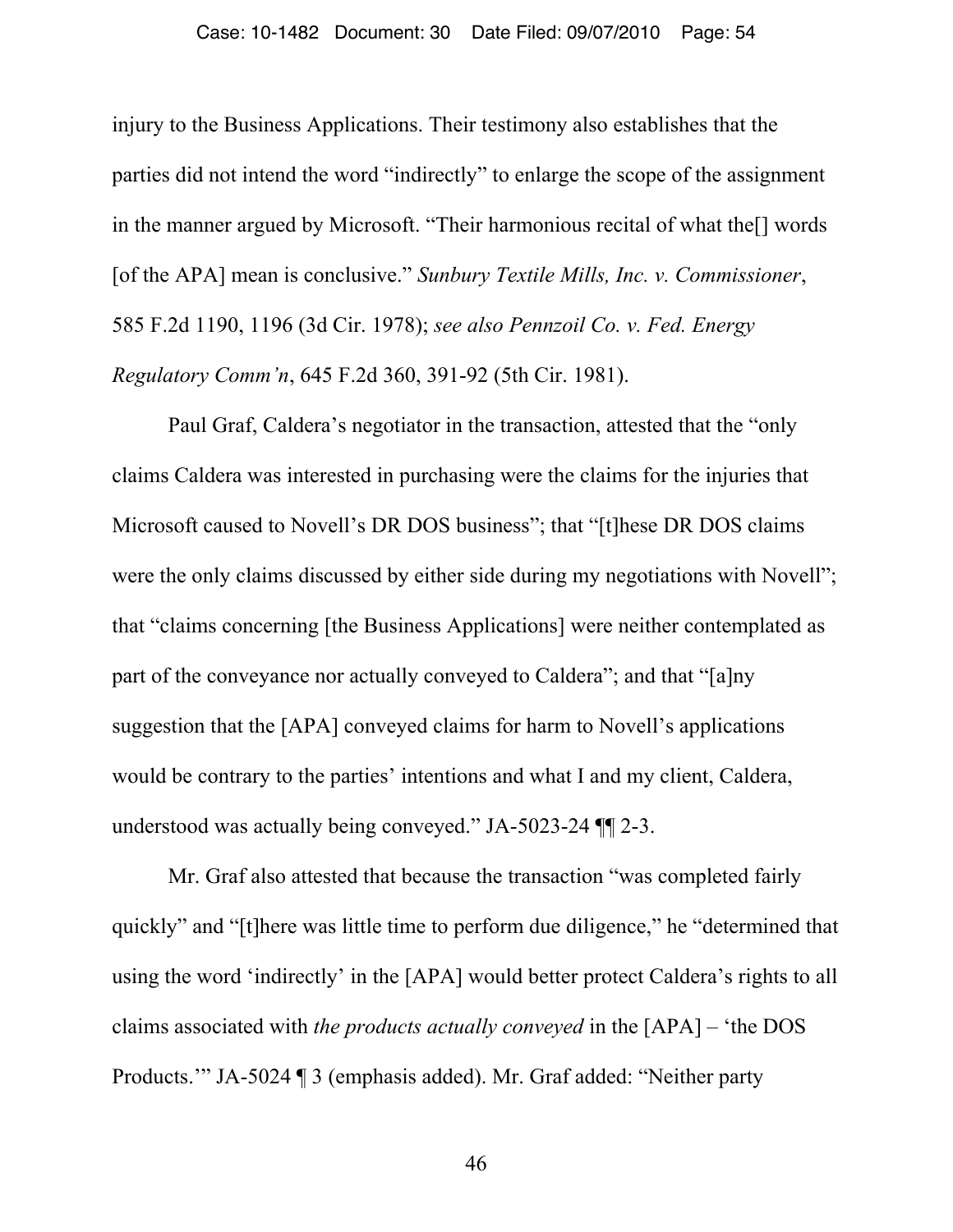contemplated that claims 'directly or indirectly' related to 'the DOS Products or Related Technology' would include Novell's antitrust claims for harm to its business applications." JA-5024 ¶ 3.

David Bradford, who as Novell's general counsel was "responsible for" the sale of the DOS Products, similarly attested that Novell transferred to Caldera "a potential antitrust claim against Microsoft for damage caused to the DOS Assets," but that "Novell unequivocally did not include any claims or assets associated with … Novell's business applications." JA-5038 ¶ 11. Mr. Bradford added: "It would have made no sense to sell Novell's Business Applications claims to Caldera because Caldera was not in the applications business." JA-5041-42 ¶ 24.

Mr. Bradford also explained that Microsoft's "speculation" about the scope of "the 'directly and indirectly' language … makes no sense." JA-5041 ¶ 23. That "language was included because the parties believed there may have been potential causes of action concerning certain patents that were transferred that related to the DOS operating system." JA-5041 ¶ 23. Further, Mr. Bradford said, "no one from Novell or Caldera ever construed the 'directly or indirectly' language to include any claims relating to Novell's Business Applications business." JA-5041 ¶ 23.

Robert Frankenberg, Novell's CEO, testified during a deposition that "the intent was to sell DR DOS … to Caldera with the right to sue for acts committed in competition with sales of DR DOS." JA-3444-45; *see also* JA-3435-37.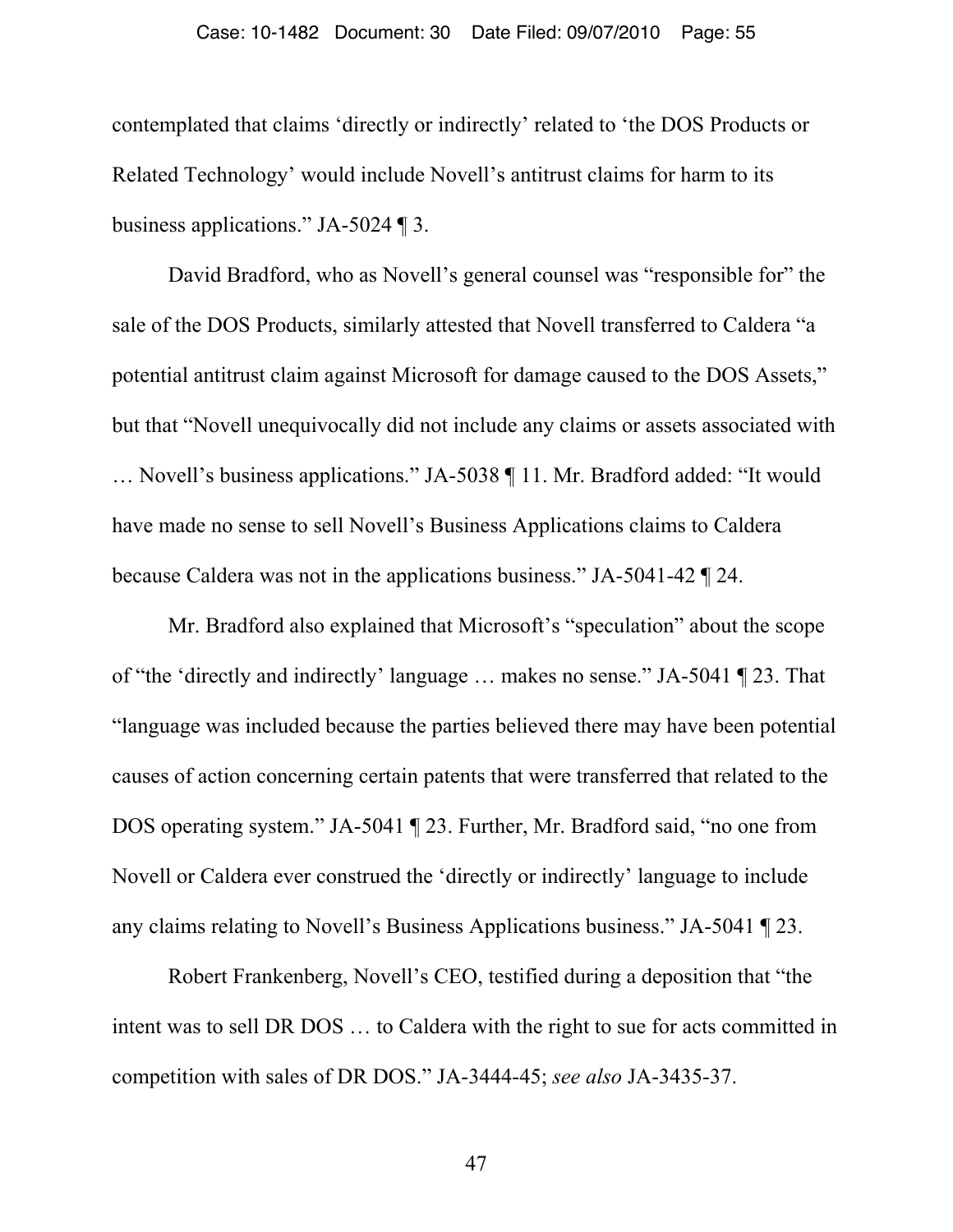Mr. Frankenberg gave essentially the same testimony in *Caldera*: responding to a question about whether the estimated value of the transferred claims "include[d] application claims, or … only related to DOS," Mr. Frankenberg stated that "[t]he discussion was only about DOS, because we were selling DOS, not selling the application." JA-2254-57.

Finally, Stephen Hill, an outside lawyer who first helped Novell find a buyer for the DR-DOS claims, and then represented Caldera in its ensuing lawsuit against Microsoft, JA-5027 ¶ 3, JA-5031-32 ¶ 19, recounted that, "[i]n about May of 1996, Mr. Bradford called and asked me if I knew of anyone who might be interested in buying the DR DOS business and DR DOS claims from Novell," JA-5029 ¶ 13. Mr. Hill later stated that he attended a meeting with several high-ranking Caldera representatives, at which one of them explained that Caldera "was interested in acquiring the DR DOS business both because he believed Caldera could still make money selling DR DOS and also because he had interest in pursuing claims against Microsoft for harm to the DR DOS business." JA-5030 ¶ 14.

Mr. Hill added: "At all times, I understood the claims Caldera purchased to be for harm to Novell's, and thus Caldera's, DR DOS business, not for harm to Novell's business applications. No one at Caldera ever told me Caldera had purchased Novell's antitrust claims for harm to Novell's business applications, and no one at Novell ever told me Novell had an interest in selling those claims to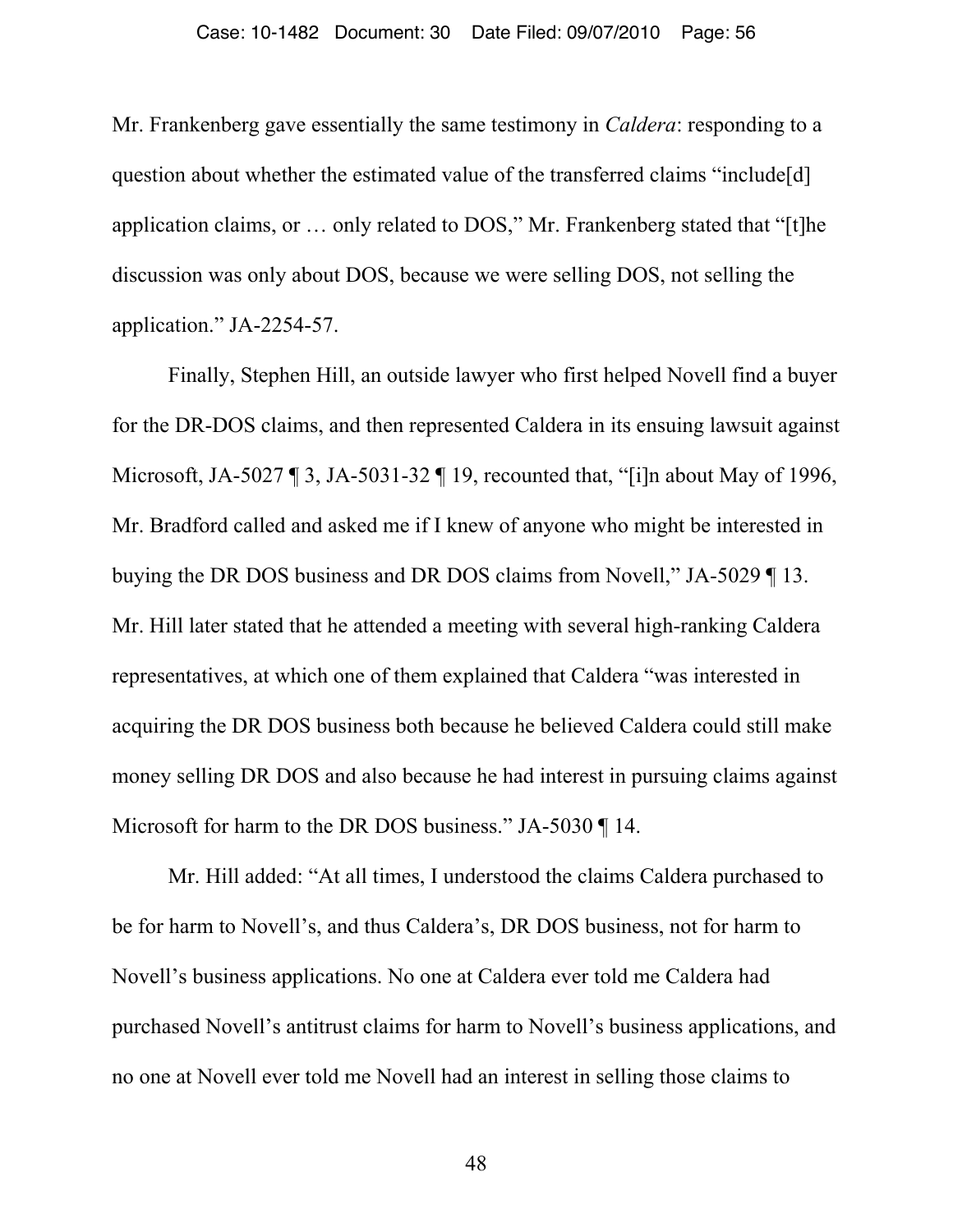Caldera." JA-5032 ¶ 20. According to Mr. Hill, "[Caldera] did not bring the applications claims because, based on our discussions with officers of both Novell and Caldera and our understanding of the [APA], they were not transferred to Caldera." JA-5032 ¶ 21.

# **2. The District Court Erred in Dismissing the Testimony of the Contracting Parties**

In dismissing this testimony, the district court misconstrued both the law and the facts. First, the court explained that it would "look[] only to [the contracting parties'] contemporaneous conduct, not to what they aver they intended after a controversy with a third party has arisen." JA-374. But Utah law requires the court to consider *all relevant evidence*, not merely "contemporaneous conduct." *See supra* 45 n.11.<sup>12</sup> And courts regularly credit participants' recollections about what they intended their terms to mean, particularly when the contracting parties' recollections are in accord. *See, e.g.*, *Sunbury*, 585 F.2d at 1196-99; *Am. Cas. Co. v. Baker*, 22 F.3d 880, 887 (9th Cir. 1994); *Baladevon, Inc. v. Abbott Labs., Inc.*, 871 F. Supp. 89, 97-99 (D. Mass. 1994).

 <sup>12</sup> *Alvin, Ltd. v. United States Postal Service*, which the district court cited, does not apply Utah law and is not on point in any event. The principle recited in that case – "The parties' intent must be gathered … from the perspective of a reasonably intelligent person acquainted with the contemporary circumstances" – concerns the parties' intent with respect to an unforeseen event, which is not the case here. 816 F.2d 1562, 1565-66 (Fed. Cir. 1987) (quotation marks omitted).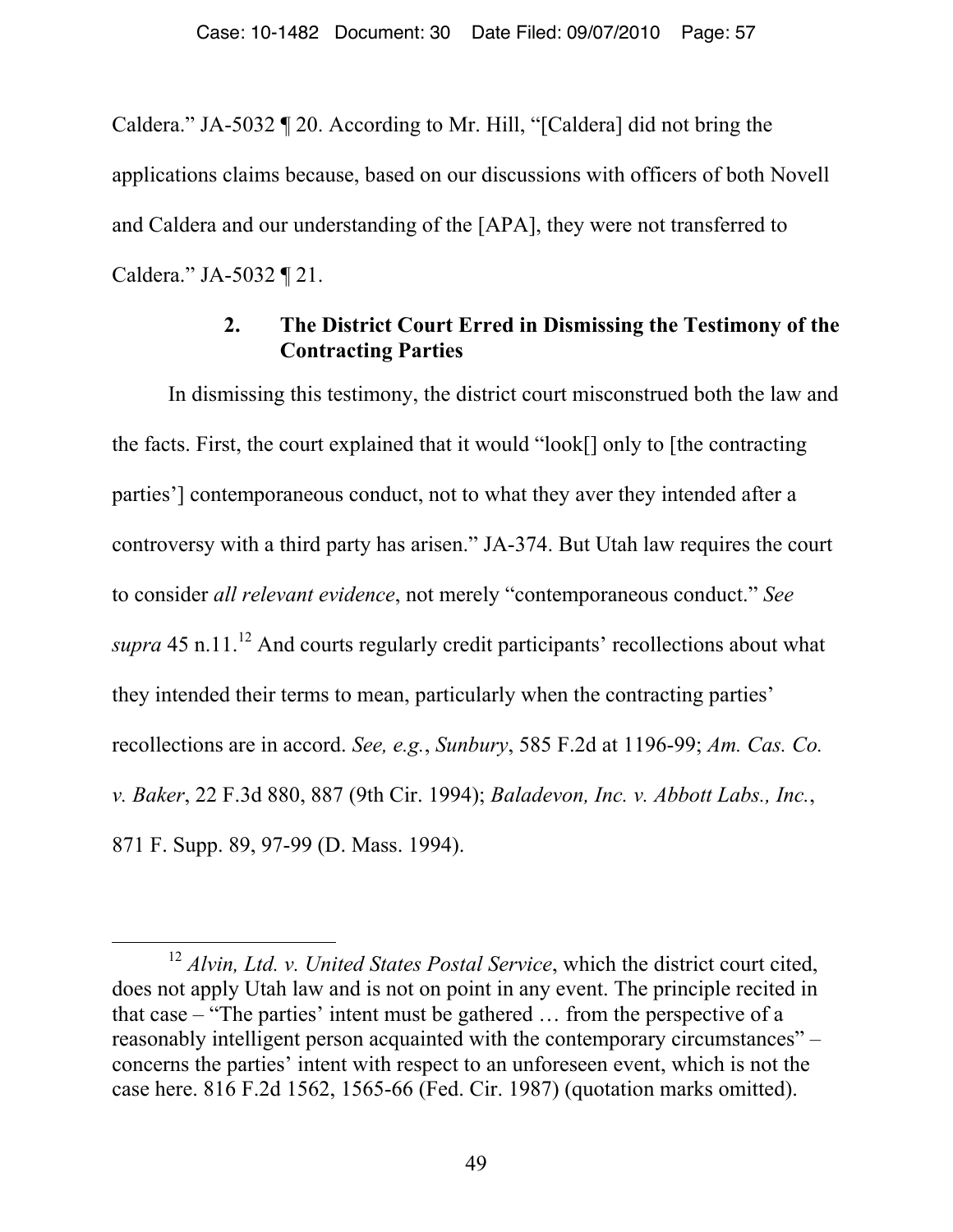Second, the court found the evidence "ambiguous and inconclusive," JA-374, showing only that the contracting parties "did not … intend to assign … claims for harm to Novell's software applications caused by unlawful conduct engaged in by Microsoft *for the purpose of monopolizing those applications' markets*." JA-375 (emphasis added). According to the court, this testimony "beg[s] the relevant question: whether claims for damage to Novell's applications *caused by unlawful conduct designed to impact the operating system market* were encompassed within the 'directly or indirectly associated with' language of the APA," because "the fact of the matter is that any such claims simply were not contemplated, and thus were not discussed, when the APA was negotiated." JA-375.

Not a shred of evidence establishes the supposed "fact" that neither Novell nor Caldera contemplated such antitrust claims. Indeed, as discussed below, the United States had already advanced the antitrust theory of Count I in a well-known action against Microsoft. More importantly, there is no testimony, just as there is no contract language, evincing an intent to identify claims for assignment on the basis of the monopolized market; rather, *all* the testimony establishes that the parties intended to assign claims based on the product that was injured. The court did not construe this evidence correctly on its own terms, let alone in the light most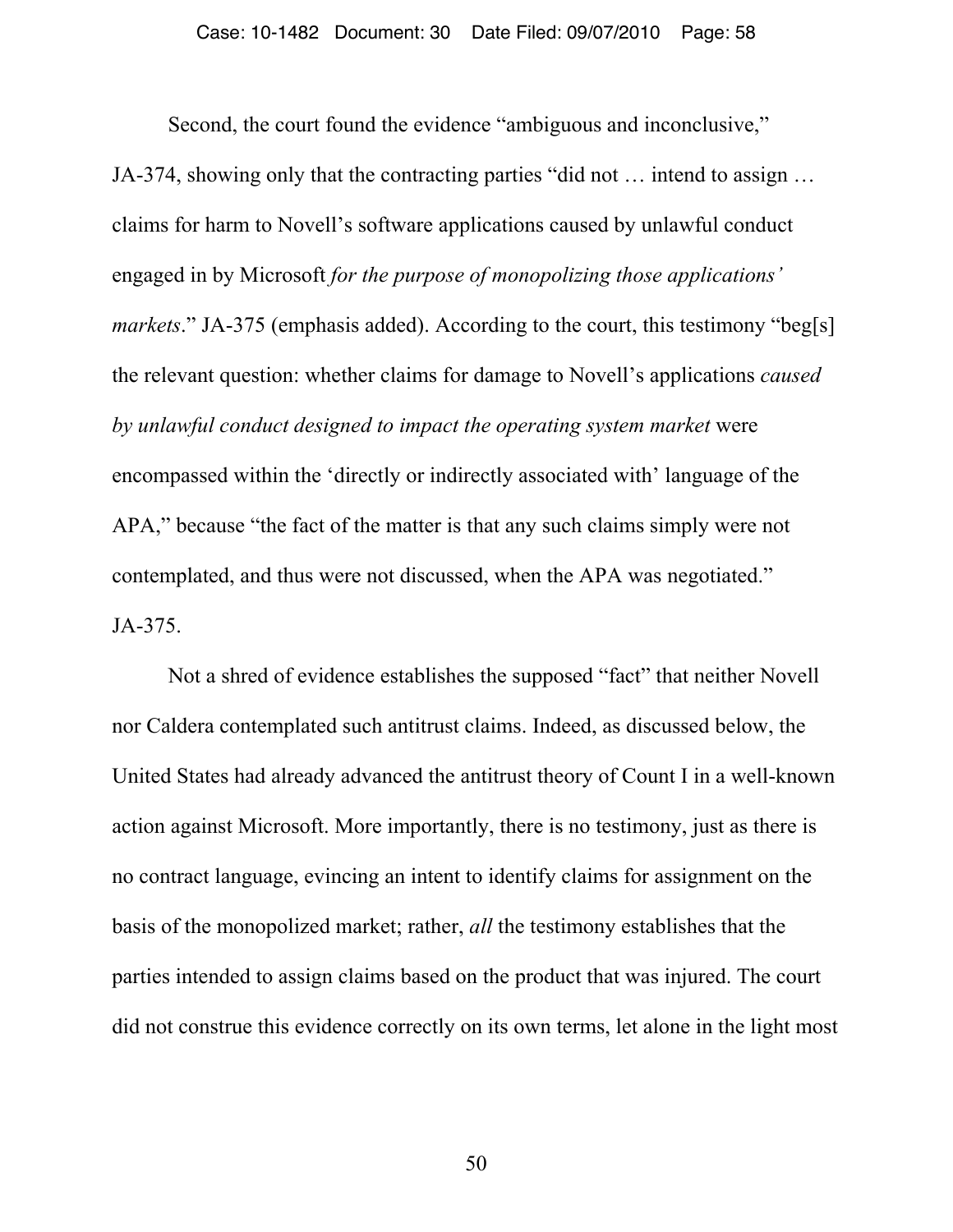favorable to Novell, as required on Microsoft's cross-motion for summary judgment.

# **3. The Parties' Course of Conduct Demonstrates They Did Not Intend to Transfer the Claims Asserted in Counts I and VI**

Under Utah law, where the contracting "parties, by their action and performance, have demonstrated what was their meaning and intent[,] the contract should be so enforced by the courts." *Zeese v. Estate of Siegel*, 534 P.2d 85, 90 (Utah 1975). Here, the parties' course of conduct confirms that the APA did not include the claims asserted in Counts I and VI.

Most tellingly, Caldera never asserted any claims for injury to any products other than the DOS Products, even though it vigorously pursued and settled antitrust claims assigned by the APA. The district court tried to explain away this failure on the ground that "the claims asserted in Counts I and VI were not envisioned until the complaint in this action was prepared, long after the APA was executed." JA-371 n.2. The district court speculated that Counts I and VI "were ingeniously designed to survive Microsoft's anticipated limitations defense by permitting Novell to argue that the pendency of the government case against Microsoft – which was based upon Microsoft's antitrust violations in the operating system market – tolled limitations." JA-371.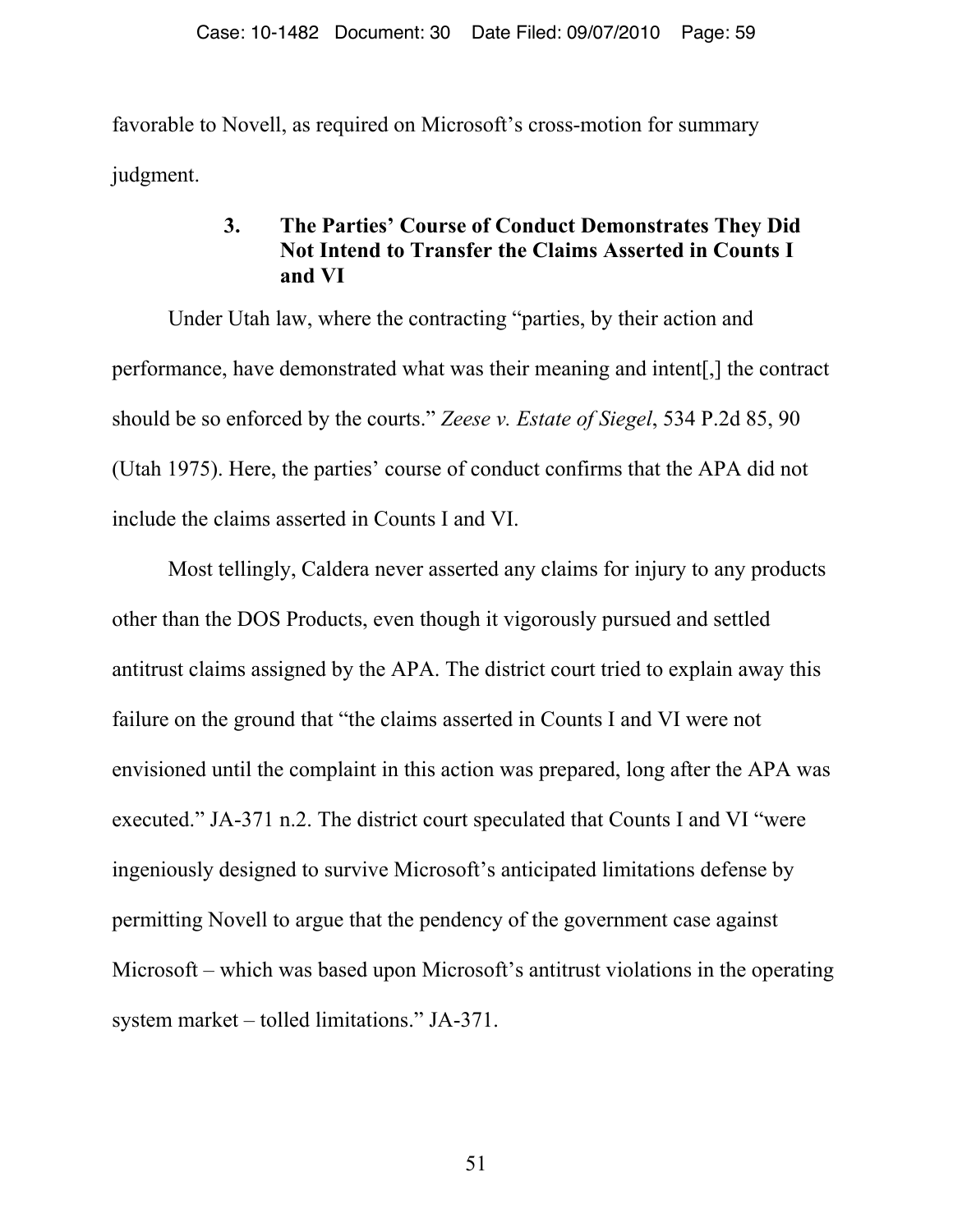The district court's speculation is both inaccurate and beside the point. Caldera "did not include the discussion of Novell's NetWare and applications businesses in the Caldera complaint because *Caldera did not own* those businesses or *claims associated with them*." JA-5028 ¶ 8 (emphasis added); *see also* JA-5031- 32 ¶¶ 17, 20-21. It therefore does not matter whether Caldera and Novell had yet realized they might have antitrust claims like those asserted in Counts I and VI; *no* claims for injury to the Business Applications were assigned, whatever the legal theory.

In any event, claims based on the antitrust theory underlying Count I had been brought against Microsoft well before Caldera's settlement with Microsoft in 2000, and even before the APA was executed in 1996. In a series of high-profile complaints against Microsoft during the mid-1990s, the United States pursued the theory underlying Novell's present claims – that Microsoft would target products and technologies outside the operating system market to protect its monopoly in the market. The United States alleged in 1994 that Microsoft took anticompetitive actions to discourage software companies from "developing applications for competing operating systems." *United States v. Microsoft Corp.*, 159 F.R.D. 318, 321-23 (D.D.C. 1995), *rev'd*, 56 F.3d 1448 (D.C. Cir. 1995). And in 1998, the United States alleged that Microsoft attacked Netscape's web browsing application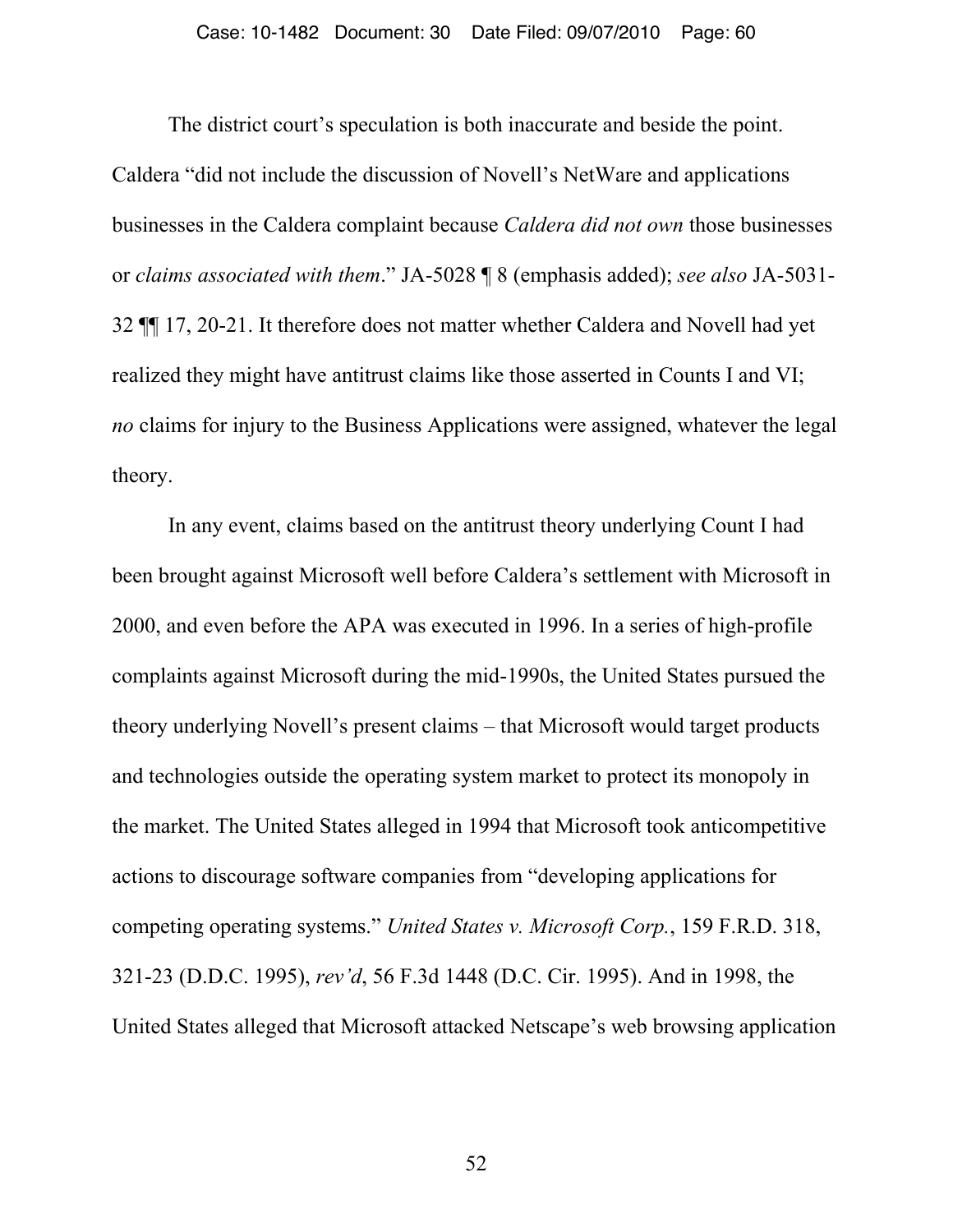"with the purpose and effect of maintaining its PC operating system monopoly." JA-2142 ¶ 13; *see also* JA-2139-42 ¶¶ 5-12, JA-2159-61 ¶¶ 66-69.

Yet Caldera never asserted the claims in Counts I and VI, and Novell never urged Caldera to do so, even though the claims had great value and Novell had a financial interest in Caldera's recovery. *See* JA-5031 ¶ 17 ("If we believed Caldera had acquired Novell's claims for injury to its applications business, we likely would have pursued those claims.").

The same conclusion must be drawn from Novell's 2004 assertion of antitrust claims against Microsoft for injury to NetWare resulting from conduct designed to maintain the operating system monopoly. Under the district court's view, the APA also would have assigned these NetWare claims to Caldera. Yet Microsoft, though fully informed of the terms of the APA, settled the NetWare claims for a substantial sum.

#### **III. AT MOST, THE APA IS FACIALLY AMBIGUOUS AND THE EXTRINSIC EVIDENCE CREATES A GENUINE ISSUE OF FACT FOR THE JURY**

Even if the district court's interpretation were tenable, its ruling is still erroneous. If one thing is absolutely clear, it is that the APA does not unambiguously assign the claims at issue. Even if the textual analysis advanced above did not establish the district court's error, it would at least establish that Novell's own interpretation is "tenable," *R & R Energies*, 936 P.2d at 1074, and "reasonable," *Cafe Rio*, 207 P.3d at 1240. The district court's initial ruling

<sup>53</sup>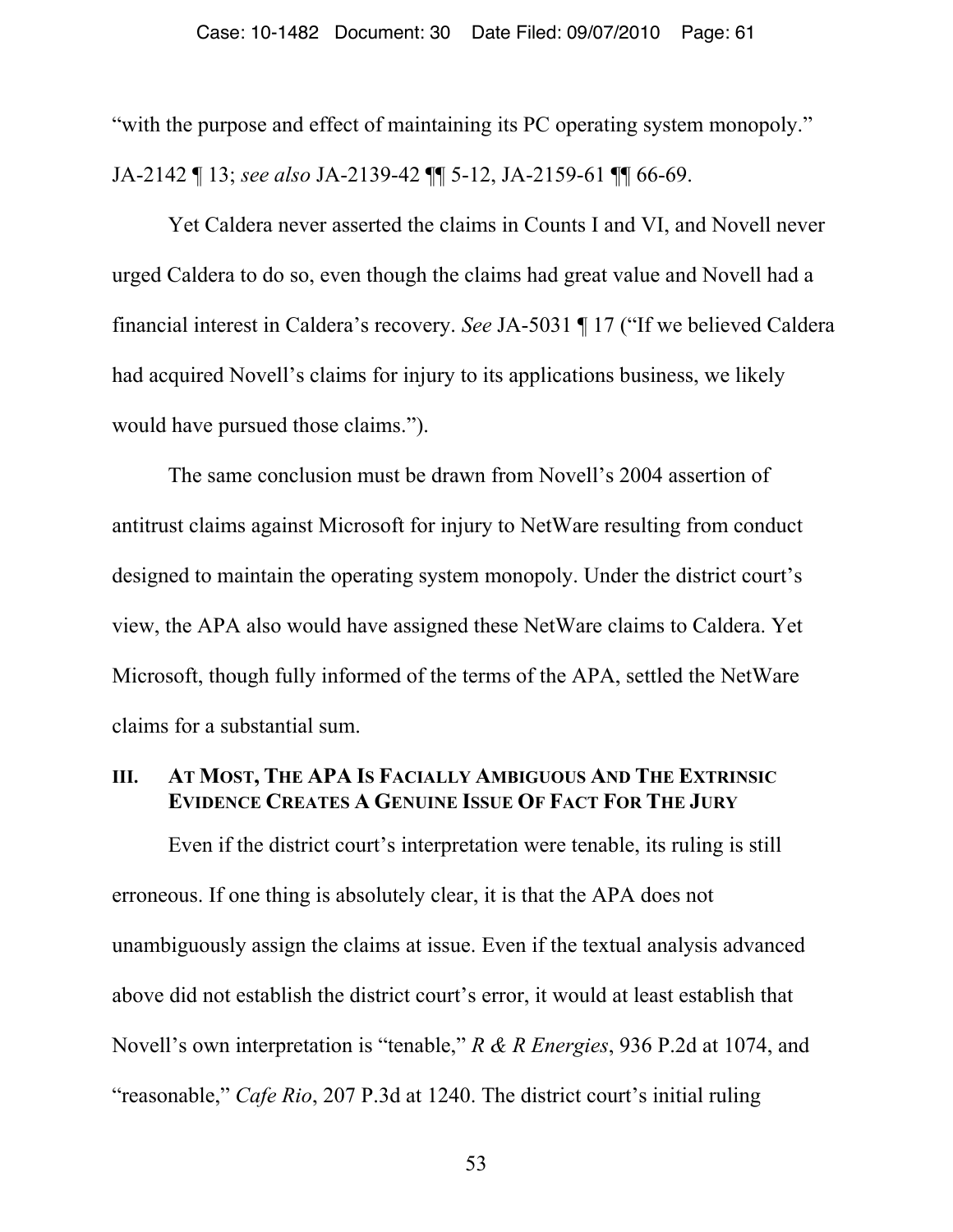confirms the point, as does this Court's refusal to hear the interlocutory appeal. Therefore, the APA is, at worst, facially ambiguous, in which case the extrinsic evidence must be called upon to resolve the contracting parties' intent. *See supra* 29. And if the extrinsic evidence is ambiguous and inconclusive, as the district court incorrectly found, then there is a genuine issue of material fact. *See supra*  29-30; *see also, e.g.*, *Atalla v. Abdul-Baki*, 976 F.2d 189, 195 (4th Cir. 1992); *WMATA*, 476 F.3d at 235.

#### **IV. COUNT I SUFFICIENTLY PLEADED HARM TO GROUPWISE**

The district court also erred in barring Novell from pursuing allegations relating to the e-mail and collaboration software called GroupWise, which was a Business Application and part of the PerfectOffice suite, on the ground that the Complaint failed to provide adequate notice.<sup>13</sup> The record is to the contrary. The Complaint fairly encompasses GroupWise, and from its first discovery request, Microsoft understood as much, vigorously pursuing discovery into GroupWise. Because Microsoft has received fair notice and has not been prejudiced, Novell should not suffer a forfeiture through a crabbed parsing of the Complaint.

 $13$  This issue must be addressed even if the assignment is affirmed, because some of the anticompetitive conduct aimed at GroupWise occurred *after* the APA was entered into and thus could not possibly have been assigned, even under the district court's interpretation of the APA. JA-1966 § 3.1 (assigning only claims "held by Novell at the Closing Date," i.e., July 23, 1996).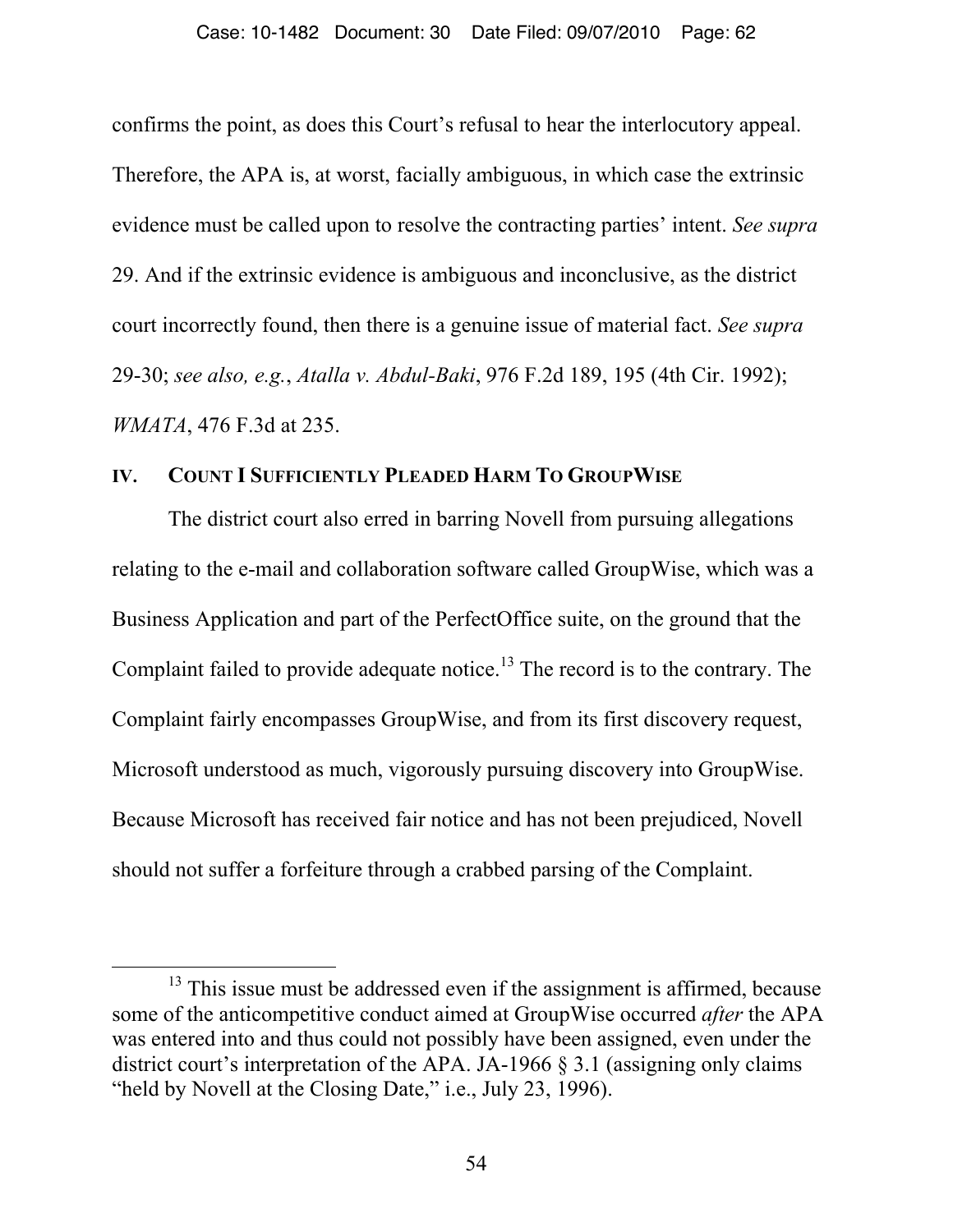# **A. Novell's Complaint Gave Notice Of Harm To All Of Its Business Applications, Including GroupWise**

Rule  $8(a)(2)$  requires only "a short and plain statement of the claim showing that the pleader is entitled to relief." The statement of a claim need only "give the defendant fair notice of what the ... claim is and the grounds upon which it rests." *Bell Atl. Corp. v. Twombly*, 550 U.S. 544, 555 (2007) (quotation marks omitted). Moreover, "specific facts, elaborate arguments, or fanciful language are not necessary" under Rule 8(a). *Spencer v. Earley*, 278 F. App'x 254, 259 (4th Cir. 2008) (citing *Erickson v. Pardus*, 551 U.S. 89, 93 (2007)).

Novell's Complaint repeatedly identifies the harmed products as WordPerfect and *other* Business Applications (often referred to as "office productivity applications"). *See, e.g.*, JA-41-42 ¶¶ 5, 8, JA-57-58 ¶ 45, JA-100 ¶ 153. This language cannot plausibly be read to include WordPerfect and Quattro Pro alone, nor can it be read to exempt any specific Business Application from consideration.14 Novell should not be penalized for its cautious use of an umbrella term to account for potential harm to each of its Business Applications, given Novell's incomplete knowledge of Microsoft's conduct prior to discovery.

<sup>&</sup>lt;sup>14</sup> The Complaint refers repeatedly to more than two Business Applications. *See, e.g.*, JA-40-42 ¶¶ 2, 5, 8, JA-46-47 ¶ 21, JA-57-58 ¶ 45, JA-60-63 ¶¶ 52, 56, JA-76-77 ¶ 81, JA-86-87 ¶ 110, JA-89-90 ¶¶ 118, 120, JA-93 ¶ 131, JA-100 ¶ 153. The Complaint twice refers to Novell's "suite of office productivity applications," PerfectOffice, which included GroupWise. *See* JA-76-77 ¶ 81, JA-88 ¶ 117.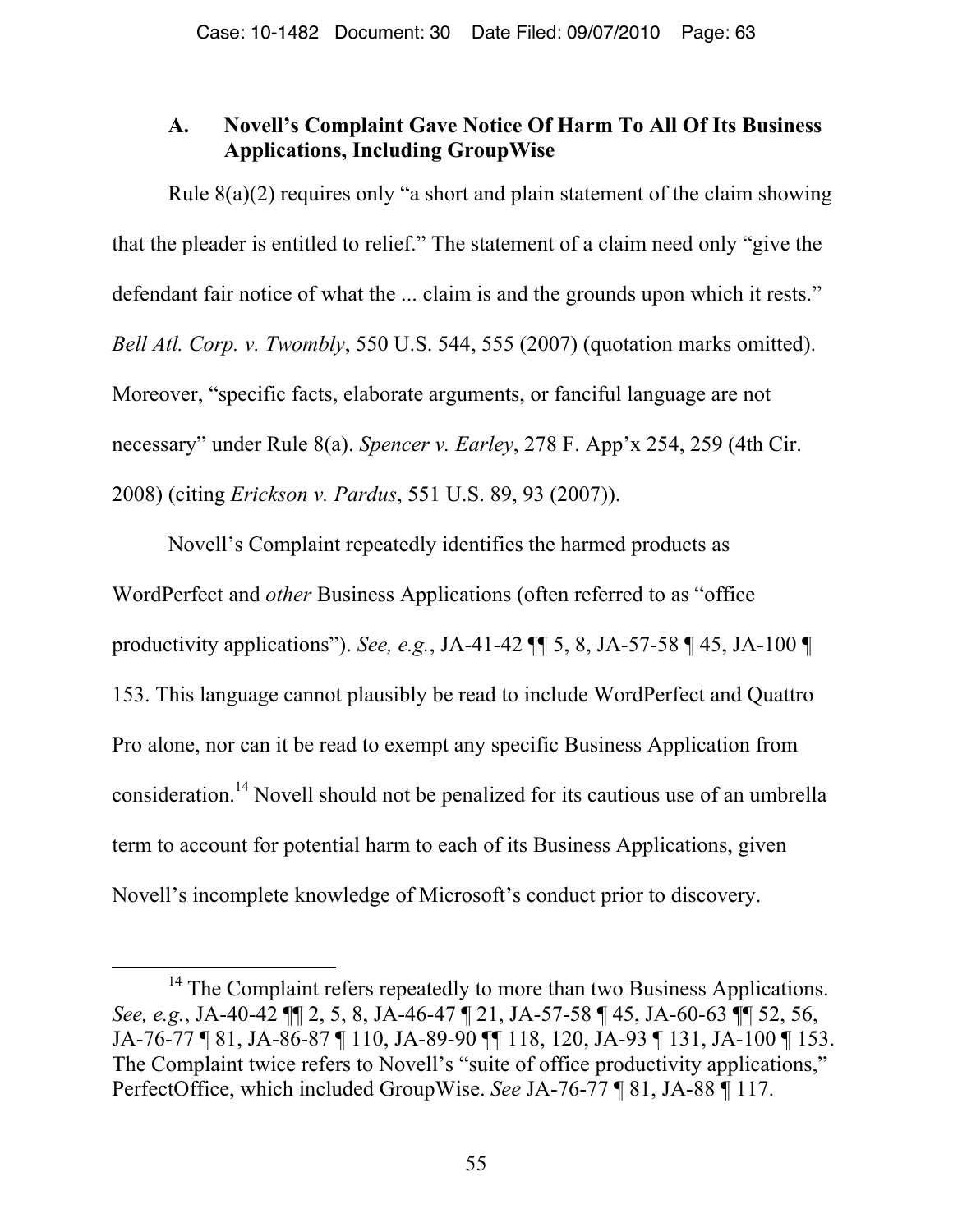The district court determined that the "Complaint in this case limits itself to anticompetitive conduct directed at applications sold by Novell in March of 1996, which would plainly exclude GroupWise" because GroupWise was not included in the 1996 sale of Business Applications to Corel. JA-383. The district court purported to find support for this reading in paragraph 2 of the Complaint. JA-383. Paragraph 2 alleges only that Novell sold the rights to WordPerfect and "other" Business Applications, and does not say that Novell sold "*all* other" or "*the* other" Business Applications. JA-40. In any event, the paragraph is at worst unclear and therefore should not be read to create a bar. *See* FED. R. CIV. P. 8(e) ("Pleadings must be construed so as to do justice.").

#### **B. Microsoft Understood That Novell's Claims Included Harm To All Of Its Business Applications, Including GroupWise**

Microsoft's conduct throughout the course of this litigation shows its understanding that Novell sought redress for injury to GroupWise. In its first set of document requests, for example, Microsoft defined "office productivity applications" as: "word processing software programs, spreadsheet software programs, … and email/collaboration software programs, and includes all other programs or technologies encompassed by the term 'office productivity applications' in Paragraphs 153, 155, and 175 of the COMPLAINT." JA-2829. Thus, Microsoft was aware that the term "office productivity applications" as used in the Complaint extended beyond word processors and spreadsheet programs to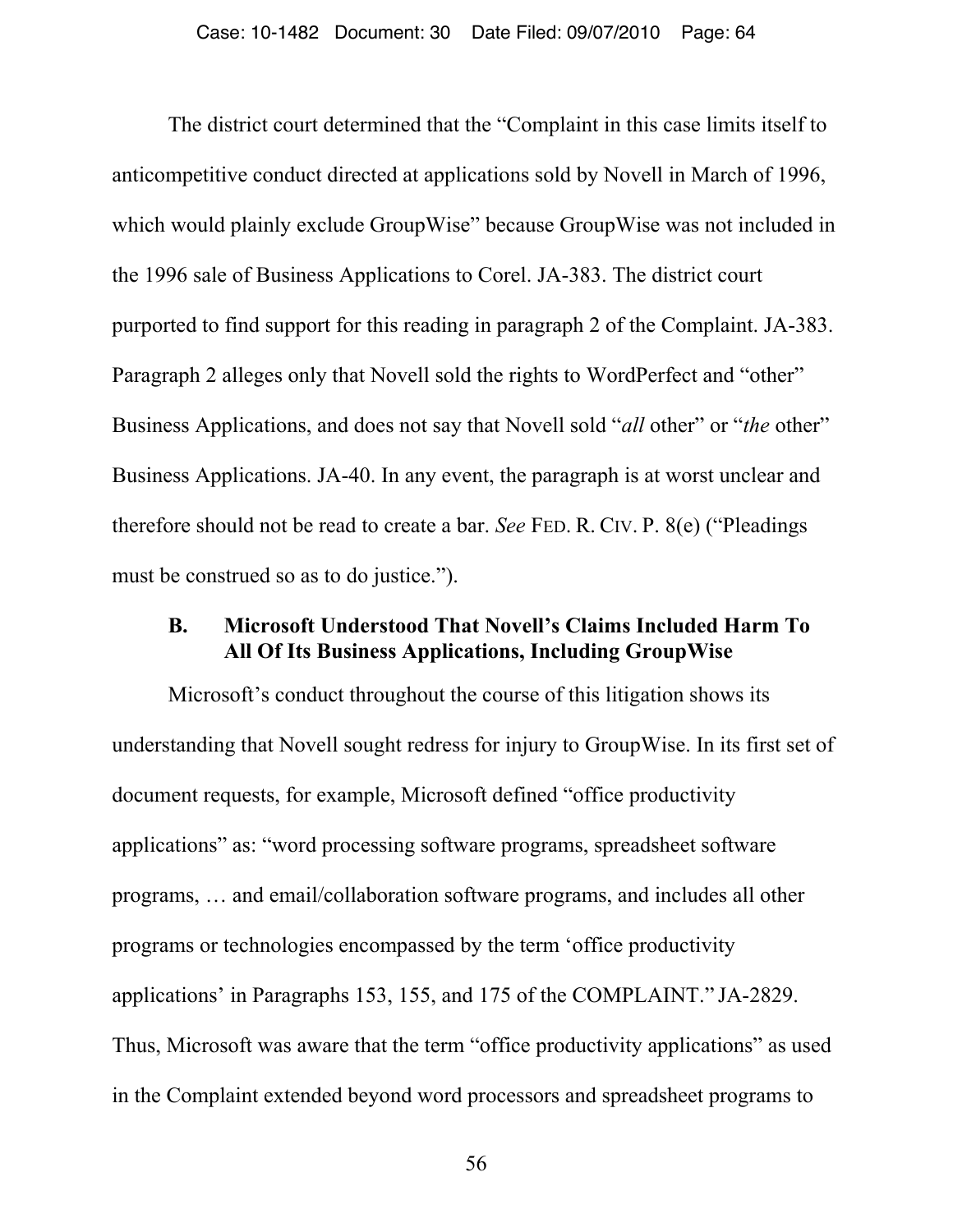encompass, among other things, e-mail/collaboration software, of which GroupWise is the prime example.

Similarly, Microsoft's first set of interrogatories sought witnesses and documents concerning Novell's allegations that Microsoft withheld technical specifications concerning Windows 95, thereby delaying Novell's delivery of WordPerfect and related applications, JA-76  $\P$  79, and created and controlled new "industry" standards to delay the release and impair the performance of Novell's applications, JA-77 ¶ 83; JA-2977-78. In response, Novell identified at least 149 documents related to its GroupWise allegations, *see* JA-3001-05; JA-3297- 306, and subsequently produced upwards of 100,000 documents relevant to those allegations. When Novell undertook a costly search of its computer back-up tapes for additional documents, the parties agreed to include "GroupWise" as a search term.

Additionally, Microsoft deposed Rich Hume, whom Novell identified as having knowledge about the GroupWise allegations. Indeed, Mr. Hume was one of six witnesses Novell identified as having such knowledge, two others of whom Novell deposed. JA-3298. All three of these depositions focused substantially on the GroupWise allegations, including conduct occurring both before and after March 1996. *See, e.g*., JA-3373-78; JA-3227-28; JA-3233-34; JA-4543. In connection with its deposition of Mr. Hume, Microsoft even moved to compel the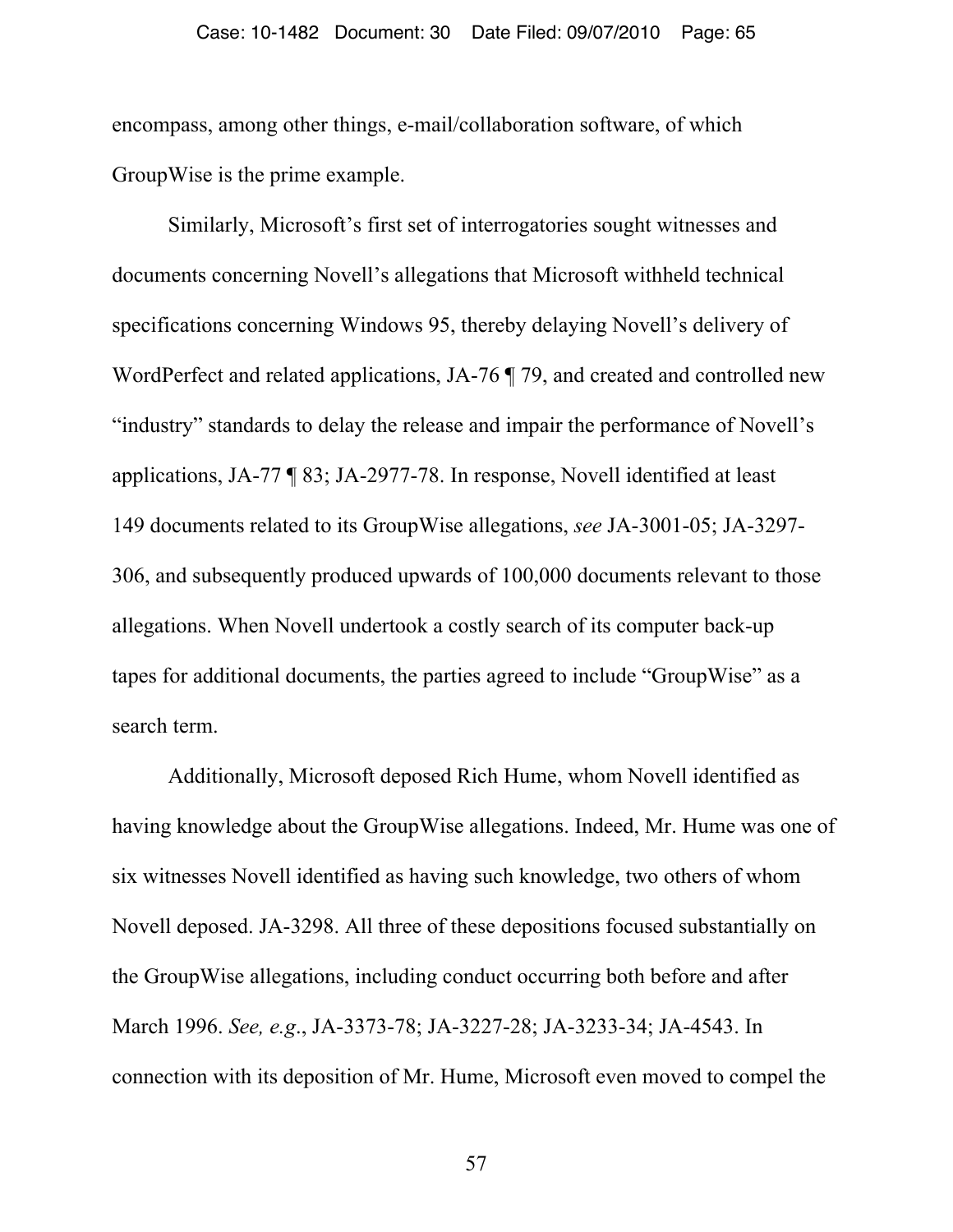disclosure of a document that focused on the GroupWise allegations and to re-open the deposition for further examination about GroupWise. *See* JA-129.

Microsoft did not claim surprise until serving its expert reports in 2009, when Microsoft *affirmatively instructed* its experts to refrain from addressing Novell's GroupWise allegations. These instructions came *after* Microsoft saw that Novell's experts were quantifying substantial damages relating to GroupWise. *See* JA-4217; JA-4278 n.1; JA-4465. The instructions were not related to any legitimate issue of notice. Microsoft's reliance on *Deasy v. Hill*, 833 F.2d 38, 41 (4th Cir. 1987), is thus misplaced; Novell has done substantially more than "hint" at a claim through its expert reports.<sup>15</sup>

Further, Microsoft will not be prejudiced by the continued inclusion of GroupWise in Count I, as the parties have completed discovery on the subject. In short, a fair examination of the record shows that Microsoft's claims of surprise ring hollow, and the Court should permit Novell to advance its GroupWise allegations.

<sup>&</sup>lt;sup>15</sup> United States Football League v. NFL, 638 F. Supp. 66 (S.D.N.Y. 1986), provides a better analog than *Deasy*. The court, based on facts similar to those here, denied defendants' motion to preclude plaintiffs from presenting evidence of an antitrust theory that defendants claimed was inadequately pleaded: the complaint contained adequate notice of plaintiffs' theory, defendants chose to ignore deposition testimony consistent with plaintiffs' theory, and defendants delayed in raising the issue; thus, any prejudice arose out of defendants' own actions. *Id.* at 67-68.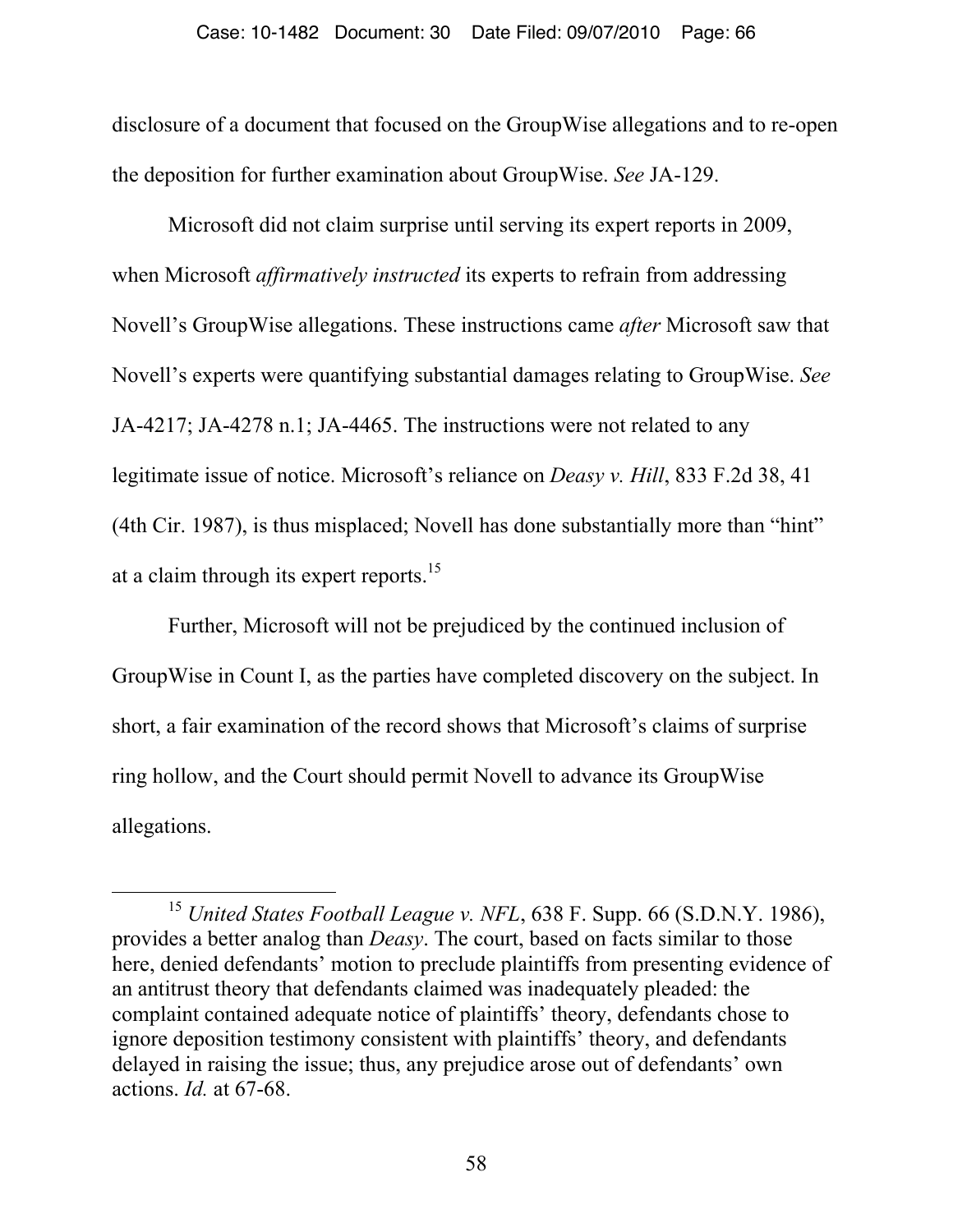## **CONCLUSION**

For the foregoing reasons, the Court should reverse the judgment below and remand the case with directions to enter summary judgment for Novell on the issue of assignment. The Court also should reverse the judgment that Novell failed to adequately plead injuries to GroupWise.

September 7, 2010 Respectfully submitted,

 /s/ Charles J. Cooper Charles J. Cooper *Counsel of Record*  David H. Thompson Howard C. Nielson, Jr. David Lehn COOPER & KIRK, PLLC 1523 New Hampshire Avenue NW Washington, D.C. 20036 (202) 220-9600

Jeffrey M. Johnson David L. Engelhardt DICKSTEIN SHAPIRO LLP 1825 Eye Street NW Washington, DC 20006 (202) 420-2200

R. Bruce Holcomb ADAMS HOLCOMB LLP 1875 Eye Street NW, Suite 810 Washington, DC 20006 (202) 580-8820

*Attorneys for Novell, Inc.*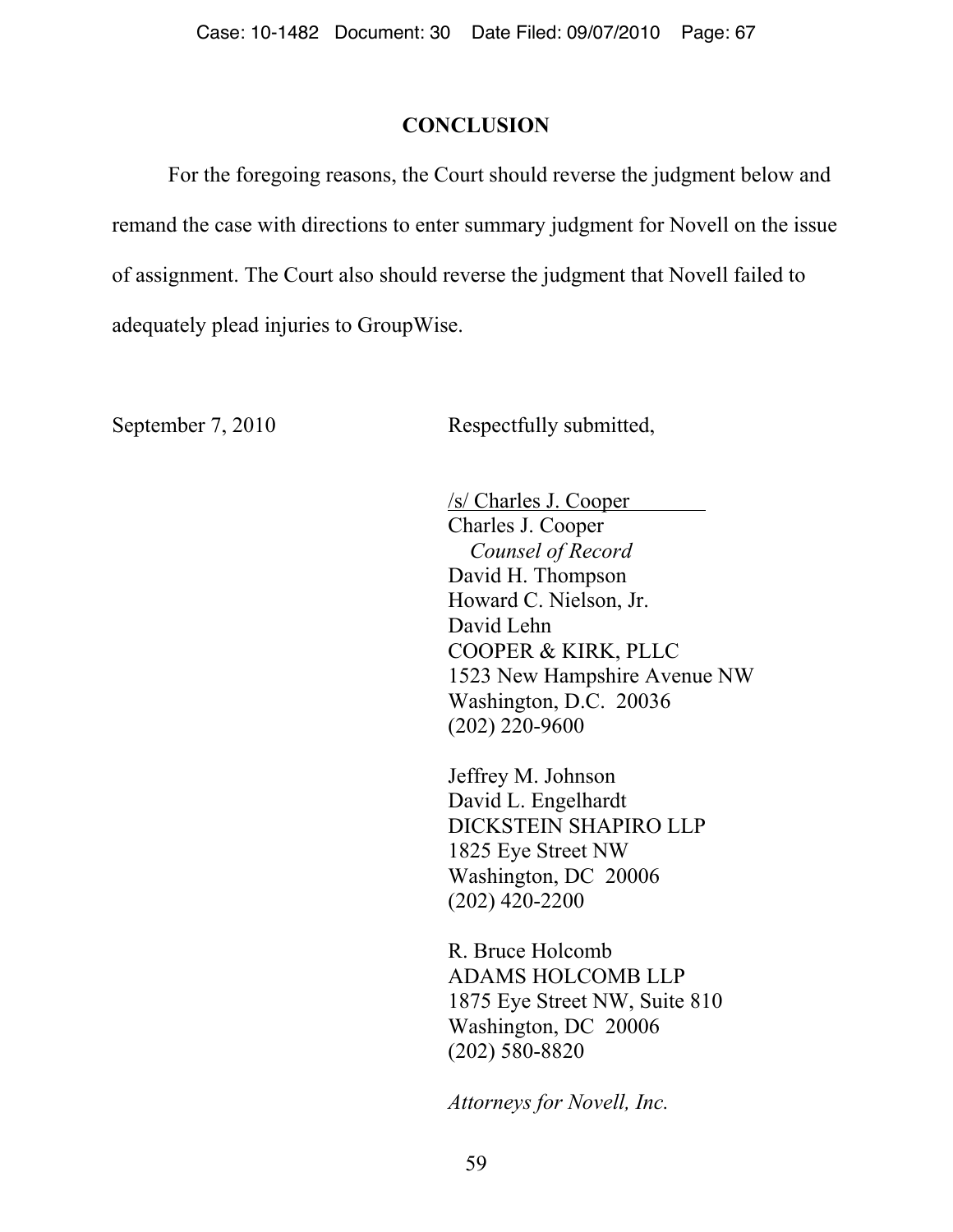# **REQUEST FOR ORAL ARGUMENT**

Novell respectfully requests oral argument on the issues raised by its appeal. Novell believes these issues are important and that oral argument would assist the Court in resolving them.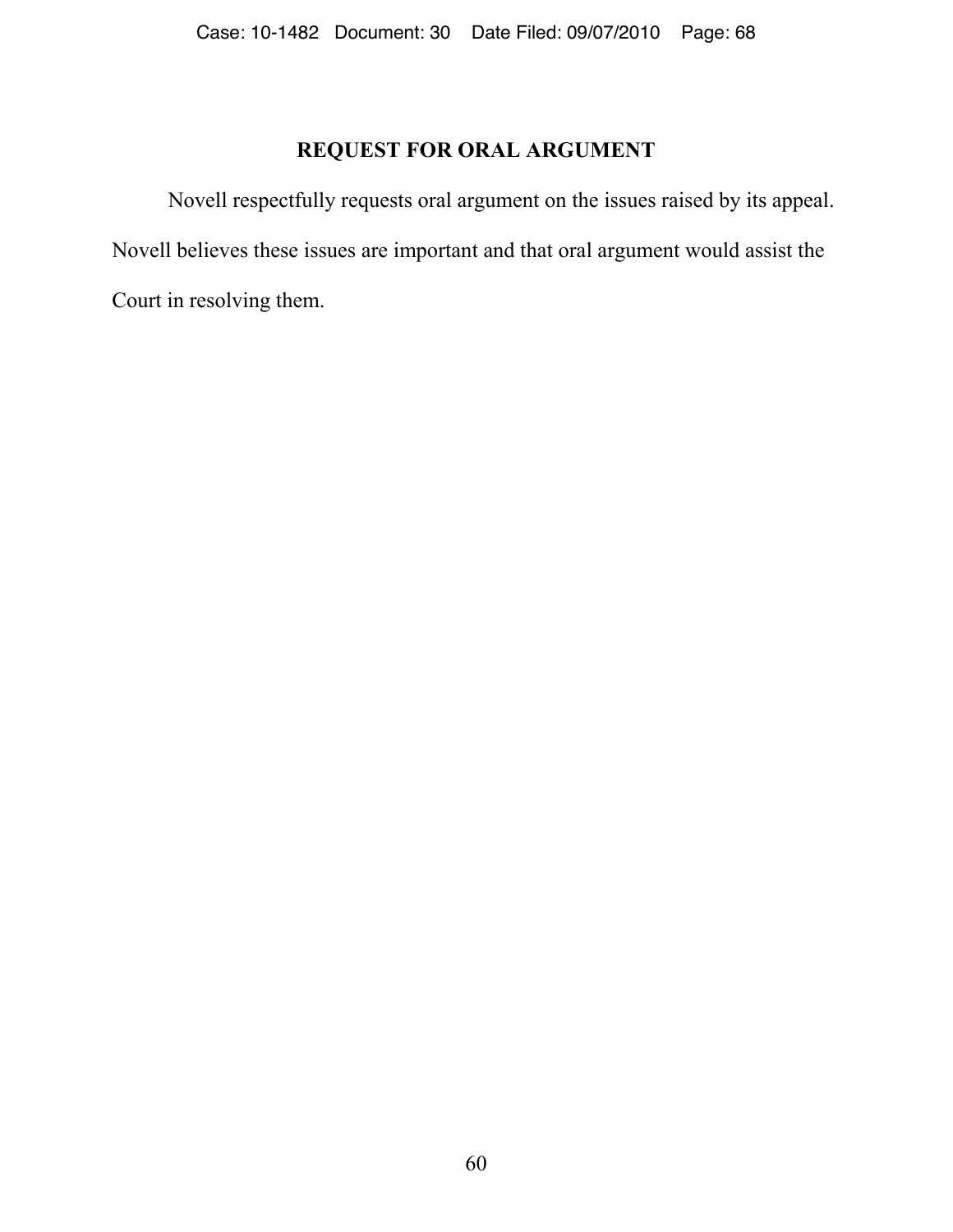#### **UNITED STATES COURT OF APPEALS FOR THE FOURTH CIRCUIT**

No. 10-1482 **Caption: Novell, Inc. v. Microsoft Corporation** 

#### **CERTIFICATE OF COMPLIANCE WITH RULE 28.1(e) or 32(a)**

Certificate of Compliance With Type-Volume Limitation, Typeface Requirements, and Type Style Requirements

1. This brief complies with the type-volume limitation of Fed. R. App. P. 28.1(e)(2) or  $32(a)(7)(B)$  because:

*[Appellant's Opening Brief, Appellee's Response Brief, and Appellant's Response/Reply Brief may not exceed 14,000 words or 1,300 lines; Appellee's Opening/Response Brief may not exceed 16,500 words or 1,500 lines; any Reply or Amicus Brief may not exceed 7,000 words or 650 lines; line count may be used only with monospaced type]*

 $\checkmark$  this brief contains  $\frac{13,083}{2}$  [*state the number of*] words, excluding the parts of the brief exempted by Fed. R. App. P. 32(a)(7)(B)(iii), *or*

[ ] this brief uses a monospaced typeface and contains [*state the number of*] lines of text, excluding the parts of the brief exempted by Fed. R. App. P.  $32(a)(7)(B)(iii)$ .

2. This brief complies with the typeface requirements of Fed. R. App. P. 32(a)(5) and the type style requirements of Fed. R. App. P. 32(a)(6) because:

*[14-point font must be used with proportional typeface, such as Times New Roman or CG Times; 12-point font must be used with monospaced typeface, such as Courier or Courier New]*

 $\sqrt{\phantom{a}}$  this brief has been prepared in a proportionally spaced typeface using  $\frac{\text{Microsoft Word}}{\phantom{a}}$  [*state name and version of word processing program*] in 2003 14 point [*state font size and name of the type style*]; *or* Times New Roman

[ ] this brief has been prepared in a monospaced typeface using [*state name and version of word processing program*] with [*state number of characters per inch and name of type style*].

# <sub>(s)</sub> Charles J. Cooper

Attorney for **Novell**, Inc.

Dated: September 7, 2010